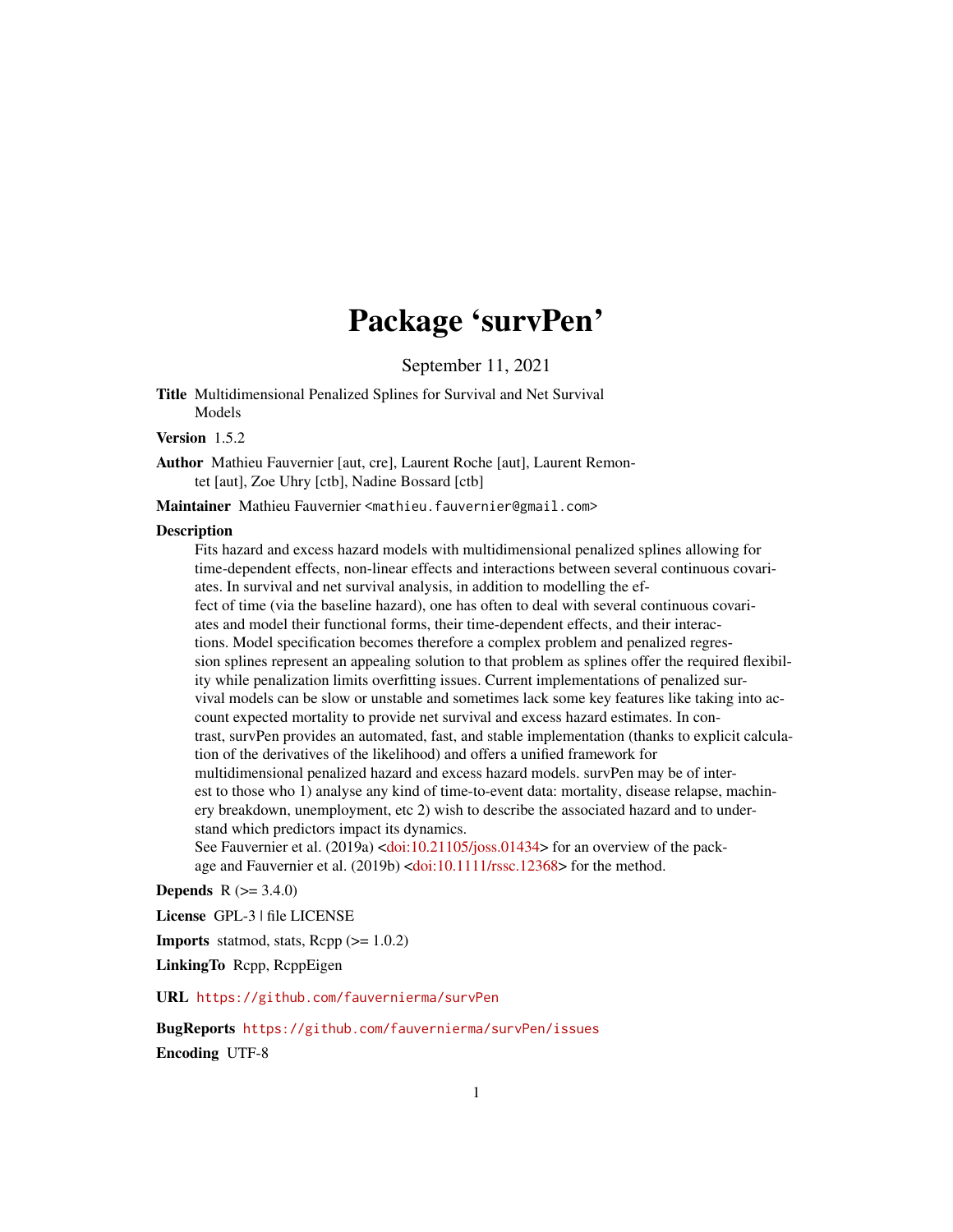LazyData true RoxygenNote 7.1.1 Suggests knitr, rmarkdown, testthat VignetteBuilder knitr NeedsCompilation yes **Repository CRAN** Date/Publication 2021-09-11 13:20:02 UTC

## R topics documented:

| $\overline{3}$<br>constraint $\ldots$ , $\ldots$ , $\ldots$ , $\ldots$ , $\ldots$ , $\ldots$ , $\ldots$ , $\ldots$ , $\ldots$ , $\ldots$ , $\ldots$ , $\ldots$ , $\ldots$ , $\ldots$<br>$\overline{4}$<br>$\overline{4}$<br>crs<br>5<br>6<br>$\overline{7}$<br>deriv R<br>$\overline{7}$<br>9<br>10<br>13<br>instrumental and the contract of the contract of the contract of the contract of the contract of the contract of the contract of the contract of the contract of the contract of the contract of the contract of the contract<br>13<br>14<br>17<br>18<br>$NR $ rho<br>20<br>22<br>23<br>24<br>25<br>smf<br>26<br>28<br>29<br>31<br>survPen<br>32<br>43<br>44<br>47 |
|---------------------------------------------------------------------------------------------------------------------------------------------------------------------------------------------------------------------------------------------------------------------------------------------------------------------------------------------------------------------------------------------------------------------------------------------------------------------------------------------------------------------------------------------------------------------------------------------------------------------------------------------------------------------------------|
|                                                                                                                                                                                                                                                                                                                                                                                                                                                                                                                                                                                                                                                                                 |
|                                                                                                                                                                                                                                                                                                                                                                                                                                                                                                                                                                                                                                                                                 |
|                                                                                                                                                                                                                                                                                                                                                                                                                                                                                                                                                                                                                                                                                 |
|                                                                                                                                                                                                                                                                                                                                                                                                                                                                                                                                                                                                                                                                                 |
|                                                                                                                                                                                                                                                                                                                                                                                                                                                                                                                                                                                                                                                                                 |
|                                                                                                                                                                                                                                                                                                                                                                                                                                                                                                                                                                                                                                                                                 |
|                                                                                                                                                                                                                                                                                                                                                                                                                                                                                                                                                                                                                                                                                 |
|                                                                                                                                                                                                                                                                                                                                                                                                                                                                                                                                                                                                                                                                                 |
|                                                                                                                                                                                                                                                                                                                                                                                                                                                                                                                                                                                                                                                                                 |
|                                                                                                                                                                                                                                                                                                                                                                                                                                                                                                                                                                                                                                                                                 |
|                                                                                                                                                                                                                                                                                                                                                                                                                                                                                                                                                                                                                                                                                 |
|                                                                                                                                                                                                                                                                                                                                                                                                                                                                                                                                                                                                                                                                                 |
|                                                                                                                                                                                                                                                                                                                                                                                                                                                                                                                                                                                                                                                                                 |
|                                                                                                                                                                                                                                                                                                                                                                                                                                                                                                                                                                                                                                                                                 |
|                                                                                                                                                                                                                                                                                                                                                                                                                                                                                                                                                                                                                                                                                 |
|                                                                                                                                                                                                                                                                                                                                                                                                                                                                                                                                                                                                                                                                                 |
|                                                                                                                                                                                                                                                                                                                                                                                                                                                                                                                                                                                                                                                                                 |
|                                                                                                                                                                                                                                                                                                                                                                                                                                                                                                                                                                                                                                                                                 |
|                                                                                                                                                                                                                                                                                                                                                                                                                                                                                                                                                                                                                                                                                 |
|                                                                                                                                                                                                                                                                                                                                                                                                                                                                                                                                                                                                                                                                                 |
|                                                                                                                                                                                                                                                                                                                                                                                                                                                                                                                                                                                                                                                                                 |
|                                                                                                                                                                                                                                                                                                                                                                                                                                                                                                                                                                                                                                                                                 |
|                                                                                                                                                                                                                                                                                                                                                                                                                                                                                                                                                                                                                                                                                 |
|                                                                                                                                                                                                                                                                                                                                                                                                                                                                                                                                                                                                                                                                                 |
|                                                                                                                                                                                                                                                                                                                                                                                                                                                                                                                                                                                                                                                                                 |
|                                                                                                                                                                                                                                                                                                                                                                                                                                                                                                                                                                                                                                                                                 |
|                                                                                                                                                                                                                                                                                                                                                                                                                                                                                                                                                                                                                                                                                 |
| 48                                                                                                                                                                                                                                                                                                                                                                                                                                                                                                                                                                                                                                                                              |
| 48                                                                                                                                                                                                                                                                                                                                                                                                                                                                                                                                                                                                                                                                              |
| $\%$ cross $\%$<br>49                                                                                                                                                                                                                                                                                                                                                                                                                                                                                                                                                                                                                                                           |
| 50<br>$\%$ mult $\%$                                                                                                                                                                                                                                                                                                                                                                                                                                                                                                                                                                                                                                                            |
| $\%$ vec $\%$<br>50                                                                                                                                                                                                                                                                                                                                                                                                                                                                                                                                                                                                                                                             |

**Index** 

51

 $\overline{2}$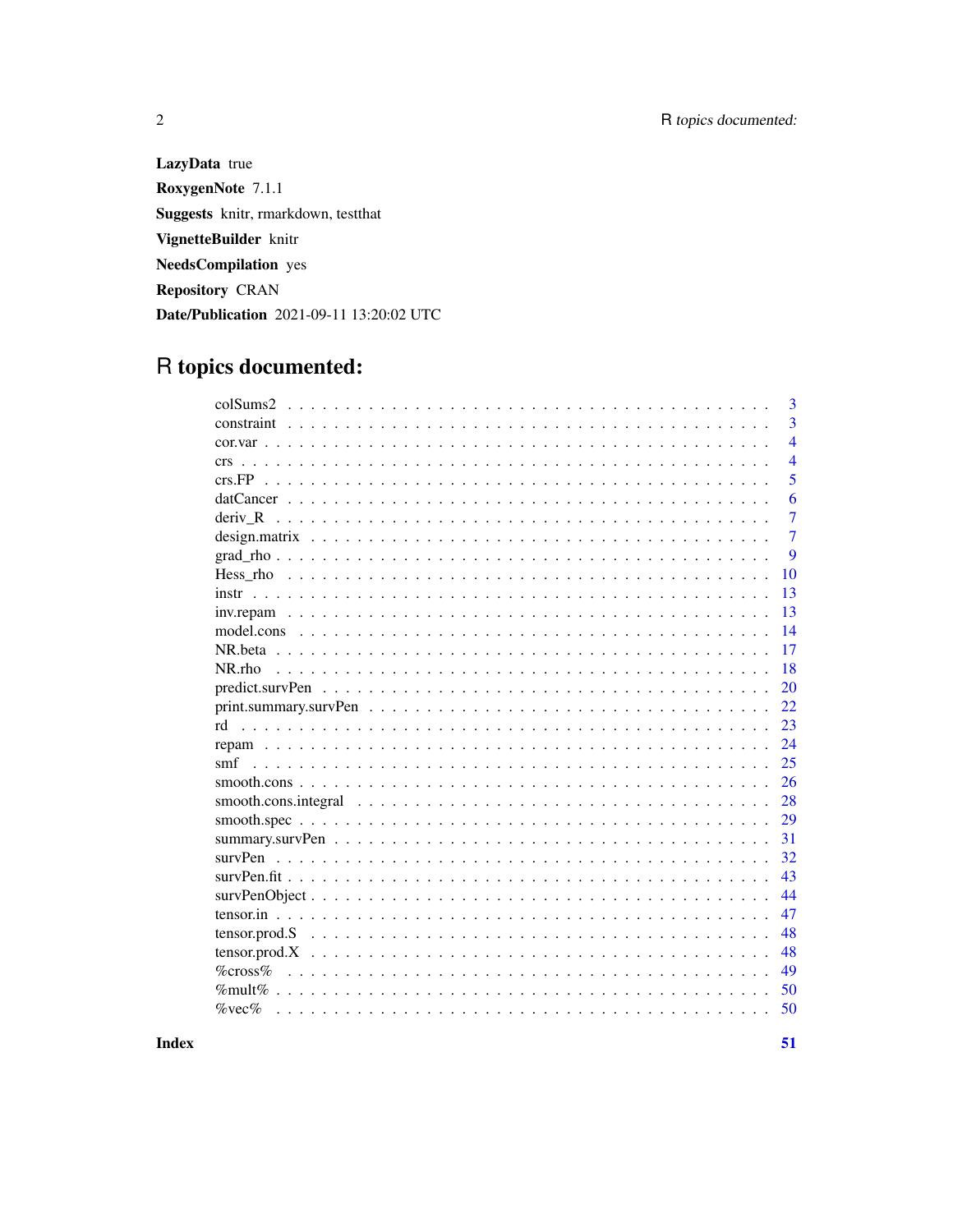<span id="page-2-0"></span>

### Description

colSums of a matrix

### Usage

colSums2(Mat)

### Arguments

Mat a matrix.

### Value

colSums(Mat)

### Description

Applies the sum-to-zero constraints to design and penalty matrices.

### Usage

 $constraint(X, S, Z = NULL)$ 

### Arguments

| A design matrix                                            |
|------------------------------------------------------------|
| A penalty matrix or a list of penalty matrices             |
| A list of sum-to-zero constraint matrices; default is NULL |

### Value

List of objects with the following items:

| X | Design matrix                              |
|---|--------------------------------------------|
| S | Penalty matrix or list of penalty matrices |
| 7 | List of sum-to-zero constraint matrices    |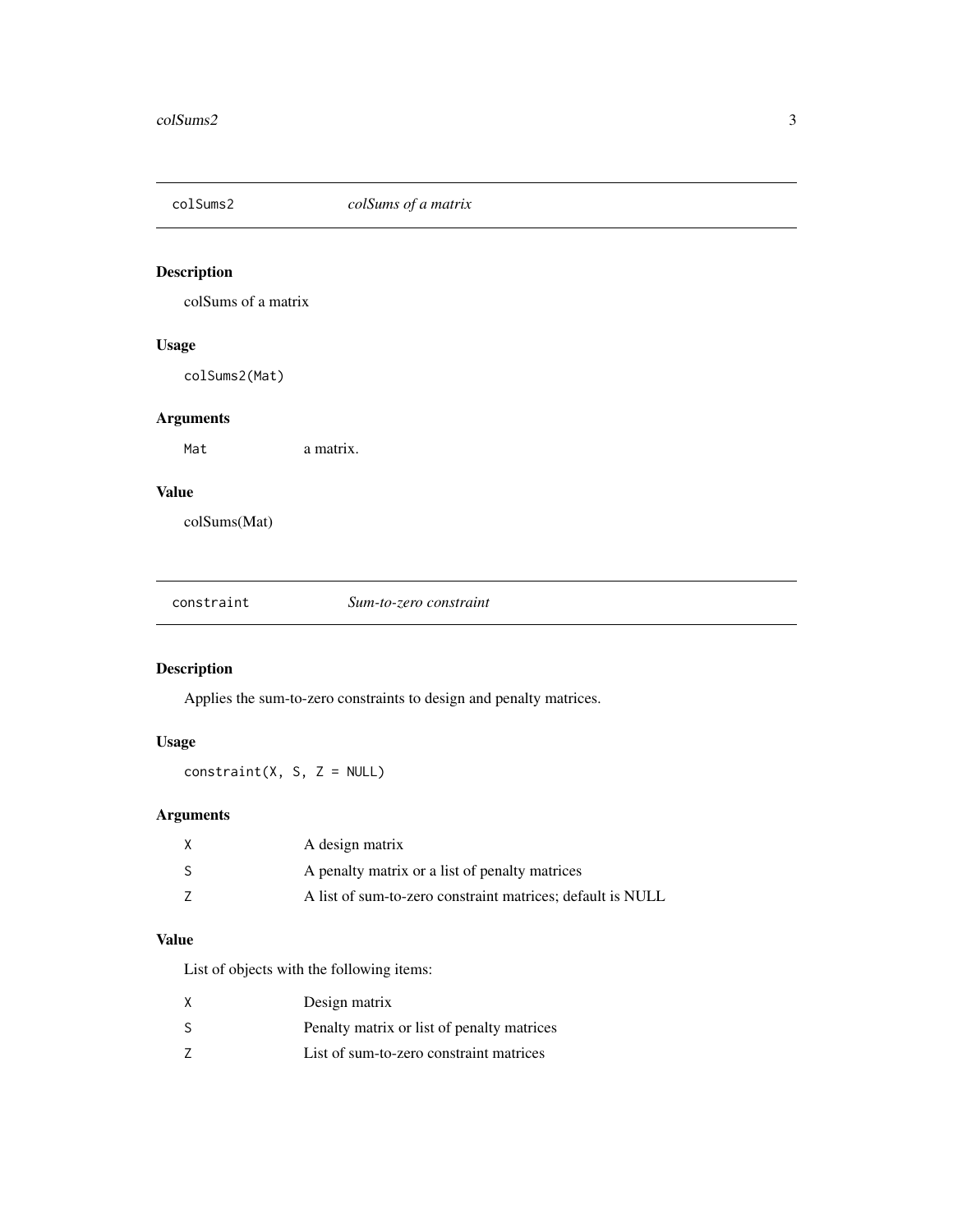<span id="page-3-0"></span>

### Examples

```
library(survPen)
set.seed(15)
X \leftarrow matrix(rnorm(10*3),nrow=10,ncol=3)S <- matrix(rnorm(3*3),nrow=3,ncol=3) ; S <- 0.5*( S + t(S))
# applying sum-to-zero constraint to a desgin matrix and a penalty matrix
constr <- constraint(X,S)
```
cor.var *Implementation of the corrected variance Vc*

### Description

Takes the model at convergence and calculates the variance matrix corrected for smoothing parameter uncertainty

#### Usage

cor.var(model)

### Arguments

model survPen object, see [survPen.fit](#page-42-1) for details

### Value

survPen object with corrected variance Vc

<span id="page-3-1"></span>crs *Bases for cubic regression splines (equivalent to "cr" in* mgcv*)*

#### Description

Builds the design matrix and the penalty matrix for cubic regression splines.

#### Usage

 $crs(x, knots = NULL, df = 10, intercept = TRUE)$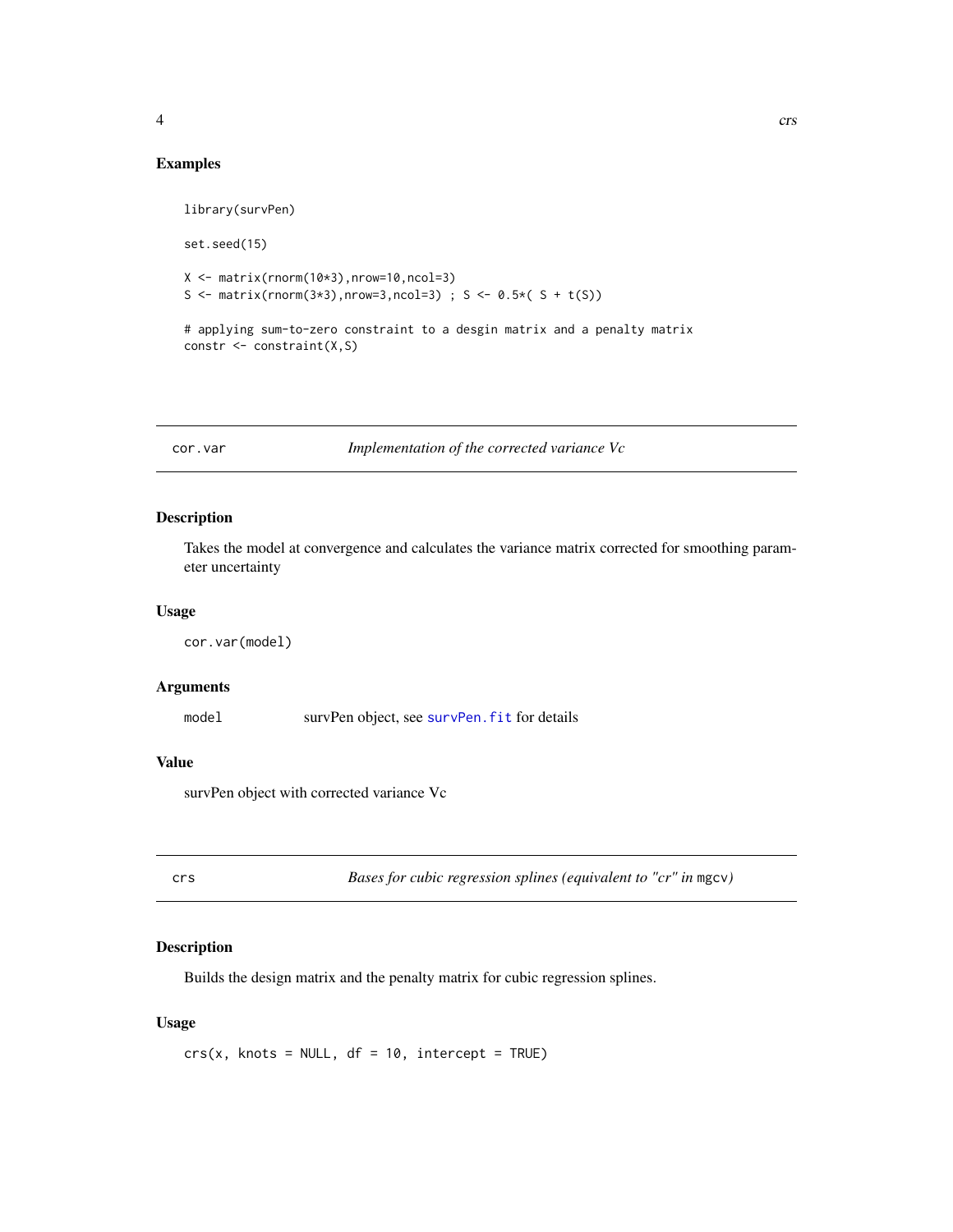#### <span id="page-4-0"></span> $\epsilon$ rs.FP 5

#### Arguments

| х         | Numeric vector                                                                                                   |
|-----------|------------------------------------------------------------------------------------------------------------------|
| knots     | Numeric vectors that specifies the knots of the splines (including boundaries);<br>default is NULL               |
| df        | numeric value that indicates the number of knots desired (or degrees of freedom)<br>if knots=NULL; default is 10 |
| intercept | if FALSE, the intercept is excluded from the basis; default is TRUE                                              |

### Details

See package mgcv and section 4.1.2 of Wood (2006) for more details about this basis

### Value

List of three elements

| bs    | design matrix                                     |
|-------|---------------------------------------------------|
| pen   | penalty matrix                                    |
| knots | vector of knots (specified or calculated from df) |

#### References

Wood, S. N. (2006), Generalized additive models: an introduction with R. London: Chapman & Hall/CRC.

#### Examples

```
x <- seq(1,10,length=100)
# natural cubic spline with 3 knots
crs(x,knots=c(1,5,10))
```
crs.FP *Penalty matrix constructor for cubic regression splines*

### Description

constructs the penalty matrix associated with cubic regression splines basis. This function is called inside [crs](#page-3-1).

#### Usage

crs.FP(knots, h)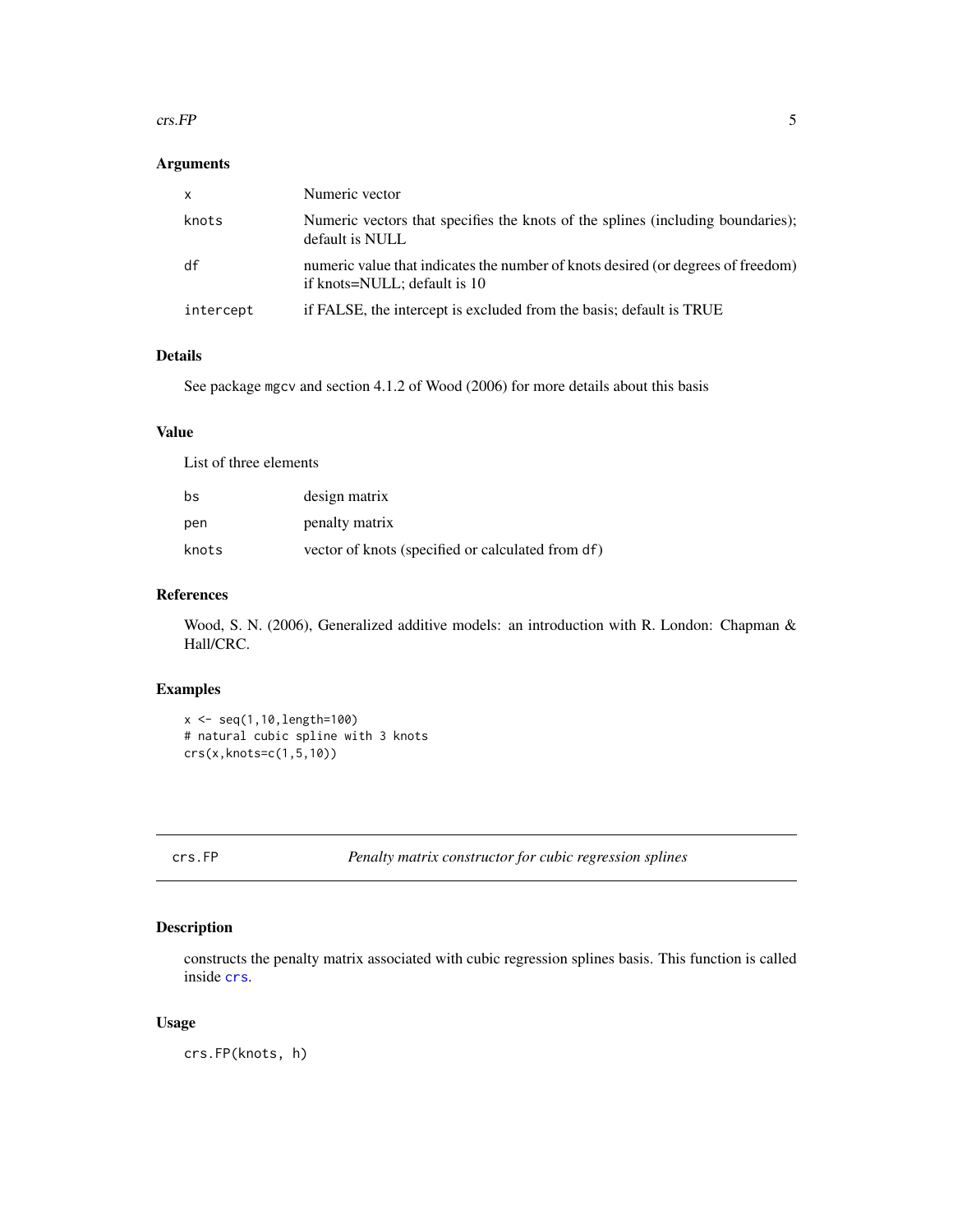<span id="page-5-0"></span>**6** datCancer and the control of the control of the control of the control of the control of the control of the control of the control of the control of the control of the control of the control of the control of the contr

### Arguments

| knots | Numeric vectors that specifies the knots of the splines (including boundaries) |
|-------|--------------------------------------------------------------------------------|
|       | vector of knots differences (corresponds to diff(sort(knots)))                 |

### Value

List of two elements:

| F.mat | matrix used in function crs for basis construction |
|-------|----------------------------------------------------|
| P.mat | penalty matrix                                     |

### Examples

library(survPen)

```
# construction of the penalty matrix using a sequence of knots
knots <- c(0,0.25,0.5,0.75,1)
diff.knots <- diff(knots)
```
crs.FP(knots,diff.knots)

```
datCancer Patients diagnosed with cervical cancer
```
#### Description

A simulated dataset containing the follow-up times of 2000 patients diagnosed with cervical cancer between 1990 and 2010. End of follow-up is June 30th 2013. The variables are as follows:

- begin. beginning of follow-up. For illustration purposes about left truncation only (0–1)
- fu. follow-up time in years  $(0-5)$
- age. age at diagnosis in years, from 21.39 to 99.33
- yod. decimal year of diagnosis, from 1990.023 to 2010.999
- dead. censoring indicator (1 for dead, 0 for censored)
- rate. expected mortality rate (from overall mortality of the general population) (0–0.38)

#### Usage

data(datCancer)

### Format

A data frame with 2000 rows and 6 variables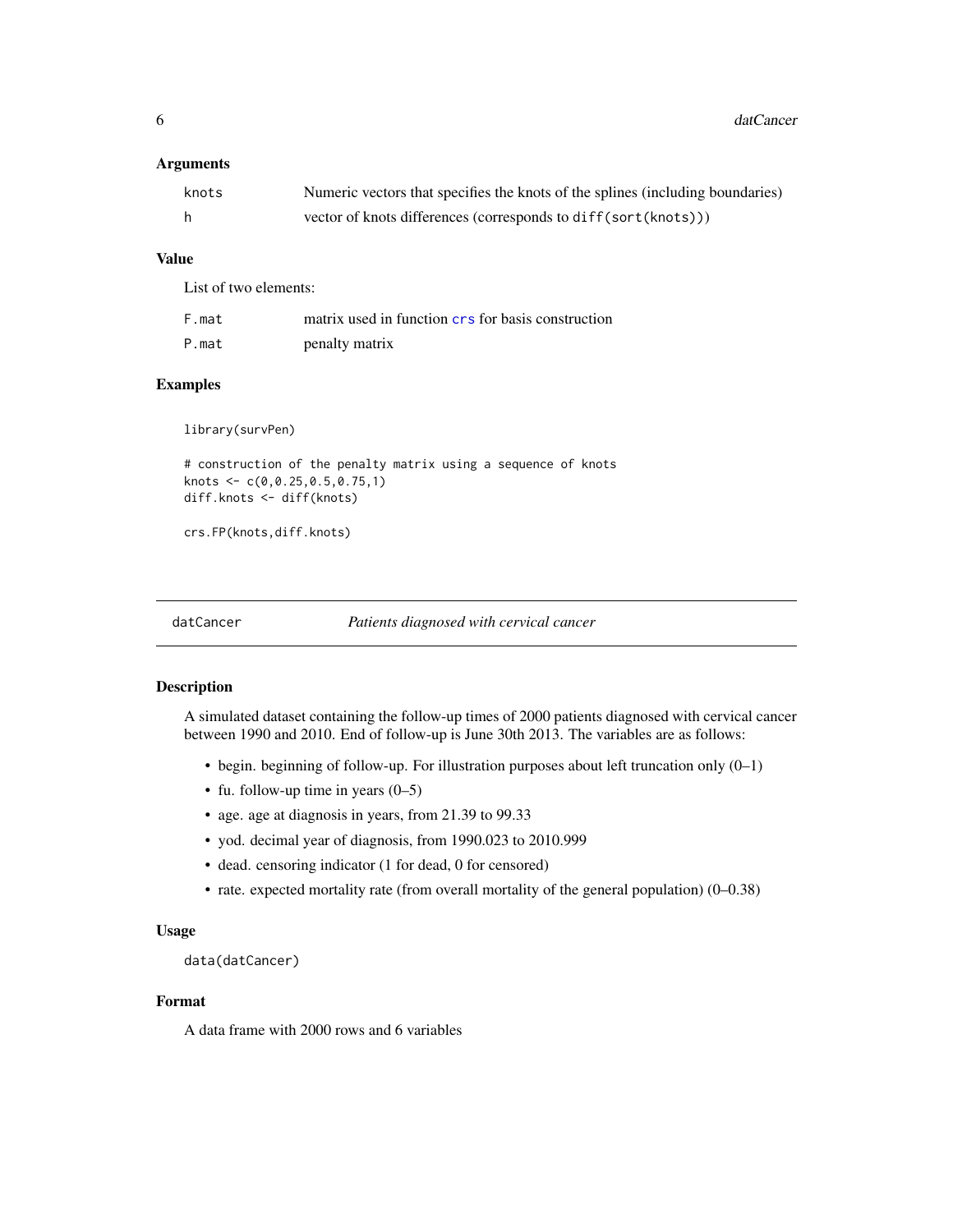<span id="page-6-0"></span>

### Description

Derivative of a Choleski factor

#### Usage

deriv\_R(deriv\_Vp, p, R1)

### Arguments

| deriv_Vp       | derivatives of the Bayesian covariance matrix wrt rho (log smoothing parame-<br>ters). |
|----------------|----------------------------------------------------------------------------------------|
| D              | number of regression parameters                                                        |
| R <sub>1</sub> | Choleski factor of Vp                                                                  |

### Value

a list containing the derivatives of R1 wrt rho (log smoothing parameters)

| Design matrix for the model needed in Gauss-Legendre quadrature | design.matrix |  |  |
|-----------------------------------------------------------------|---------------|--|--|
|-----------------------------------------------------------------|---------------|--|--|

### Description

Builds the design matrix for the whole model when the sum-to-zero constraints are specified. The function is called inside [model.cons](#page-13-1) for Gauss-Legendre quadrature.

### Usage

```
design.matrix(
  formula,
  data.spec,
  Z.smf,
  Z.tensor,
  Z.tint,
  list.smf,
  list.tensor,
  list.tint,
  list.rd
\mathcal{L}
```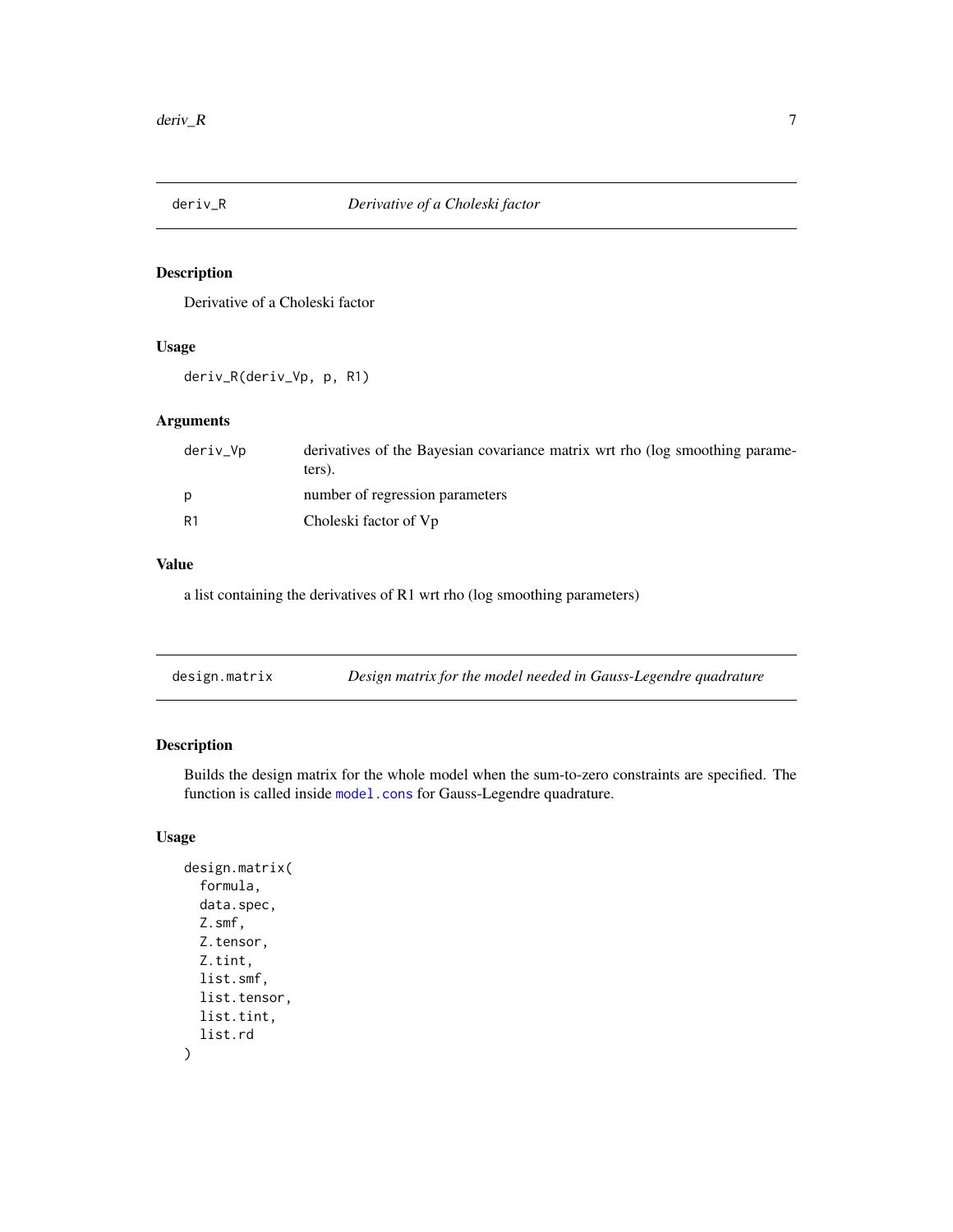#### <span id="page-7-0"></span>Arguments

| formula        | formula object identifying the model                                                                         |
|----------------|--------------------------------------------------------------------------------------------------------------|
| data.spec      | data frame that represents the environment from which the covariate values and<br>knots are to be calculated |
| $Z.\text{smf}$ | List of matrices that represents the sum-to-zero constraint to apply for smf<br>splines                      |
| Z.tensor       | List of matrices that represents the sum-to-zero constraint to apply for tensor<br>splines                   |
| Z.tint         | List of matrices that represents the sum-to-zero constraint to apply for tint<br>splines                     |
| list.smf       | List of all smf.smooth.spec objects contained in the model                                                   |
| list.tensor    | List of all tensor smooth spec objects contained in the model                                                |
| list.tint      | List of all tint.smooth.spec objects contained in the model                                                  |
| list.rd        | List of all rd. smooth. spec objects contained in the model                                                  |

### Value

design matrix for the model

#### Examples

library(survPen)

```
# standard spline of time with 4 knots
data <- data.frame(time=seq(0,5,length=100),event=1,t0=0)
form \leq \sim smf(time, knots=c(0,1,3,5))
t1 <- eval(substitute(time), data)
t0 <- eval(substitute(t0), data)
event <- eval(substitute(event), data)
# Setting up the model
model.c <- model.cons(form,lambda=0,data.spec=data,t1=t1,t1.name="time",
t0=rep(0,100),t0.name="t0",event=event,event.name="event",
expected=NULL, expected.name=NULL, type="overall", n.legendre=20,
cl="survPen(form,data,t1=time,event=event)",beta.ini=NULL)
# Retrieving the sum-to-zero constraint matrices and the list of knots
Z.smf <- model.c$Z.smf ; list.smf <- model.c$list.smf
# Calculating the design matrix
```

```
design.M <- design.matrix(form,data.spec=data,Z.smf=Z.smf,list.smf=list.smf,
Z.tensor=NULL,Z.tint=NULL,list.tensor=NULL,list.tint=NULL,list.rd=NULL)
```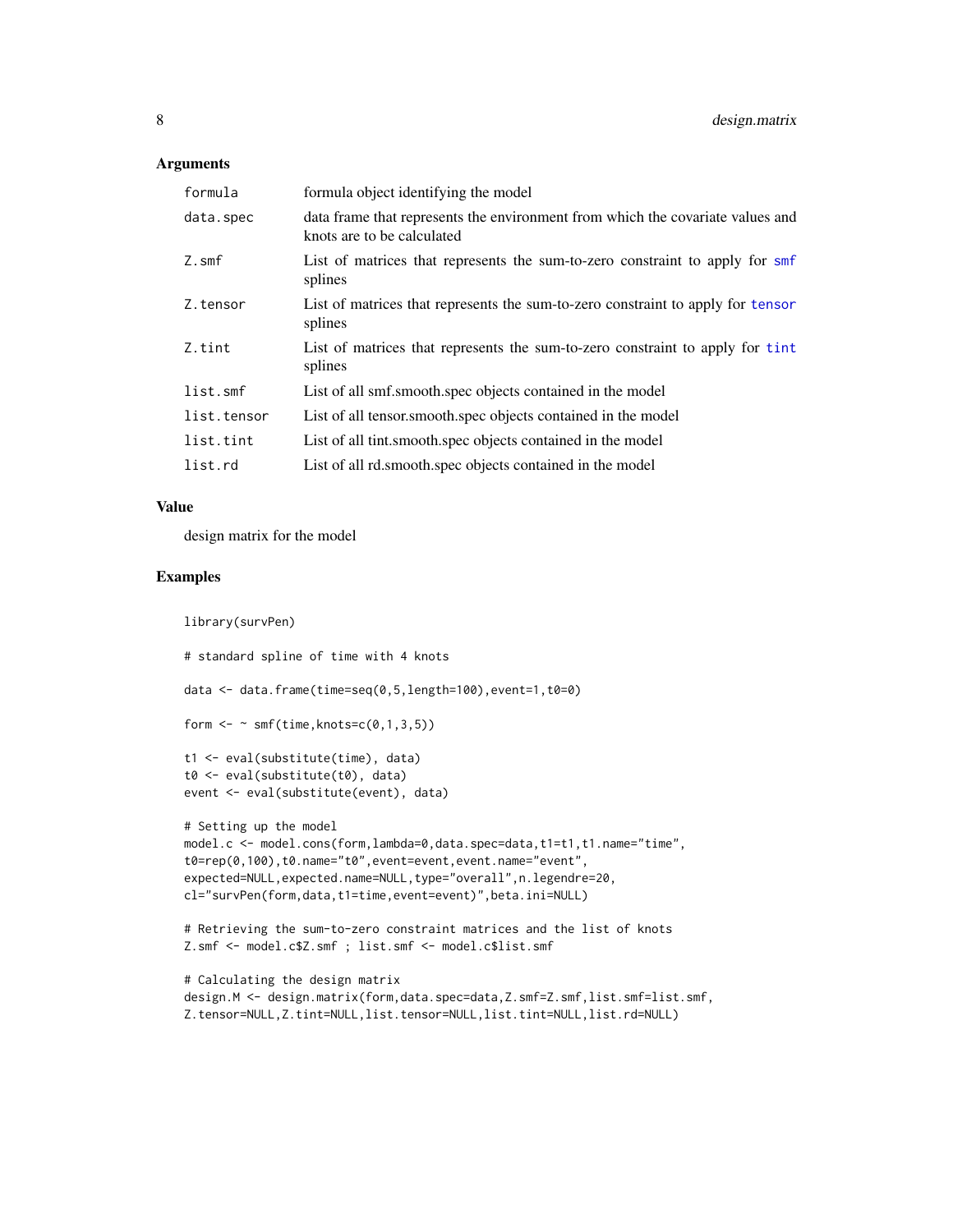<span id="page-8-0"></span>

### Description

Gradient vector of LCV and LAML wrt rho (log smoothing parameters)

### Usage

grad\_rho( X\_GL, GL\_temp, haz\_GL, deriv\_rho\_beta, weights, tm, nb\_smooth, p, n\_legendre, S\_list, temp\_LAML, Vp, S\_beta, beta, inverse\_new\_S, X, temp\_deriv3, event, expected, type, Ve, mat\_temp, method

### Arguments

 $\mathcal{L}$ 

| X_GL    | list of matrices (length(X.GL)=n.legendre) for Gauss-Legendre quadrature                                                                   |
|---------|--------------------------------------------------------------------------------------------------------------------------------------------|
| GL_temp | list of vectors used to make intermediate calculations and save computation time                                                           |
| haz_GL  | list of all the matrix-vector multiplications X.GL[[i]]\%*\%\text{be for Gauss Leg-<br>endre integration in order to save computation time |
|         | deriv_rho_beta firt derivative of beta wrt rho (implicit differentiation)                                                                  |
| weights | vector of weights for Gauss-Legendre integration on [-1;1]                                                                                 |
| tm      | vector of midpoints times for Gauss-Legendre integration; tm = $0.5*(1 - t0)$                                                              |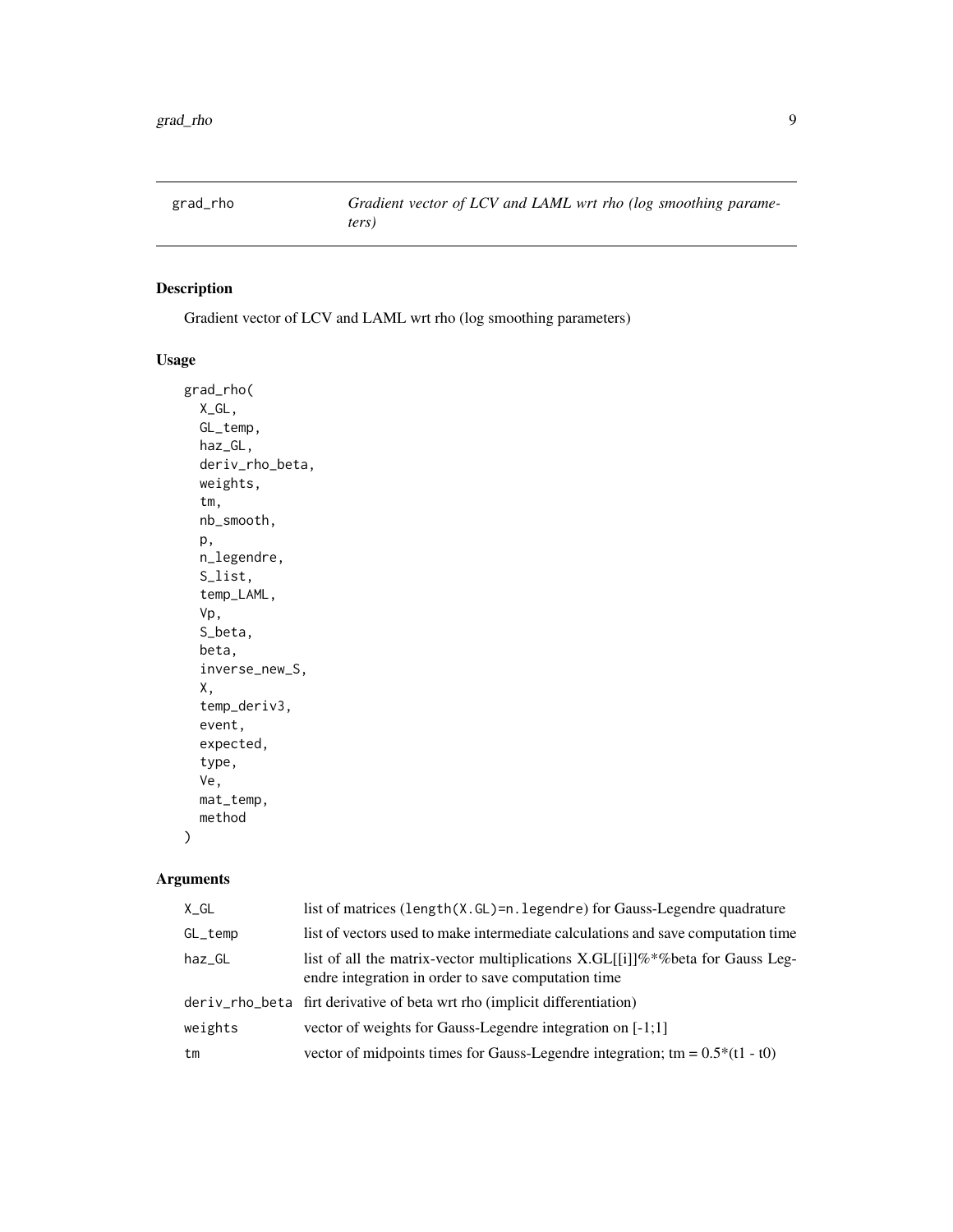<span id="page-9-0"></span>

| nb_smooth     | number of smoothing parameters                                                                     |
|---------------|----------------------------------------------------------------------------------------------------|
| p             | number of regression parameters                                                                    |
| n_legendre    | number of nodes for Gauss-Legendre quadrature                                                      |
| S_list        | List of all the rescaled penalty matrices multiplied by their associated smoothing<br>parameters   |
| temp_LAML     | temporary matrix used when method="LAML" to save computation time                                  |
| Vp            | Bayesian covariance matrix                                                                         |
| S_beta        | List such that $S_{beta[[i]]=S_{list[[i]]}\%*\%beta$                                               |
| beta          | vector of estimated regression parameters                                                          |
| inverse_new_S | inverse of the penalty matrix                                                                      |
| Χ             | design matrix for the model                                                                        |
| temp_deriv3   | temporary matrix for third derivatives calculation when type="net" to save com-<br>putation time   |
| event         | vector of right-censoring indicators                                                               |
| expected      | vector of expected hazard rates                                                                    |
| type          | "net" or "overall"                                                                                 |
| Ve            | frequentist covariance matrix                                                                      |
| mat_temp      | temporary matrix used when method="LCV" to save computation time                                   |
| method        | criterion used to select the smoothing parameters. Should be "LAML" or "LCV";<br>default is "LAML" |

### Value

List of objects with the following items:

| grad_rho                  | gradient vector of LCV or LAML                                                     |
|---------------------------|------------------------------------------------------------------------------------|
| deriv_rho_inv_Hess_beta   |                                                                                    |
|                           | List of first derivatives of Vp wrt rho                                            |
| deriv_rho_Hess_unpen_beta |                                                                                    |
|                           | List of first derivatives of the Hessian of the unpenalized log-likelihood wrt rho |

Hess\_rho *Hessian matrix of LCV and LAML wrt rho (log smoothing parameters)*

### Description

Hessian matrix of LCV and LAML wrt rho (log smoothing parameters)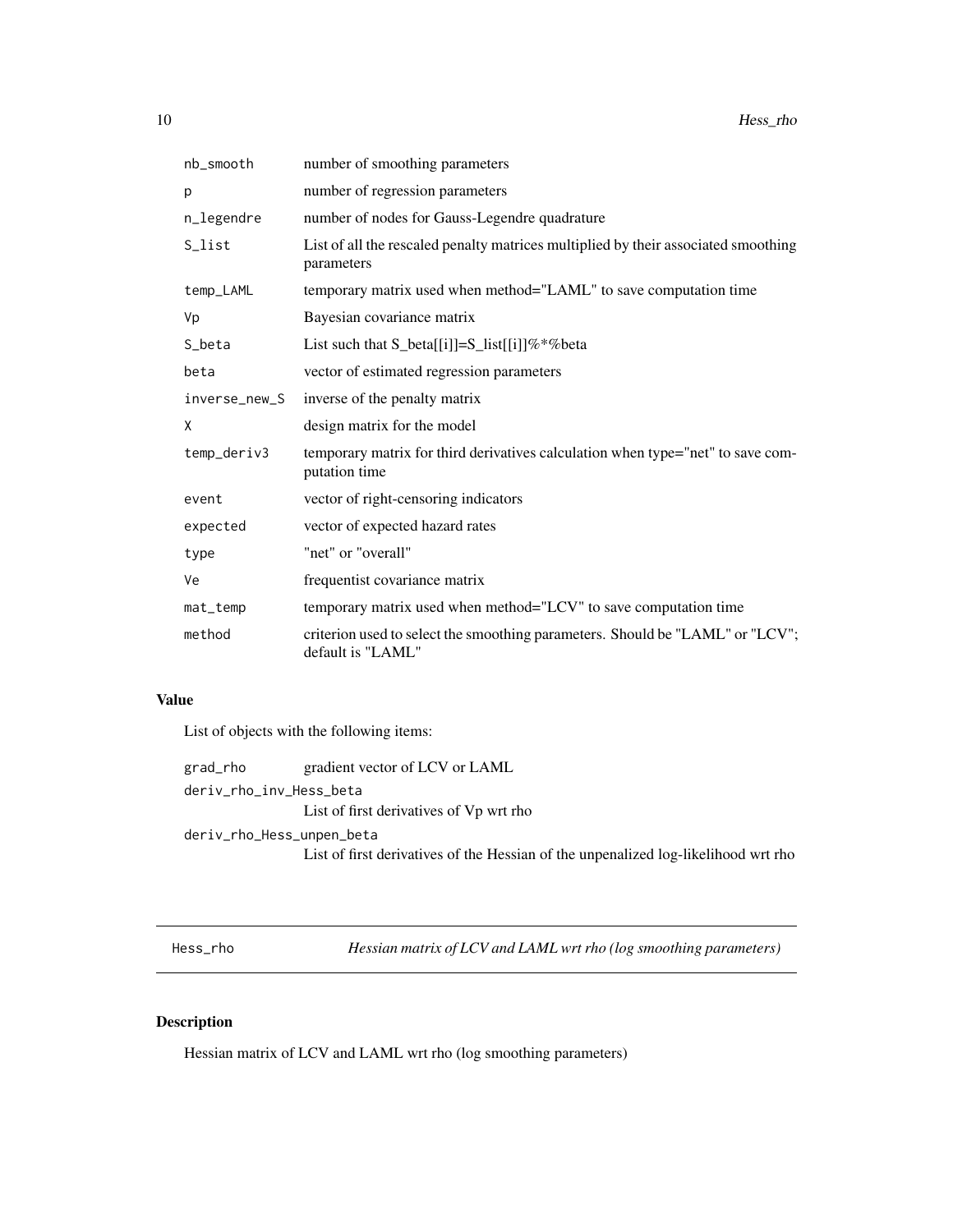Hess\_rho 11

### Usage

```
Hess_rho(
 X_GL,
  X_GL_Q,
 GL_temp,
  haz_GL,
  deriv2_rho_beta,
  deriv_rho_beta,
  weights,
  tm,
  nb_smooth,
  p,
  n_legendre,
  deriv_rho_inv_Hess_beta,
  deriv_rho_Hess_unpen_beta,
  S_list,
  minus_eigen_inv_Hess_beta,
  temp_LAML,
  temp_LAML2,
  Vp,
  S_beta,
  beta,
  inverse_new_S,
 X,
  X_Q,
  temp_deriv3,
  temp_deriv4,
  event,
  expected,
  type,
  Ve,
  deriv_rho_Ve,
 mat_temp,
  deriv_mat_temp,
  eigen_mat_temp,
 method
```
### Arguments

 $\mathcal{L}$ 

| X_GL            | list of matrices (length(X.GL)=n.legendre) for Gauss-Legendre quadrature                                   |
|-----------------|------------------------------------------------------------------------------------------------------------|
| X_GL_O          | list of transformed matrices from X_GL in order to calculate only the diagonal                             |
|                 | of the fourth derivative of the likelihood                                                                 |
| GL_temp         | list of vectors used to make intermediate calculations and save computation time                           |
| haz GL          | list of all the matrix-vector multiplications X.GL $\left[\frac{1}{1} \% \times \% \right]$ for Gauss Leg- |
|                 | endre integration in order to save computation time                                                        |
| deriv2_rho_beta |                                                                                                            |

second derivatives of beta wrt rho (implicit differentiation)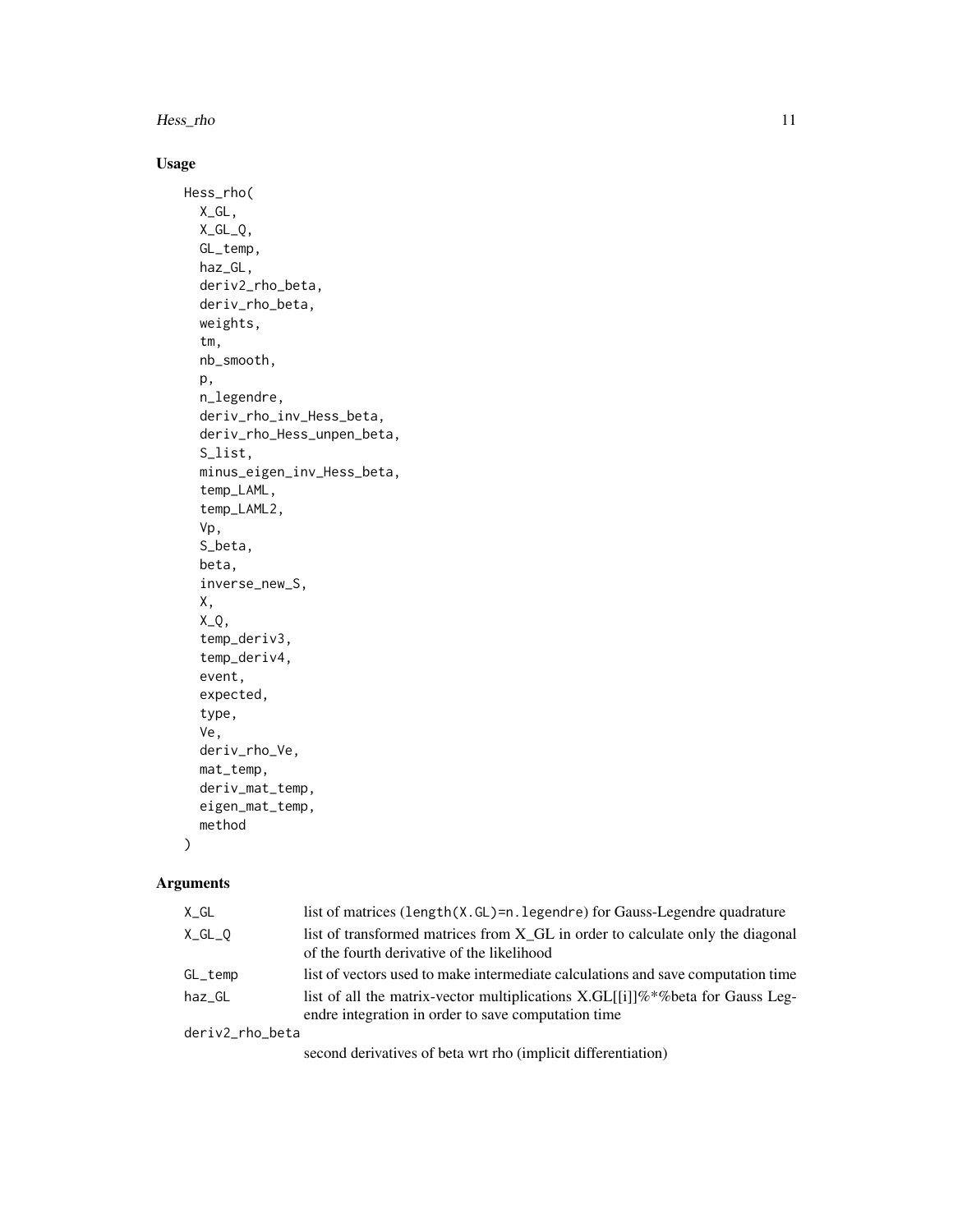|                           | deriv_rho_beta firt derivatives of beta wrt rho (implicit differentiation)                                      |  |
|---------------------------|-----------------------------------------------------------------------------------------------------------------|--|
| weights                   | vector of weights for Gauss-Legendre integration on [-1;1]                                                      |  |
| tm                        | vector of midpoints times for Gauss-Legendre integration; $tm = 0.5*(t1 - t0)$                                  |  |
| nb_smooth                 | number of smoothing parameters                                                                                  |  |
| р                         | number of regression parameters                                                                                 |  |
| n_legendre                | number of nodes for Gauss-Legendre quadrature                                                                   |  |
| deriv_rho_inv_Hess_beta   |                                                                                                                 |  |
|                           | list of first derivatives of Vp wrt rho                                                                         |  |
| deriv_rho_Hess_unpen_beta |                                                                                                                 |  |
|                           | list of first derivatives of Hessian of unpenalized log likelihood wrt rho                                      |  |
| S_list                    | List of all the rescaled penalty matrices multiplied by their associated smoothing<br>parameters                |  |
| minus_eigen_inv_Hess_beta |                                                                                                                 |  |
|                           | vector of eigenvalues of Vp                                                                                     |  |
| temp_LAML                 | temporary matrix used when method="LAML" to save computation time                                               |  |
| temp_LAML2                | temporary matrix used when method="LAML" to save computation time                                               |  |
| Vp                        | Bayesian covariance matrix                                                                                      |  |
| S_beta                    | List such that $S_{beta[[i]]=S_{list[[i]]}\%*\%beta$                                                            |  |
| beta                      | vector of estimated regression parameters                                                                       |  |
| inverse_new_S             | inverse of the penalty matrix                                                                                   |  |
| Χ                         | design matrix for the model                                                                                     |  |
| $X_Q$                     | transformed design matrix in order to calculate only the diagonal of the fourth<br>derivative of the likelihood |  |
| temp_deriv3               | temporary matrix for third derivatives calculation when type="net" to save com-<br>putation time                |  |
| temp_deriv4               | temporary matrix for fourth derivatives calculation when type="net" to save<br>computation time                 |  |
| event                     | vector of right-censoring indicators                                                                            |  |
| expected                  | vector of expected hazard rates                                                                                 |  |
| type                      | "net" or "overall"                                                                                              |  |
| Ve                        | frequentist covariance matrix                                                                                   |  |
| deriv_rho_Ve              | list of derivatives of Ve wrt rho                                                                               |  |
| mat_temp                  | temporary matrix used when method="LCV" to save computation time                                                |  |
| deriv_mat_temp            | list of derivatives of mat_temp wrt rho                                                                         |  |
| eigen_mat_temp            | vector of eigenvalues of mat_temp                                                                               |  |
| method                    | criterion used to select the smoothing parameters. Should be "LAML" or "LCV";<br>default is "LAML"              |  |

### Value

Hessian matrix of LCV or LAML wrt rho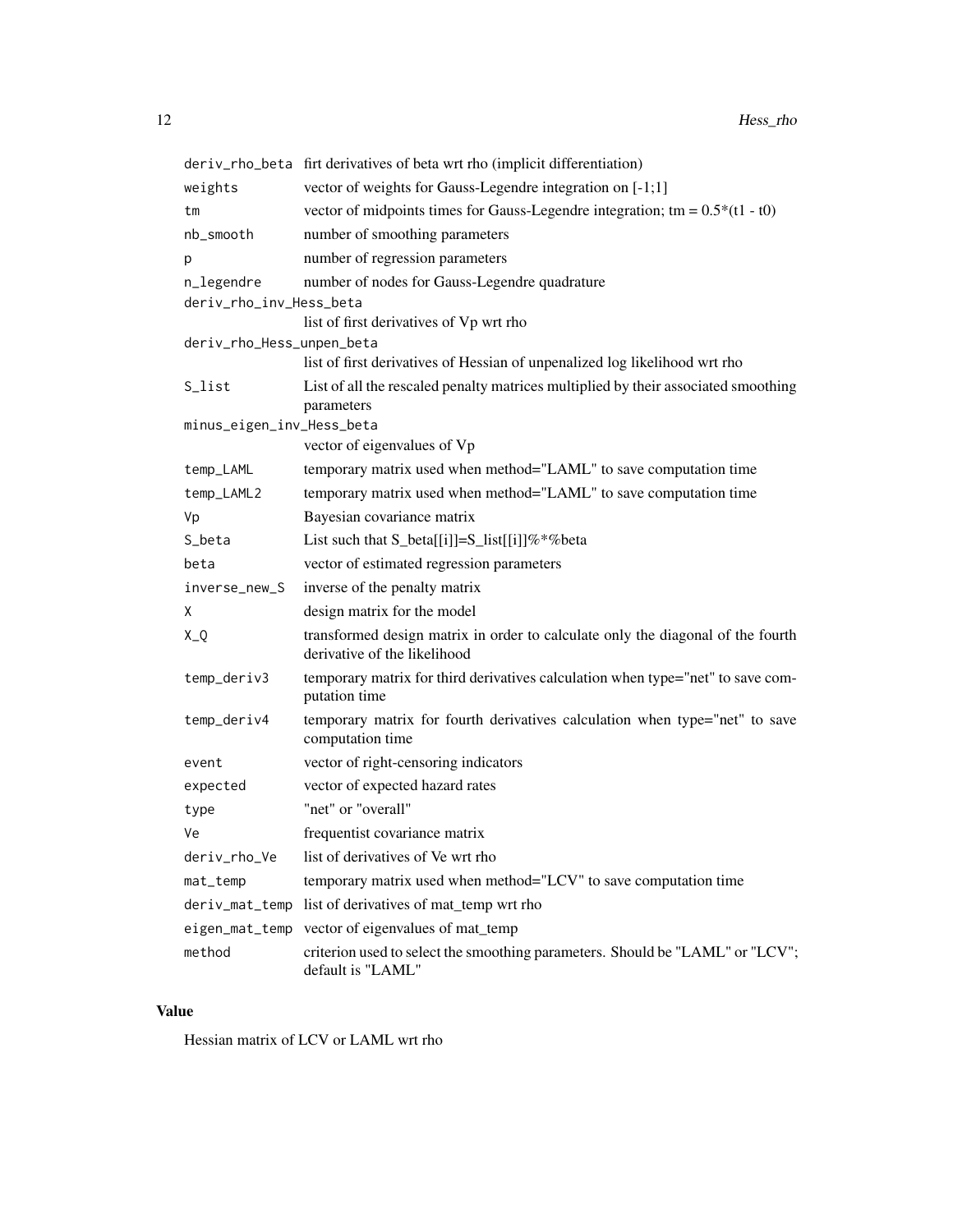<span id="page-12-0"></span>

### Description

Returns the position of the nth occurrence of str2 in str1. Returns 0 if str2 is not found

### Usage

```
instr(str1, str2, startpos = 1, n = 1)
```
### Arguments

| str1     | main string in which str2 is to be found      |
|----------|-----------------------------------------------|
| str2     | substring contained in str1                   |
| startpos | starting position in str1; default is 1       |
| n        | which occurrence is to be found; default is 1 |

### Value

number representing the nth position of str2 in str1

#### Examples

library(survPen)

instr("character test to find the position of the third letter r","r",n=3)

<span id="page-12-1"></span>

|  | inv.repam |
|--|-----------|
|  |           |

Reverses the initial reparameterization for stable evaluation of the log *determinant of the penalty matrix*

### Description

Transforms the final model by reversing the initial reparameterization performed by [repam](#page-23-1). Derives the corrected version of the Bayesian covariance matrix

#### Usage

inv.repam(model, X.ini, S.pen.ini)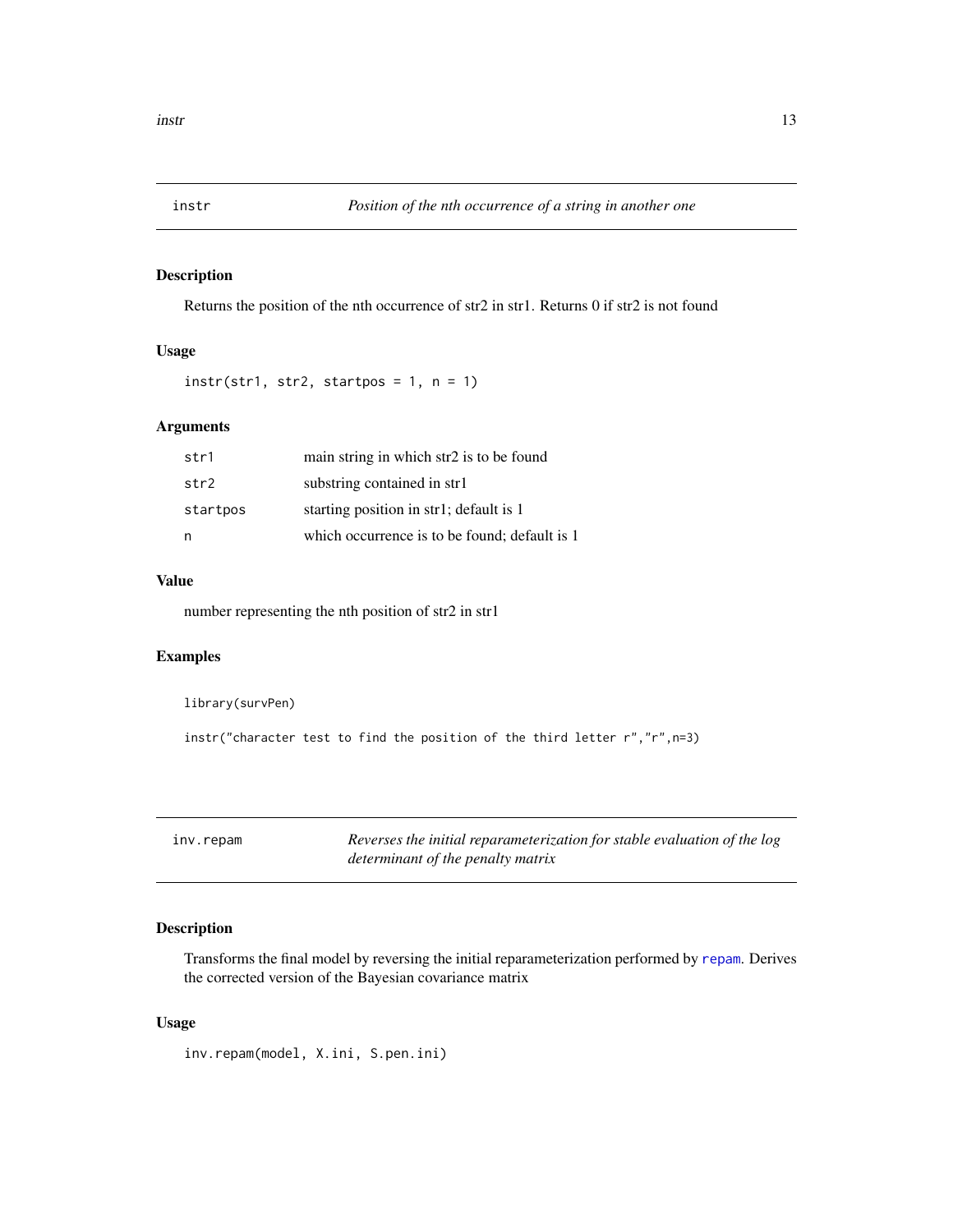### Arguments

| model     | survPen object, see survPen. fit for details      |
|-----------|---------------------------------------------------|
| X.ini     | initial design matrix (before reparameterization) |
| S.pen.ini | initial penalty matrices                          |

### Value

survPen object with standard parameterization

<span id="page-13-1"></span>model.cons *Design and penalty matrices for the model*

### Description

Sets up the model before optimization. Builds the design matrix, the penalty matrix and all the design matrices needed for Gauss-Legendre quadrature.

### Usage

```
model.cons(
  formula,
  lambda,
  data.spec,
  t1,
  t1.name,
  t0,
  t0.name,
  event,
  event.name,
  expected,
  expected.name,
  type,
  n.legendre,
  cl,
 beta.ini
)
```
### Arguments

| formula        | formula object identifying the model                                                                         |
|----------------|--------------------------------------------------------------------------------------------------------------|
| lambda         | vector of smoothing parameters                                                                               |
| data.spec      | data frame that represents the environment from which the covariate values and<br>knots are to be calculated |
| t <sub>1</sub> | vector of follow-up times                                                                                    |
| t1.name        | name of t1 in data.spec                                                                                      |

<span id="page-13-0"></span>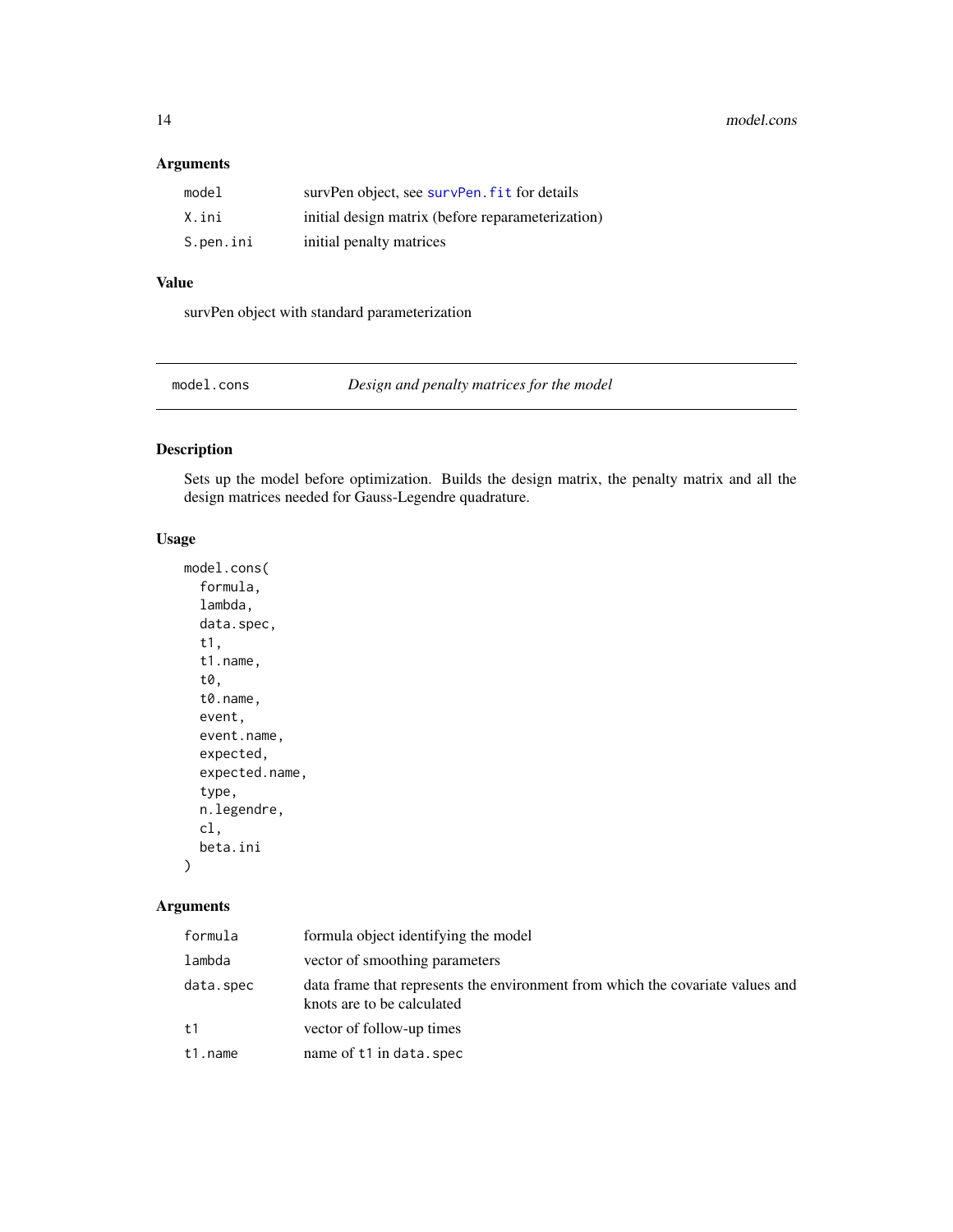### <span id="page-14-0"></span>model.cons 15

| t0               | vector of origin times (usually filled with zeros) |
|------------------|----------------------------------------------------|
| $t\theta$ . name | name of t0 in data.spec                            |
| event            | vector of censoring indicators                     |
| event.name       | name of event in data, spec                        |
| expected         | vector of expected hazard                          |
| expected.name    | name of expected in data. spec                     |
| type             | "net" or "overall"                                 |
| n.legendre       | number of nodes for Gauss-Legendre quadrature      |
| cl               | original survPen call                              |
| beta.ini         | initial set of regression parameters               |

### Value

List of objects with the following items:

| cl              | original survPen call                                                                                                                                                                             |
|-----------------|---------------------------------------------------------------------------------------------------------------------------------------------------------------------------------------------------|
| type            | "net" or "overall"                                                                                                                                                                                |
| n.legendre      | number of nodes for Gauss-Legendre quadrature                                                                                                                                                     |
| n               | number of individuals                                                                                                                                                                             |
| p               | number of parameters                                                                                                                                                                              |
| X.para          | design matrix associated with fully parametric parameters (unpenalized)                                                                                                                           |
| X.smooth        | design matrix associated with the penalized parameters                                                                                                                                            |
| X               | design matrix for the model                                                                                                                                                                       |
| leg             | list of nodes and weights for Gauss-Legendre integration on [-1;1] as returned<br>by gauss.quad                                                                                                   |
| X.GL            | list of matrices $(length(X.GL)=n.length(gendre))$ for Gauss-Legendre quadrature                                                                                                                  |
| S               | penalty matrix for the model. Sum of the elements of S. list                                                                                                                                      |
| S.scale         | vector of rescaling factors for the penalty matrices                                                                                                                                              |
| rank.S          | rank of the penalty matrix                                                                                                                                                                        |
| S.F             | balanced penalty matrix as described in section 3.1.2 of (Wood, 2016). Sum of<br>the elements of S.F. list                                                                                        |
| U.F             | Eigen vectors of S.F, useful for the initial reparameterization to separate penal-<br>ized ad unpenalized subvectors. Allows stable evaluation of the log determinant<br>of S and its derivatives |
| S.smf           | List of penalty matrices associated with all "smf" calls                                                                                                                                          |
| S.tensor        | List of penalty matrices associated with all "tensor" calls                                                                                                                                       |
| S.tint          | List of penalty matrices associated with all "tint" calls                                                                                                                                         |
| S.rd            | List of penalty matrices associated with all "rd" calls                                                                                                                                           |
| smooth.name.smf |                                                                                                                                                                                                   |

List of names for the "smf" calls associated with S.smf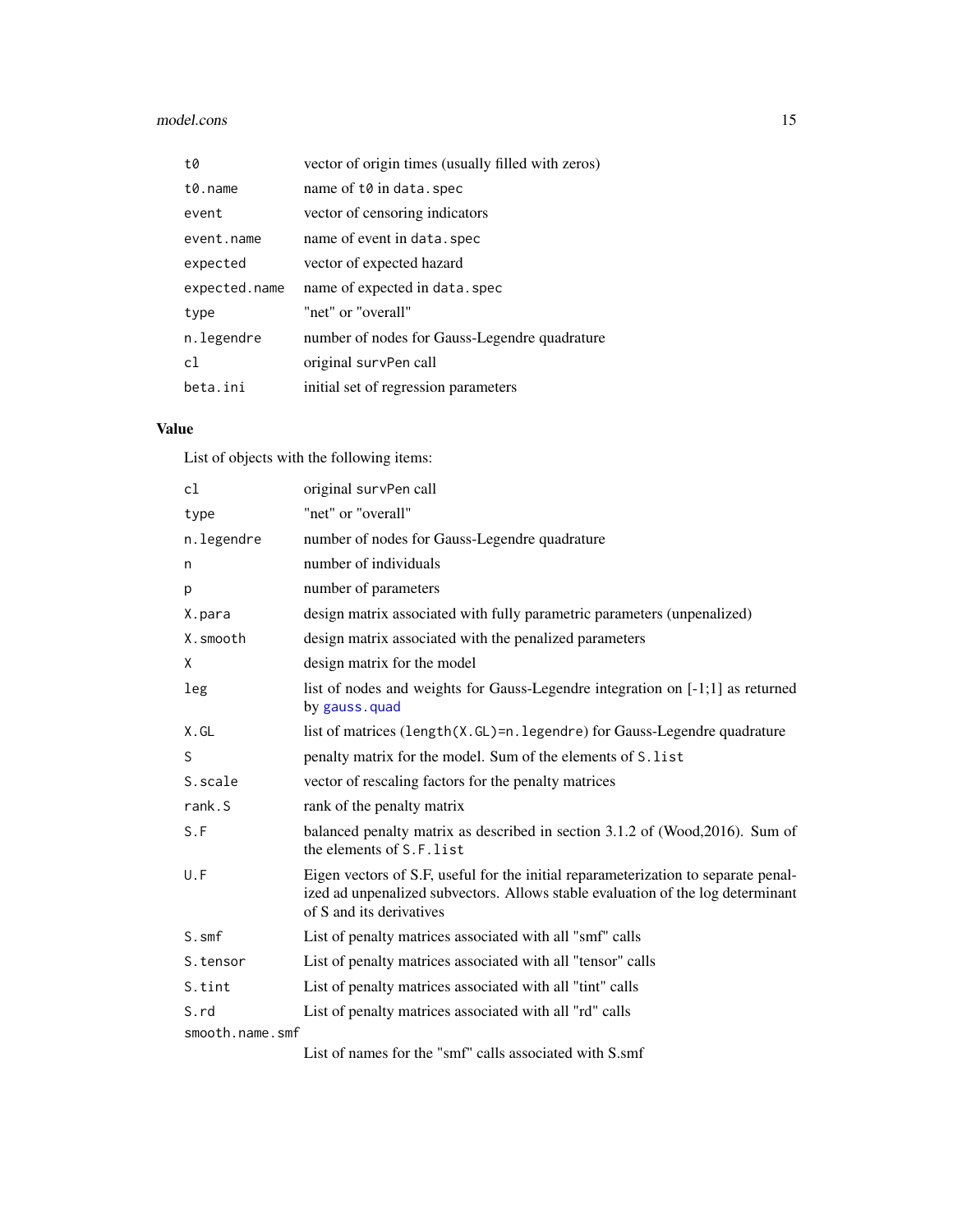<span id="page-15-0"></span>

| smooth.name.tensor |                                                                                                                                                                                                                                                            |
|--------------------|------------------------------------------------------------------------------------------------------------------------------------------------------------------------------------------------------------------------------------------------------------|
|                    | List of names for the "tensor" calls associated with S.tensor                                                                                                                                                                                              |
| smooth.name.tint   |                                                                                                                                                                                                                                                            |
|                    | List of names for the "tint" calls associated with S.tint                                                                                                                                                                                                  |
|                    | smooth, name, rd List of names for the "rd" calls associated with S.rd                                                                                                                                                                                     |
| S.pen              | List of all the rescaled penalty matrices redimensioned to df.tot size. Every<br>element of pen noted pen[[i]] is made from a penalty matrix returned by<br>smooth.cons and is multiplied by the factor S.scale=norm(X,type="I")^2/norm(pen[[i]],type="I") |
| S.list             | Equivalent to S.pen but with every element multiplied by its associated smooth-<br>ing parameter                                                                                                                                                           |
| S.F.list           | Equivalent to S.pen but with every element divided by its Frobenius norm                                                                                                                                                                                   |
| lambda             | vector of smoothing parameters                                                                                                                                                                                                                             |
| df.para            | degrees of freedom associated with fully parametric terms (unpenalized)                                                                                                                                                                                    |
| df.smooth          | degrees of freedom associated with penalized terms                                                                                                                                                                                                         |
| df.tot             | df.para+df.smooth                                                                                                                                                                                                                                          |
| list.smf           | List of all smf. smooth. spec objects contained in the model                                                                                                                                                                                               |
| list.tensor        | List of all tensor. smooth. spec objects contained in the model                                                                                                                                                                                            |
| list.tint          | List of all tint. smooth. spec objects contained in the model                                                                                                                                                                                              |
| nb.smooth          | number of smoothing parameters                                                                                                                                                                                                                             |
| Z.smf              | List of matrices that represents the sum-to-zero constraints to apply for smf<br>splines                                                                                                                                                                   |
| Z.tensor           | List of matrices that represents the sum-to-zero constraints to apply for tensor<br>splines                                                                                                                                                                |
| Z.tint             | List of matrices that represents the sum-to-zero constraints to apply for tint<br>splines                                                                                                                                                                  |
| beta.ini           | initial set of regression parameters                                                                                                                                                                                                                       |

### Examples

library(survPen)

```
# standard spline of time with 4 knots
```
data <- data.frame(time=seq(0,5,length=100),event=1,t0=0)

```
form \leq \sim smf(time, knots=c(0,1,3,5))
```

```
t1 <- eval(substitute(time), data)
t0 <- eval(substitute(t0), data)
event <- eval(substitute(event), data)
```
# The following code sets up everything we need in order to fit the model model.c <- model.cons(form,lambda=0,data.spec=data,t1=t1,t1.name="time", t0=rep(0,100),t0.name="t0",event=event,event.name="event",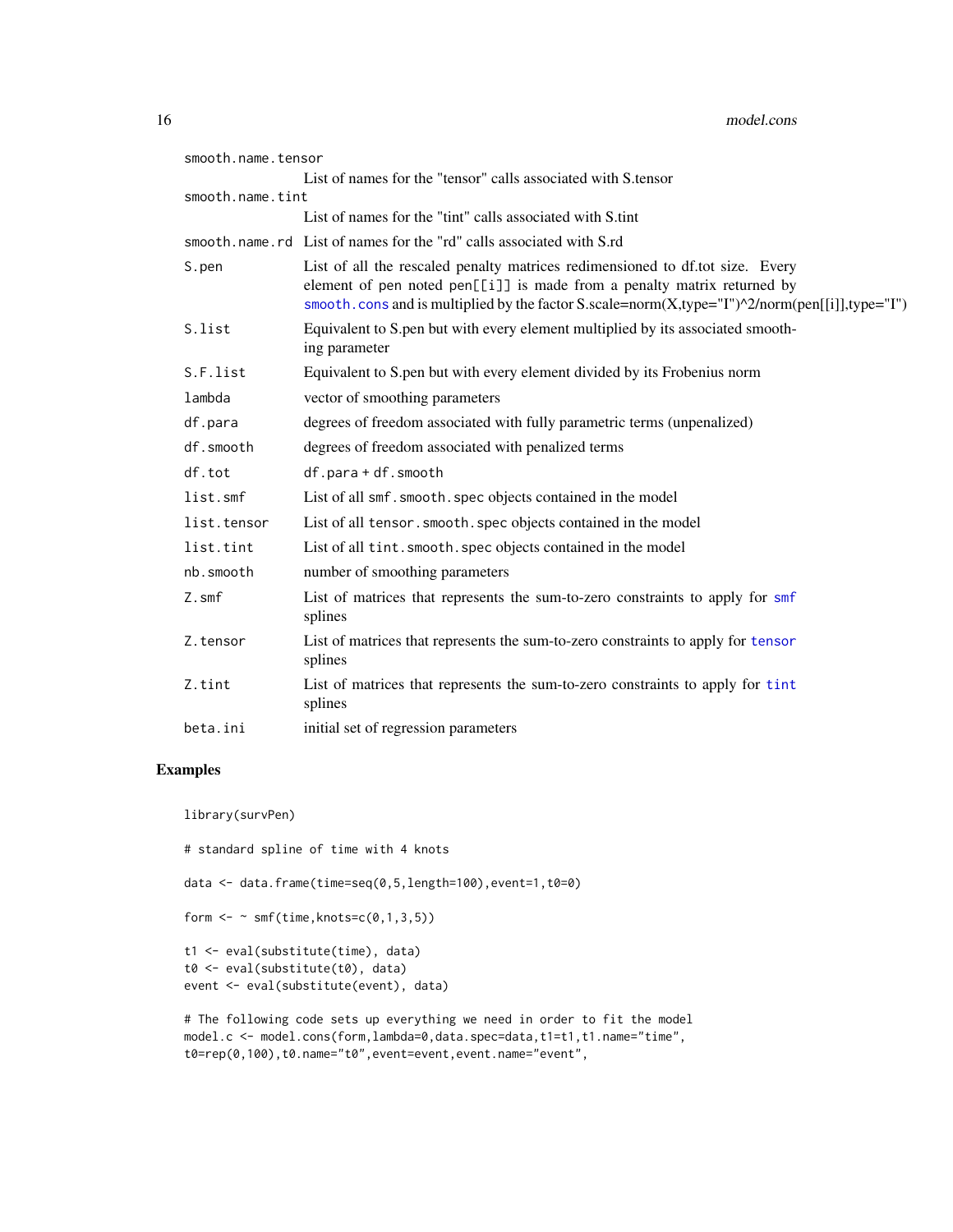#### <span id="page-16-0"></span>NR.beta and the contract of the contract of the contract of the contract of the contract of the contract of the contract of the contract of the contract of the contract of the contract of the contract of the contract of th

```
expected=NULL,expected.name=NULL,type="overall",n.legendre=20,
cl="survPen(form,data,t1=time,event=event)",beta.ini=NULL)
```
<span id="page-16-1"></span>NR.beta *Inner Newton-Raphson algorithm for regression parameters estimation*

#### Description

Applies Newton-Raphson algorithm for beta estimation. Two specific modifications aims at guaranteeing convergence : first the hessian is perturbed whenever it is not positive definite and second, at each step, if the penalized log-likelihood is not maximized, the step is halved until it is.

#### Usage

NR.beta(build, beta.ini, detail.beta, max.it.beta = 200, tol.beta = 1e-04)

#### Arguments

| build       | list of objects returned by model.cons                                                                                                                                                                                                  |
|-------------|-----------------------------------------------------------------------------------------------------------------------------------------------------------------------------------------------------------------------------------------|
| beta.ini    | vector of initial regression parameters; default is NULL, in which case the first<br>beta will be $log(sum(event)/sum(t1))$ and the others will be zero (except if<br>there are "by" variables in which case all betas are set to zero) |
| detail.beta | if TRUE, details concerning the optimization process in the regression parame-<br>ters are displayed; default is FALSE                                                                                                                  |
| max.it.beta | maximum number of iterations to reach convergence in the regression parame-<br>ters; default is 200                                                                                                                                     |
| tol.beta    | convergence tolerance for regression parameters; default is 1e-04                                                                                                                                                                       |

### Details

If we note ll.pen and beta respectively the current penalized log-likelihood and estimated parameters and 11.pen.old and betaold the previous ones, the algorithm goes on while (abs(ll.penll.pen.old)>tol.beta) or any(abs((beta-betaold)/betaold)>tol.beta)

#### Value

List of objects:

| beta      | estimated regression parameters                                                                                                                          |
|-----------|----------------------------------------------------------------------------------------------------------------------------------------------------------|
| ll.unpen  | log-likelihood at convergence                                                                                                                            |
| ll.pen    | penalized log-likelihood at convergence                                                                                                                  |
| haz.GL    | list of all the matrix-vector multiplications X.GL[[i]]%*%beta for Gauss Leg-<br>endre integration. Useful to avoid repeating operations in survPen. fit |
| iter.beta | number of iterations needed to converge.                                                                                                                 |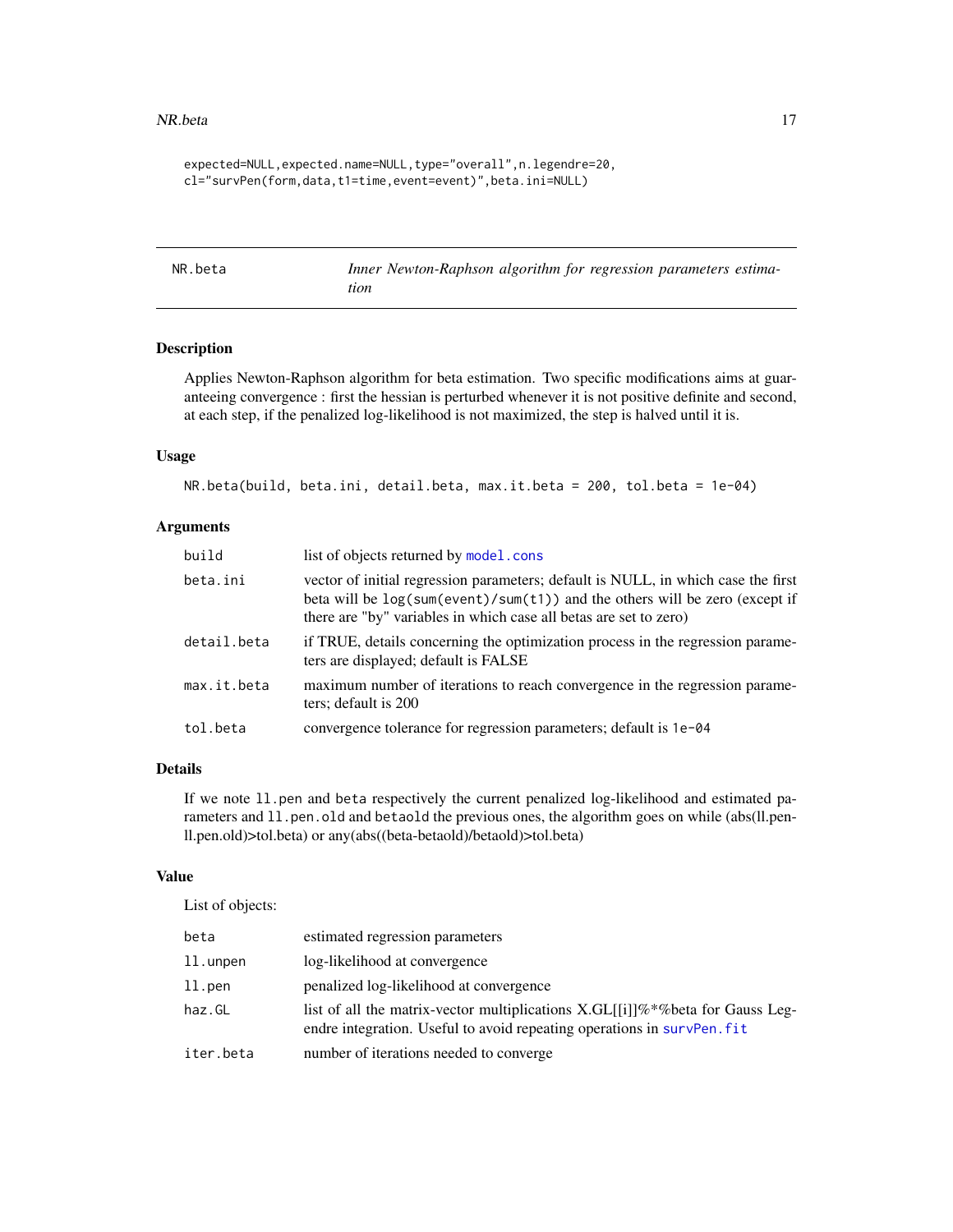#### Examples

```
library(survPen)
# standard spline of time with 4 knots
data <- data.frame(time=seq(0,5,length=100),event=1,t0=0)
form \leq \sim smf(time, knots=c(0,1,3,5))
t1 <- eval(substitute(time), data)
t0 <- eval(substitute(t0), data)
event <- eval(substitute(event), data)
# Setting up the model before fitting
model.c <- model.cons(form,lambda=0,data.spec=data,t1=t1,t1.name="time",
t0=rep(0,100),t0.name="t0",event=event,event.name="event",
expected=NULL,expected.name=NULL,type="overall",n.legendre=20,
cl="survPen(form,data,t1=time,event=event)",beta.ini=NULL)
```

```
# Estimating the regression parameters at given smoothing parameter (here lambda=0)
Newton1 <- NR.beta(model.c,beta.ini=rep(0,4),detail.beta=TRUE)
```
<span id="page-17-1"></span>

NR.rho *Outer Newton-Raphson algorithm for smoothing parameters estimation via LCV or LAML optimization*

#### Description

Applies Newton-Raphson algorithm for smoothing parameters estimation. Two specific modifications aims at guaranteeing convergence : first the hessian is perturbed whenever it is not positive definite and second, at each step, if LCV or -LAML is not minimized, the step is halved until it is.

### Usage

```
NR.rho(
 build,
  rho.ini,
  data,
  formula,
  max.it.beta = 200,
 max.it.rho = 30.
 beta.ini = NULL,
  detail.rho = FALSE,
  detail.beta = FALSE,
  nb.smooth,
  tol.beta = 1e-04,
```
<span id="page-17-0"></span>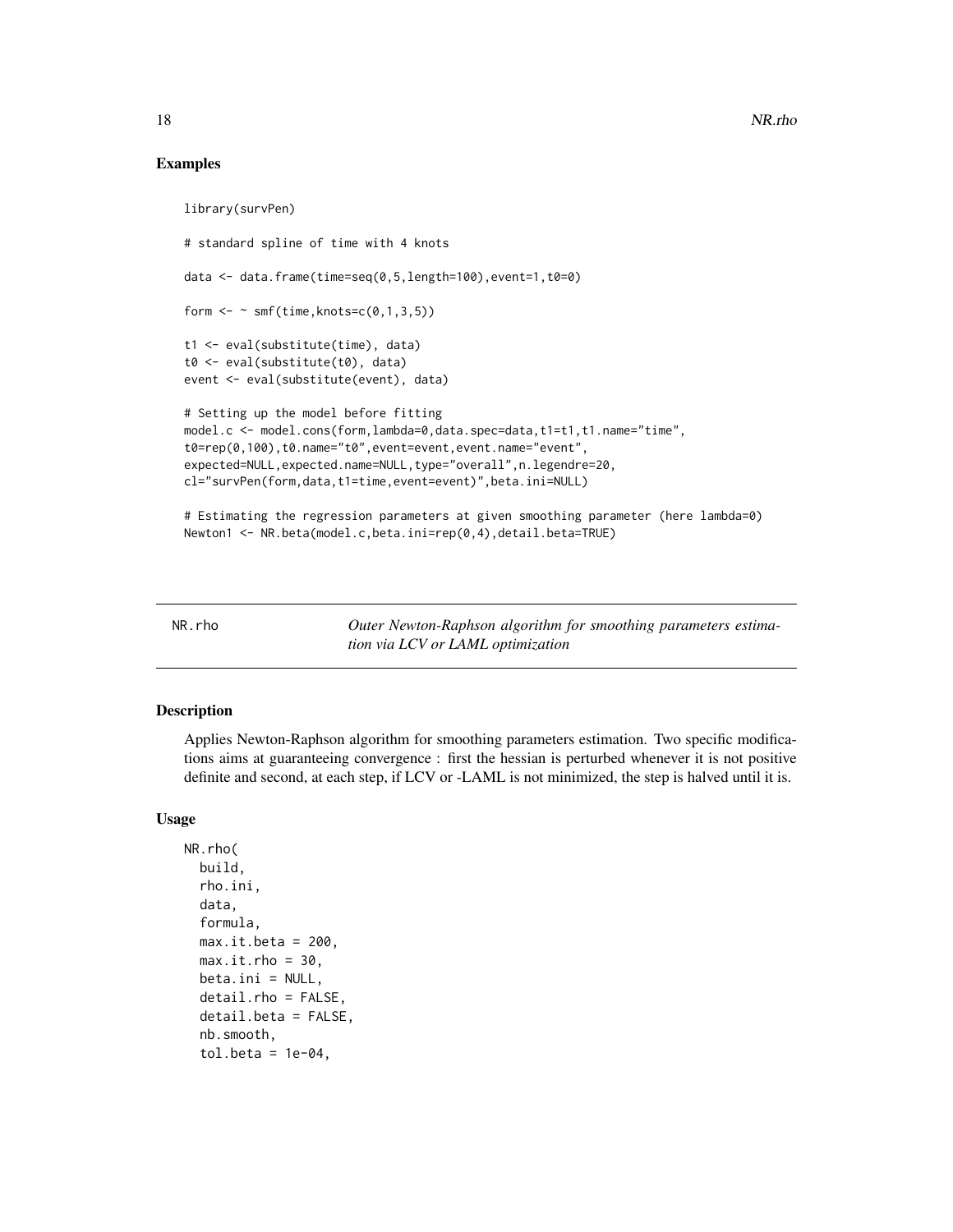#### <span id="page-18-0"></span>NR.rho 19

```
tol.rho = 1e-04,step.max = 5,
  method = "LAML"\mathcal{L}
```
### Arguments

| build       | list of objects returned by model.cons                                                                                                                                                                                                |
|-------------|---------------------------------------------------------------------------------------------------------------------------------------------------------------------------------------------------------------------------------------|
| rho.ini     | vector of initial log smoothing parameters; if it is NULL, all log lambda are set<br>to $-1$                                                                                                                                          |
| data        | an optional data frame containing the variables in the model                                                                                                                                                                          |
| formula     | formula object specifying the model                                                                                                                                                                                                   |
| max.it.beta | maximum number of iterations to reach convergence in the regression parame-<br>ters; default is 200                                                                                                                                   |
| max.it.rho  | maximum number of iterations to reach convergence in the smoothing parame-<br>ters; default is 30                                                                                                                                     |
| beta.ini    | vector of initial regression parameters; default is NULL, in which case the first<br>beta will be log(sum(event)/sum(t1)) and the others will be zero (except if<br>there are "by" variables in which case all betas are set to zero) |
| detail.rho  | if TRUE, details concerning the optimization process in the smoothing parame-<br>ters are displayed; default is FALSE                                                                                                                 |
| detail.beta | if TRUE, details concerning the optimization process in the regression parame-<br>ters are displayed; default is FALSE                                                                                                                |
| nb.smooth   | number of smoothing parameters                                                                                                                                                                                                        |
| tol.beta    | convergence tolerance for regression parameters; default is 1e-04                                                                                                                                                                     |
| tol.rho     | convergence tolerance for smoothing parameters; default is 1e-04                                                                                                                                                                      |
| step.max    | maximum absolute value possible for any component of the step vector (on the<br>log smoothing parameter scale); default is 5                                                                                                          |
| method      | LCV or LAML; default is LAML                                                                                                                                                                                                          |

### Details

If we note val the current LCV or LAML value, val.old the previous one and grad the gradient vector of LCV or LAML with respect to the log smoothing parameters, the algorithm goes on while(abs(val-val.old)>tol.rho|any(abs(grad)>tol.rho))

### Value

object of class survPen (see [survPen.fit](#page-42-1) for details)

### Examples

library(survPen)

# standard spline of time with 4 knots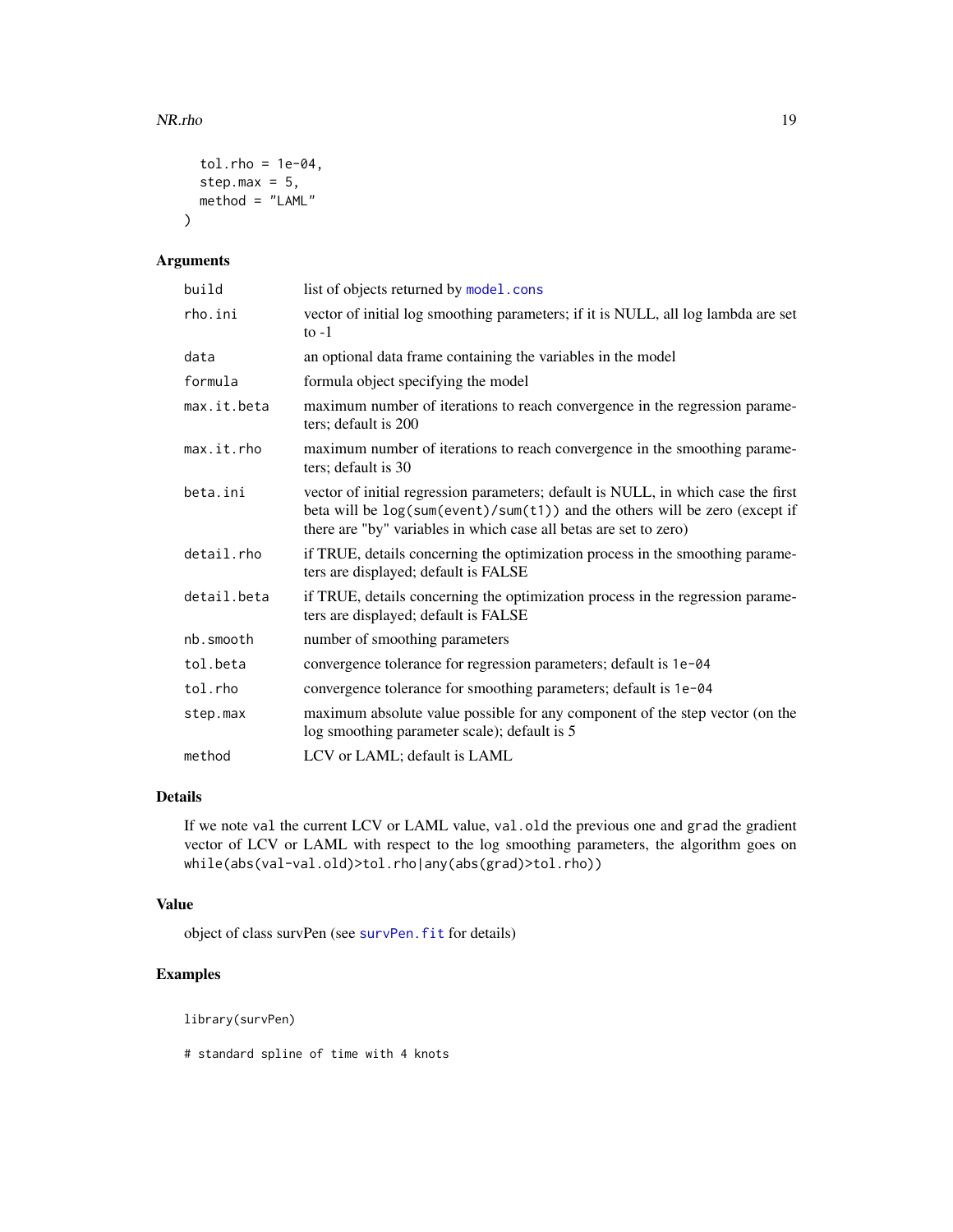```
data <- data.frame(time=seq(0,5,length=100),event=1,t0=0)
form \leq \sim smf(time, knots=c(0,1,3,5))
t1 <- eval(substitute(time), data)
t0 <- eval(substitute(t0), data)
event <- eval(substitute(event), data)
# Setting up the model before fitting
model.c <- model.cons(form,lambda=0,data.spec=data,t1=t1,t1.name="time",
t0=rep(0,100),t0.name="t0",event=event,event.name="event",
expected=0,expected.name=NULL,type="overall",n.legendre=20,
cl="survPen(form,data,t1=time,event=event)",beta.ini=NULL)
# Estimating the smoothing parameter and the regression parameters
# we need to apply a reparameterization to model.c before fitting
Newton2 <- NR.rho(repam(model.c)$build,rho.ini=-1,data,form,nb.smooth=1,detail.rho=TRUE)
```
predict.survPen *Hazard and Survival prediction from fitted* survPen *model*

#### Description

Takes a fitted survPen object and produces hazard and survival predictions given a new set of values for the model covariates.

#### Usage

```
## S3 method for class 'survPen'
predict(
  object,
  newdata,
  newdata.ref = NULL,
  nulegendre = 50,
  conf.int = 0.95,do.surv = TRUE,type = "standard",
  exclude.random = FALSE,
  get.deriv.H = FALSE,...
\lambda
```
#### Arguments

| object  | a fitted survPen object as produced by survPen. fit |
|---------|-----------------------------------------------------|
| newdata | data frame giving the new covariates value          |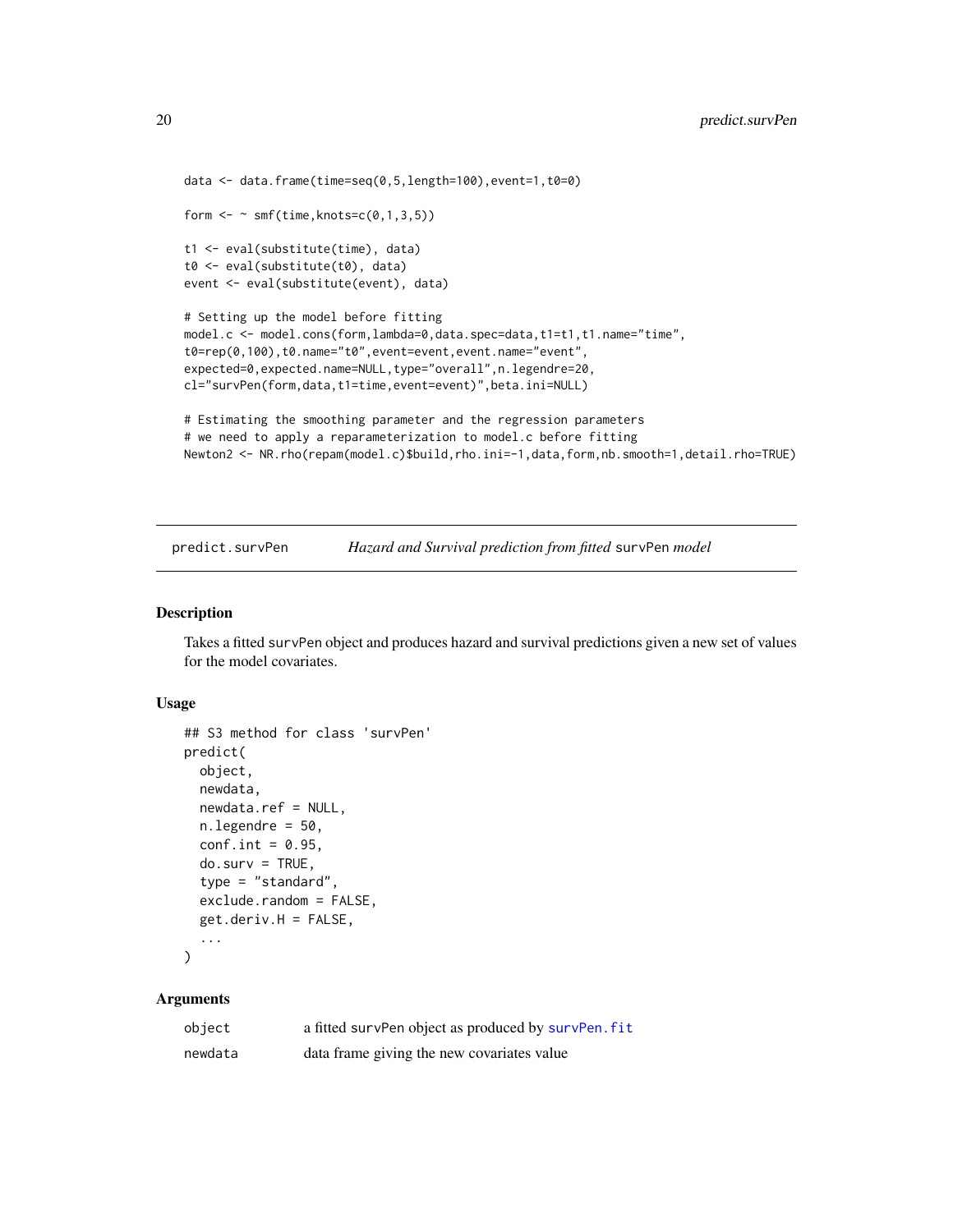| newdata.ref | data frame giving the new covariates value for the reference population (used<br>only when type="HR")                                                                                                                                                                                          |
|-------------|------------------------------------------------------------------------------------------------------------------------------------------------------------------------------------------------------------------------------------------------------------------------------------------------|
| n.legendre  | number of nodes to approximate the cumulative hazard by Gauss-Legendre quadra-<br>ture; default is 50                                                                                                                                                                                          |
| conf.int    | numeric value giving the precision of the confidence intervals; default is 0.95                                                                                                                                                                                                                |
| do.surv     | If TRUE, the survival and its lower and upper confidence values are computed.<br>Survival computation requires numerical integration and can be time-consuming<br>so if you only want the hazard use do.surv=FALSE; default is TRUE                                                            |
| type,       | if type="lpmatrix" returns the design matrix (or linear predictor matrix) corre-<br>sponding to the new values of the covariates; if equals "HR", returns the pre-<br>dicted HR and CIs between newdata and newdata.ref; default is "standard" for<br>classical hazard and survival estimation |
|             | exclude. random if TRUE all random effects are set to zero; default is FALSE                                                                                                                                                                                                                   |
| get.deriv.H | if TRUE, the derivatives wrt to the regression parameters of the cumulative haz-<br>ard are returned; default is FALSE                                                                                                                                                                         |
| $\cdots$    | other arguments                                                                                                                                                                                                                                                                                |

#### Details

The confidence intervals noted CI.U are built on the log cumulative hazard scale U=log(H) (efficient scale in terms of respect towards the normality assumption) using Delta method. The confidence intervals on the survival scale are then CI.surv = exp(-exp(CI.U))

### Value

List of objects:

| haz      | hazard predicted by the model                                                                                                       |
|----------|-------------------------------------------------------------------------------------------------------------------------------------|
| haz.inf  | lower value for the confidence interval on the hazard based on the Bayesian<br>covariance matrix Vp (Wood et al. 2016)              |
| haz.sup  | Upper value for the confidence interval on the hazard based on the Bayesian<br>covariance matrix Vp                                 |
| surv     | survival predicted by the model                                                                                                     |
| surv.inf | lower value for the confidence interval on the survival based on the Bayesian<br>covariance matrix Vp                               |
| surv.sup | Upper value for the confidence interval on the survival based on the Bayesian<br>covariance matrix Vp                               |
| deriv.H  | derivatives wrt to the regression parameters of the cumulative hazard. Useful to<br>calculate standardized survival                 |
| HR.      | predicted hazard ratio; only when type $=$ "HR"                                                                                     |
| HR.inf   | lower value for the confidence interval on the hazard ratio based on the Bayesian<br>covariance matrix $Vp$ ; only when type = "HR" |
| HR.sup   | Upper value for the confidence interval on the hazard ratio based on the Bayesian<br>covariance matrix $Vp$ ; only when type = "HR" |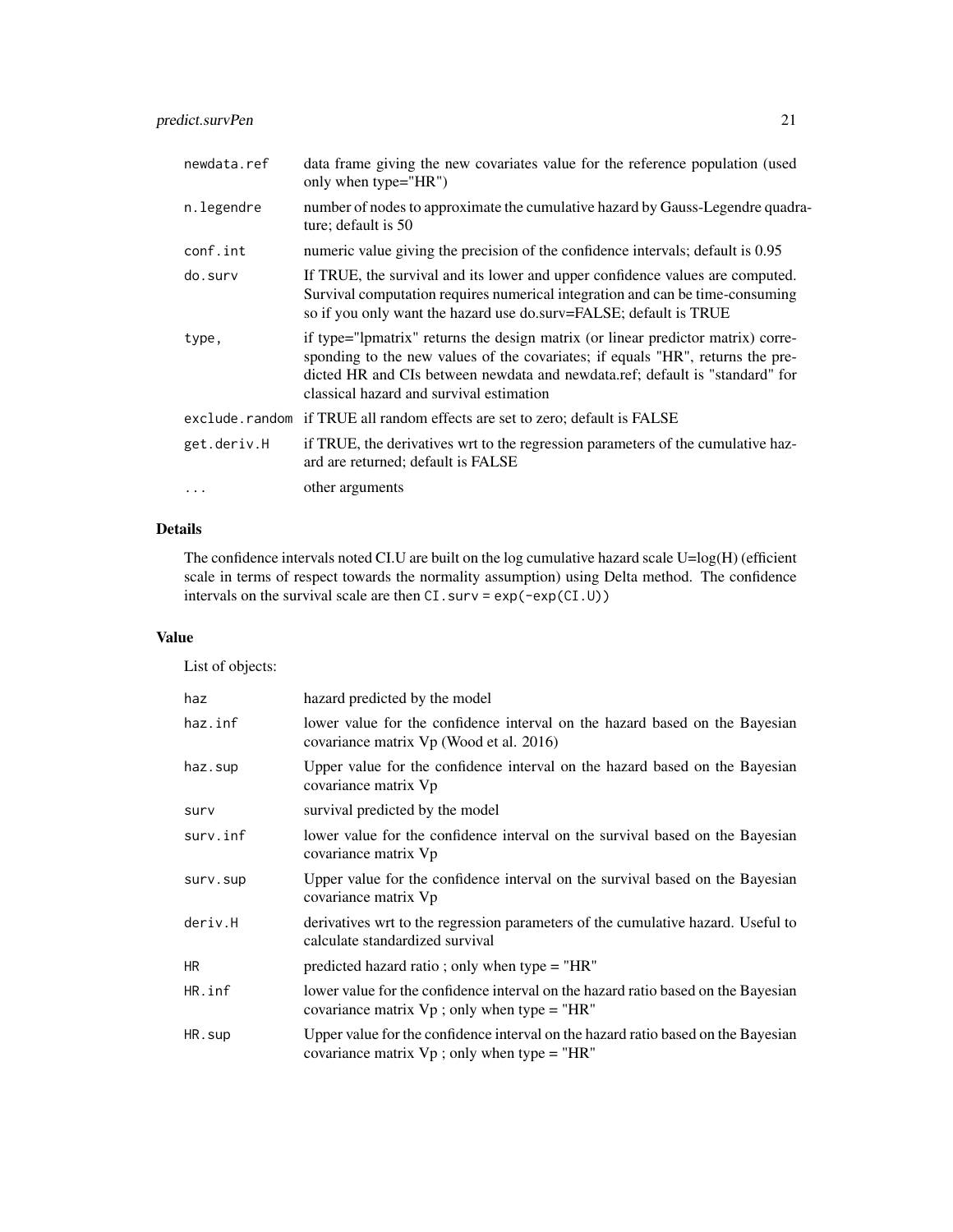#### <span id="page-21-0"></span>References

Wood, S.N., Pya, N. and Saefken, B. (2016), Smoothing parameter and model selection for general smooth models (with discussion). Journal of the American Statistical Association 111, 1548-1575

#### Examples

```
library(survPen)
data(datCancer) # simulated dataset with 2000 individuals diagnosed with cervical cancer
# model : unidimensional penalized spline for time since diagnosis with 5 knots
f1 \leq \sim smf(fu,df=5)
```

```
# hazard model
mod1 <- survPen(f1,data=datCancer,t1=fu,event=dead,expected=NULL,method="LAML")
```

```
# predicting hazard and survival at time 1
pred <- predict(mod1,data.frame(fu=1))
pred$haz
pred$surv
```

```
# predicting hazard ratio between age 70 and age 30
pred.HR <- predict(mod1,data.frame(fu=1,age=70),newdata.ref=data.frame(fu=1,age=30),type="HR")
pred.HR$HR
pred.HR$HR.inf
pred.HR$HR.sup
```
print.summary.survPen *print summary for a* survPen *fit*

#### Description

print summary for a survPen fit

#### Usage

```
## S3 method for class 'summary.survPen'
print(
 x,
 digits = max(3, getOption("digits") - 2),signif.stars = getOption("show.signif.stars"),
  ...
)
```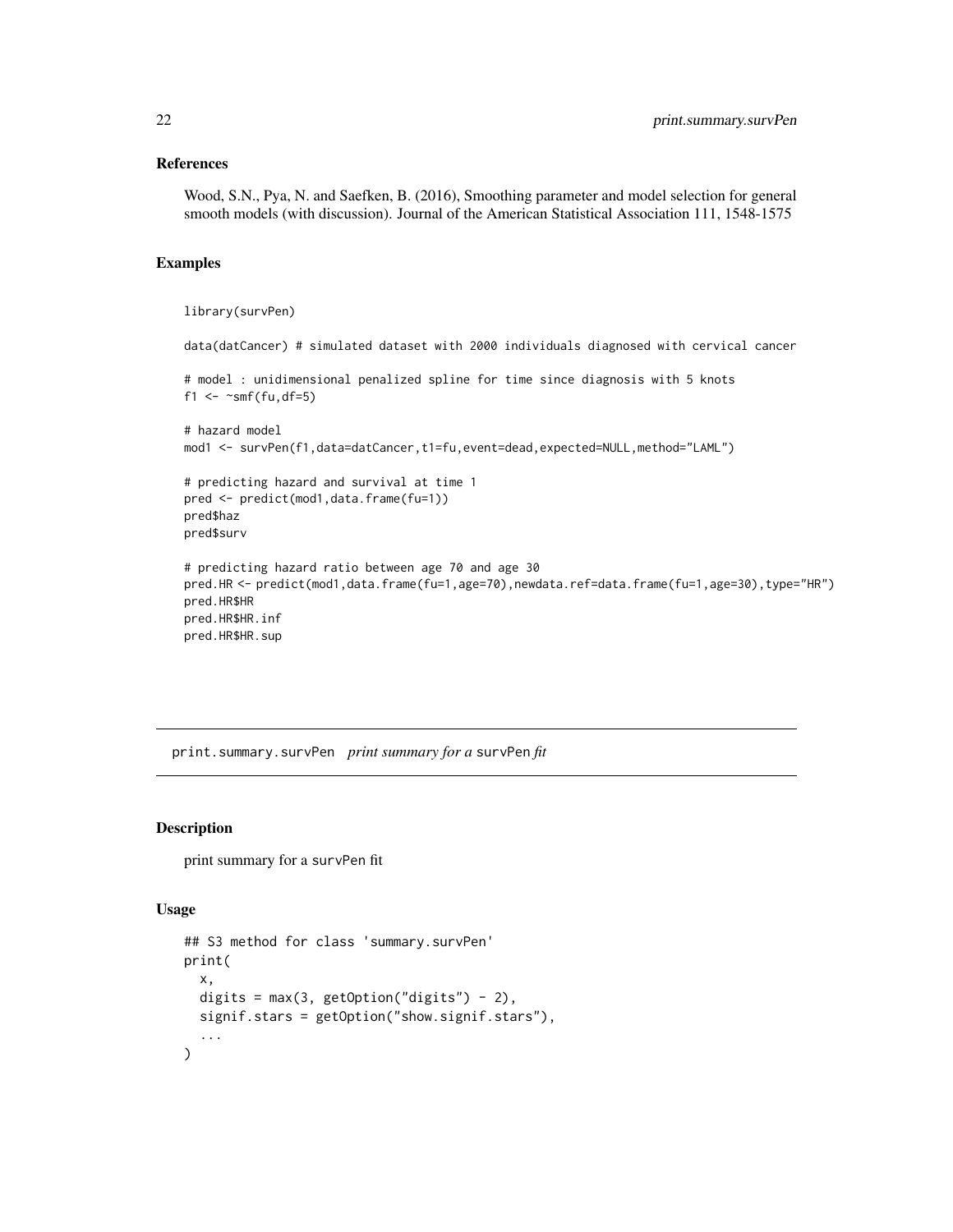### <span id="page-22-0"></span>Arguments

| $\mathsf{x}$ | an object of class summary. survPen                    |
|--------------|--------------------------------------------------------|
| digits       | controls number of digits printed in output.           |
| signif.stars | Should significance stars be printed alongside output. |
|              | other arguments                                        |

### Value

print of summary

<span id="page-22-1"></span>rd *Defining random effects in survPen formulae*

### Description

Used inside a formula object to define a random effect.

### Usage

rd(...)

### Arguments

... Any number of covariates separated by ","

### Value

object of class rd.smooth.spec

### Examples

# cubic regression spline of time with 10 unspecified knots + random effect at the cluster level formula.test <- ~smf(time,df=10) + rd(cluster)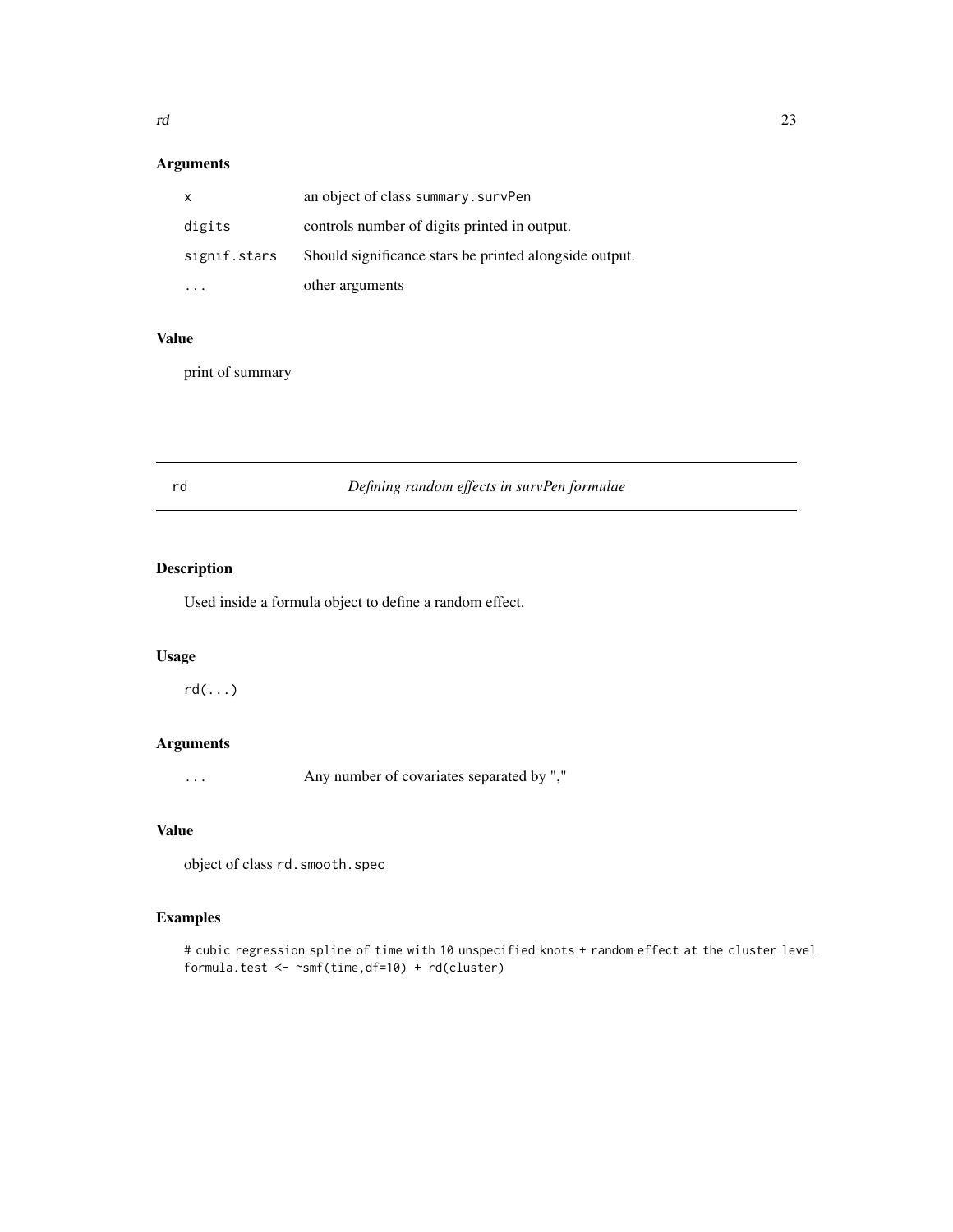<span id="page-23-0"></span>24 repam

<span id="page-23-1"></span>repam *Applies initial reparameterization for stable evaluation of the log determinant of the penalty matrix*

### Description

Transforms the object from [model.cons](#page-13-1) by applying the matrix reparameterization (matrix U.F). The reparameterization is reversed at convergence by inv. repam.

#### Usage

repam(build)

### Arguments

| build | object as returned by model.cons |  |  |  |
|-------|----------------------------------|--|--|--|
|-------|----------------------------------|--|--|--|

#### Value

| build     | an object as returned by model.cons               |
|-----------|---------------------------------------------------|
| X.ini     | initial design matrix (before reparameterization) |
| S.pen.ini | initial penalty matrices                          |

#### Examples

```
library(survPen)
# standard spline of time with 4 knots
```
data <- data.frame(time=seq(0,5,length=100),event=1,t0=0)

```
form \leq \sim smf(time, knots=c(0,1,3,5))
```

```
t1 <- eval(substitute(time), data)
t0 <- eval(substitute(t0), data)
event <- eval(substitute(event), data)
```

```
# Setting up the model before fitting
model.c <- model.cons(form,lambda=0,data.spec=data,t1=t1,t1.name="time",
t0=rep(0,100),t0.name="t0",event=event,event.name="event",
expected=NULL, expected.name=NULL, type="overall", n.legendre=20,
cl="survPen(form,data,t1=time,event=event)",beta.ini=NULL)
```

```
# Reparameterization allows separating the parameters into unpenalized and
# penalized ones for maximum numerical stability
re.model.c <- repam(model.c)
```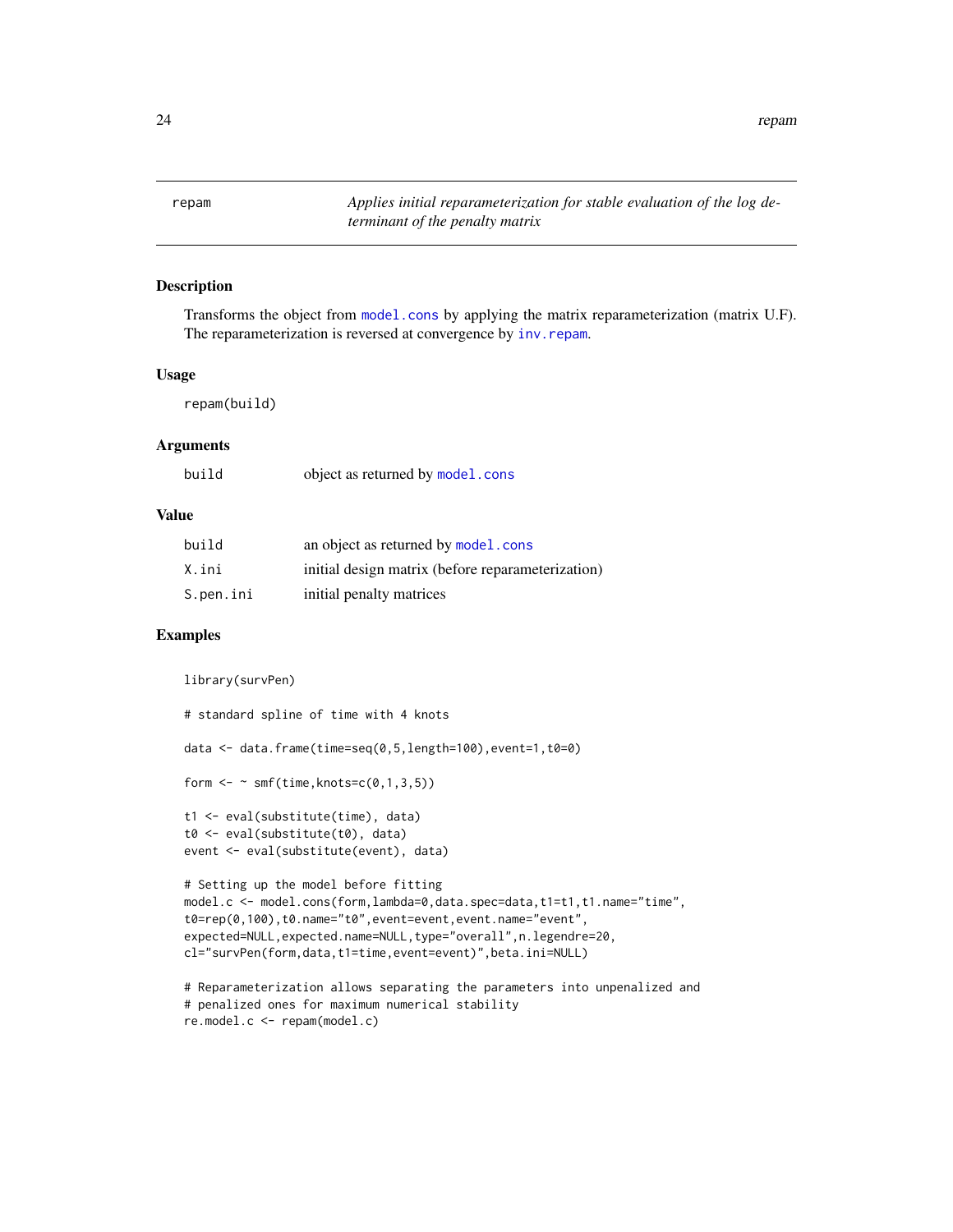### <span id="page-24-2"></span>Description

Used inside a formula object to define a smooth, a tensor product smooth or a tensor product interaction. Natural cubic regression splines (linear beyond the knots, equivalent to ns from package splines) are used as marginal bases. While tensor builds a tensor product of marginal bases including the intercepts, tint applies a tensor product of the marginal bases without their intercepts. Unlike tensor, the marginal effects of the covariates should also be present in the formula when using tint. For a conceptual difference between tensor products and tensor product interactions see Section 5.6.3 from Wood (2017)

#### Usage

```
smf(\ldots, knots = NULL, df = NULL, by = NULL, same.rho = FALSE)tensor(..., knots = NULL, df = NULL, by = NULL, same.tint(..., knots = NULL, df = NULL, by = NULL, same.rho = FALSE)
```
### Arguments

| .        | Any number of covariates separated by ","                                                                                                                                                                                                                                                                   |
|----------|-------------------------------------------------------------------------------------------------------------------------------------------------------------------------------------------------------------------------------------------------------------------------------------------------------------|
| knots    | numeric vector that specifies the knots of the splines (including boundaries);<br>default is NULL, in which case the knots are spread through the covariate values<br>using quantiles. Precisely, for the term "smf(x,df=df1)", the vector of knots will<br>be: $quantile(unique(x), seq(0,1, length=df1))$ |
| df       | numeric value that indicates the number of knots (or degrees of freedom) de-<br>sired; default is NULL. If knots and df are NULL, df will be set to 10                                                                                                                                                      |
| by       | numeric or factor variable in order to define a varying coefficient smooth                                                                                                                                                                                                                                  |
| same.rho | if the specified by variable is a factor, specifies whether the smoothing parame-<br>ters should be the same for all levels; default is FALSE.                                                                                                                                                              |

#### Value

object of class smf.[smooth.spec](#page-28-1), tensor.smooth.spec or tint.smooth.spec (see smooth.spec for details)

### References

Wood, S. N. (2017), Generalized additive models: an introduction with R. Second Edition. London: Chapman & Hall/CRC.

<span id="page-24-1"></span><span id="page-24-0"></span>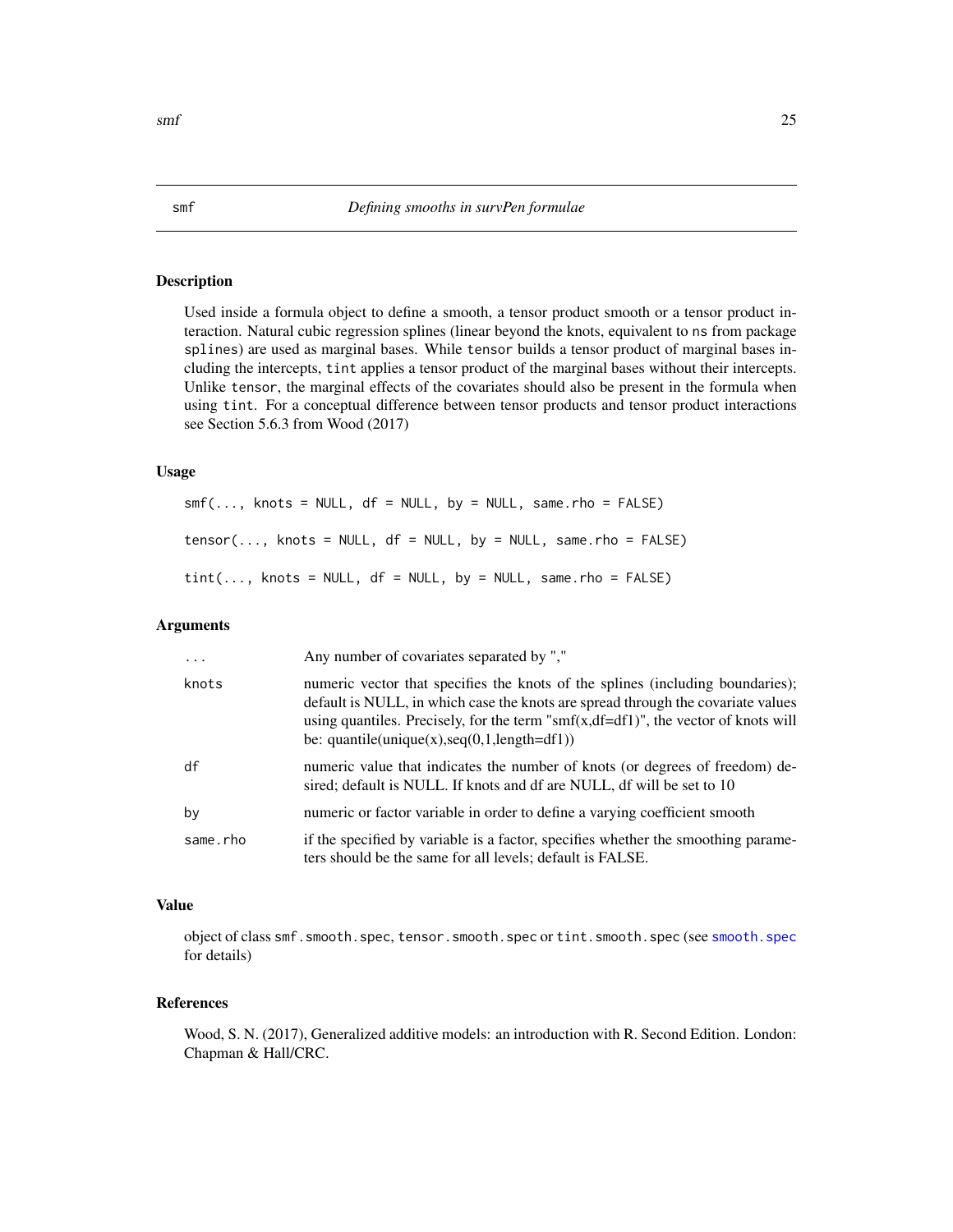#### Examples

```
# penalized cubic regression spline of time with 5 unspecified knots
formula.test \leq \sim smf(time, df=5)
# suppose that we want to fit a model from formula.test
library(survPen)
data(datCancer)
mod.test <- survPen(~smf(fu,df=5) ,data=datCancer,t1=fu,event=dead)
# then the knots can be retrieved like this:
mod.test$list.smf[[1]]$knots
# or calculated like this
quantile(unique(datCancer$fu),seq(0,1,length=5))
# penalized cubic regression splines of time and age with respectively 5 and 7 unspecified knots
formula.test2 <- ~smf(time,df=5)+smf(age,df=7)
# penalized cubic regression splines of time and age with respectively 3 and 4 specified knots
formula.test3 <- ~smf(time,knots=c(0,3,5))+smf(age,knots=c(30,50,70,90))
# penalized tensor product for time and age with respectively 5 and 4 unspecified knots leading
# to 5*4 = 20 regression parameters
formula.test <- ~tensor(time,age,df=c(5,4))
# penalized tensor product for time and age with respectively 3 and 4 specified knots
formula.test3 <- \simtensor(time,agec,knots=list(c(0,3,5),c(30,50,70,90)))
# penalized tensor product for time, age and year with respectively 6, 5 and 4 unspecified knots
formula.test <- ~tensor(time,age,year,df=c(6,5,4))
# penalized tensor product interaction for time and age with respectively 5 and 4 unspecified knots
# main effects are specified as penalized cubic regression splines
```

```
formula.test \leq \leqsmf(time,df=5)+smf(age,df=4)+tint(time,age,df=c(5,4))
```
<span id="page-25-1"></span>

| smooth.cons | Design and penalty matrices of penalized splines in a smooth spec ob- |
|-------------|-----------------------------------------------------------------------|
|             | iect                                                                  |

### Description

Builds the design and penalty matrices from the result of smooth. spec.

#### Usage

smooth.cons( term,

<span id="page-25-0"></span>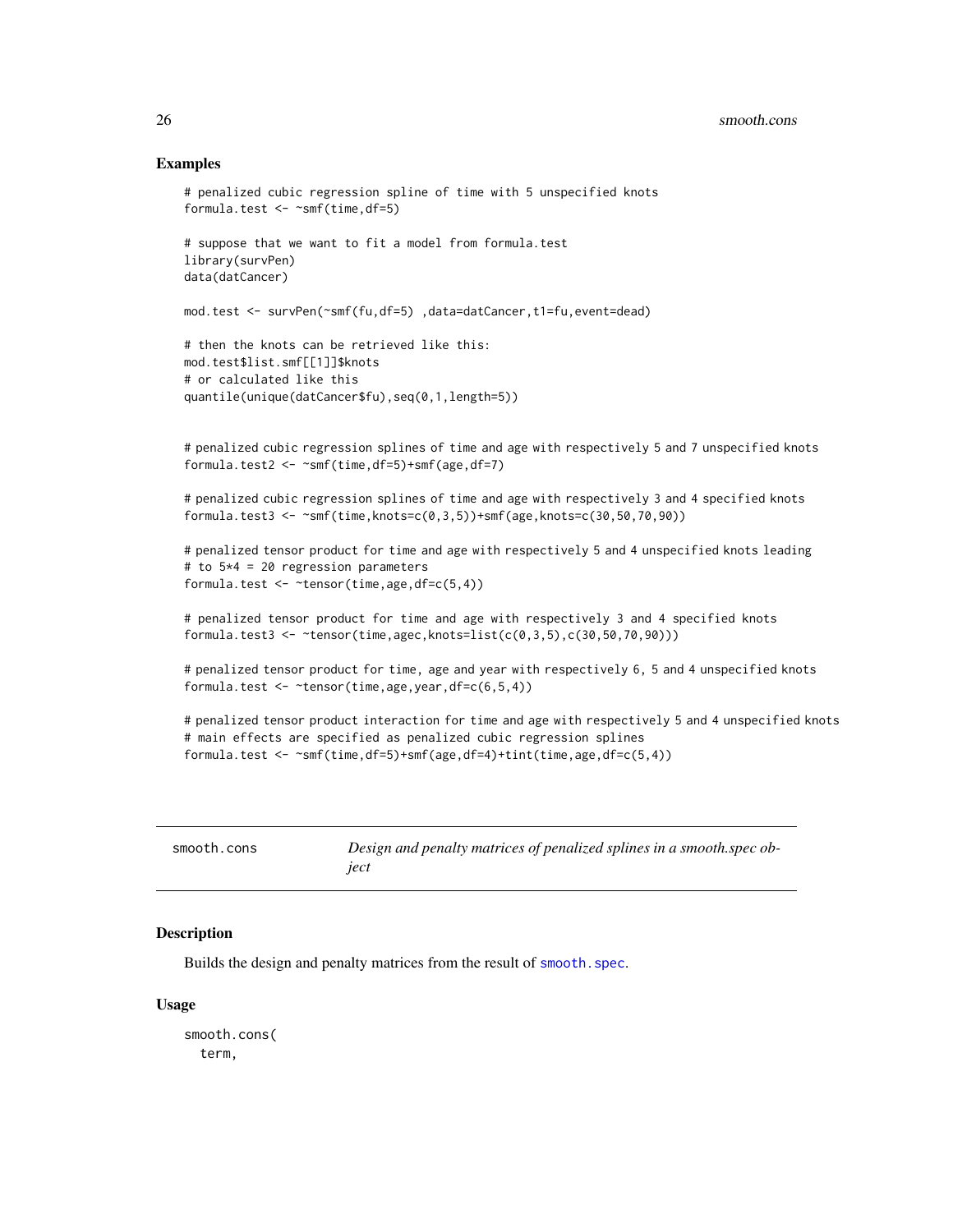smooth.cons 27

```
knots,
df,
by = NULL,
option,
data.spec,
same.rho = FALSE,
name
```
### Arguments

)

| term      | Vector of strings that generally comes from the value "term" of a smooth, spec<br>object.                                      |
|-----------|--------------------------------------------------------------------------------------------------------------------------------|
| knots     | List of numeric vectors that specifies the knots of the splines (including bound-<br>aries).                                   |
| df        | Degrees of freedom: numeric vector that indicates the number of knots desired<br>for each covariate.                           |
| by        | numeric or factor variable in order to define a varying coefficient smooth; default<br>is NULL.                                |
| option    | "smf", "tensor" or "tint".                                                                                                     |
| data.spec | data frame that represents the environment from which the covariate values and<br>knots are to be calculated; default is NULL. |
| same.rho  | if there is a factor by variable, should the smoothing parameters be the same for<br>all levels; default is FALSE.             |
| name      | simplified name of the smooth.spec call.                                                                                       |

### Value

List of objects with the following items:

| X           | Design matrix                                                                                |
|-------------|----------------------------------------------------------------------------------------------|
| pen         | List of penalty matrices                                                                     |
| term        | Vector of strings giving the names of each covariate                                         |
| knots       | list of numeric vectors that specifies the knots for each covariate                          |
| dim         | Number of covariates                                                                         |
| all.df      | Numeric vector giving the number of knots associated with each covariate                     |
| sum.df      | Sum of all.df                                                                                |
| Z.smf       | List of matrices that represents the sum-to-zero constraint to apply for "smf"<br>splines    |
| Z.tensor    | List of matrices that represents the sum-to-zero constraint to apply for "tensor"<br>splines |
| Z.tint      | List of matrices that represents the sum-to-zero constraint to apply for "tint"<br>splines   |
| lambda.name | name of the smoothing parameters                                                             |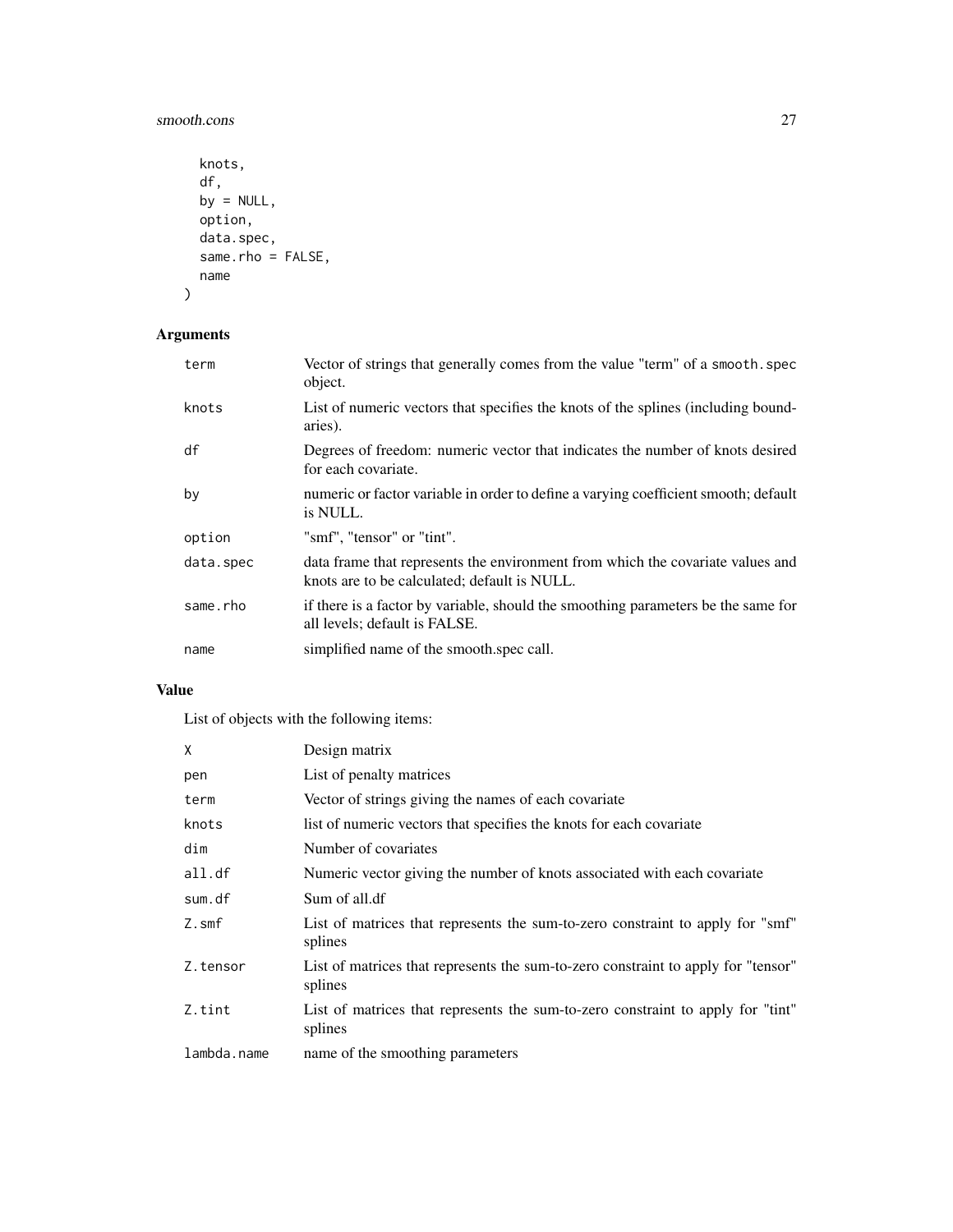### <span id="page-27-0"></span>Examples

library(survPen)

```
# standard spline of time with 4 knots (so we get a design matrix with 3 columns
# because of centering constraint)
data <- data.frame(time=seq(0,5,length=100))
smooth.c <- smooth.cons("time",knots=list(c(0,1,3,5)),df=4,option="smf",
data.spec=data,name="smf(time)")
```
smooth.cons.integral *Design matrix of penalized splines in a smooth.spec object for Gauss-Legendre quadrature*

### Description

Almost identical to [smooth.cons](#page-25-1). This version is dedicated to Gauss-Legendre quadrature. Here, the sum-to-zero constraints must be specified so that they correspond to the ones that were calculated with the initial dataset.

#### Usage

```
smooth.cons.integral(
  term,
 knots,
 df,
 by = NULL,
 option,
 data.spec,
 Z.smf,
 Z.tensor,
 Z.tint,
 name
)
```
#### Arguments

| term  | Vector of strings that generally comes from the value "term" of a smooth.spec<br>object              |
|-------|------------------------------------------------------------------------------------------------------|
| knots | List of numeric vectors that specifies the knots of the splines (including bound-<br>aries).         |
| df    | Degrees of freedom: numeric vector that indicates the number of knots desired<br>for each covariate. |
| by    | numeric or factor variable in order to define a varying coefficient smooth; default<br>is NULL.      |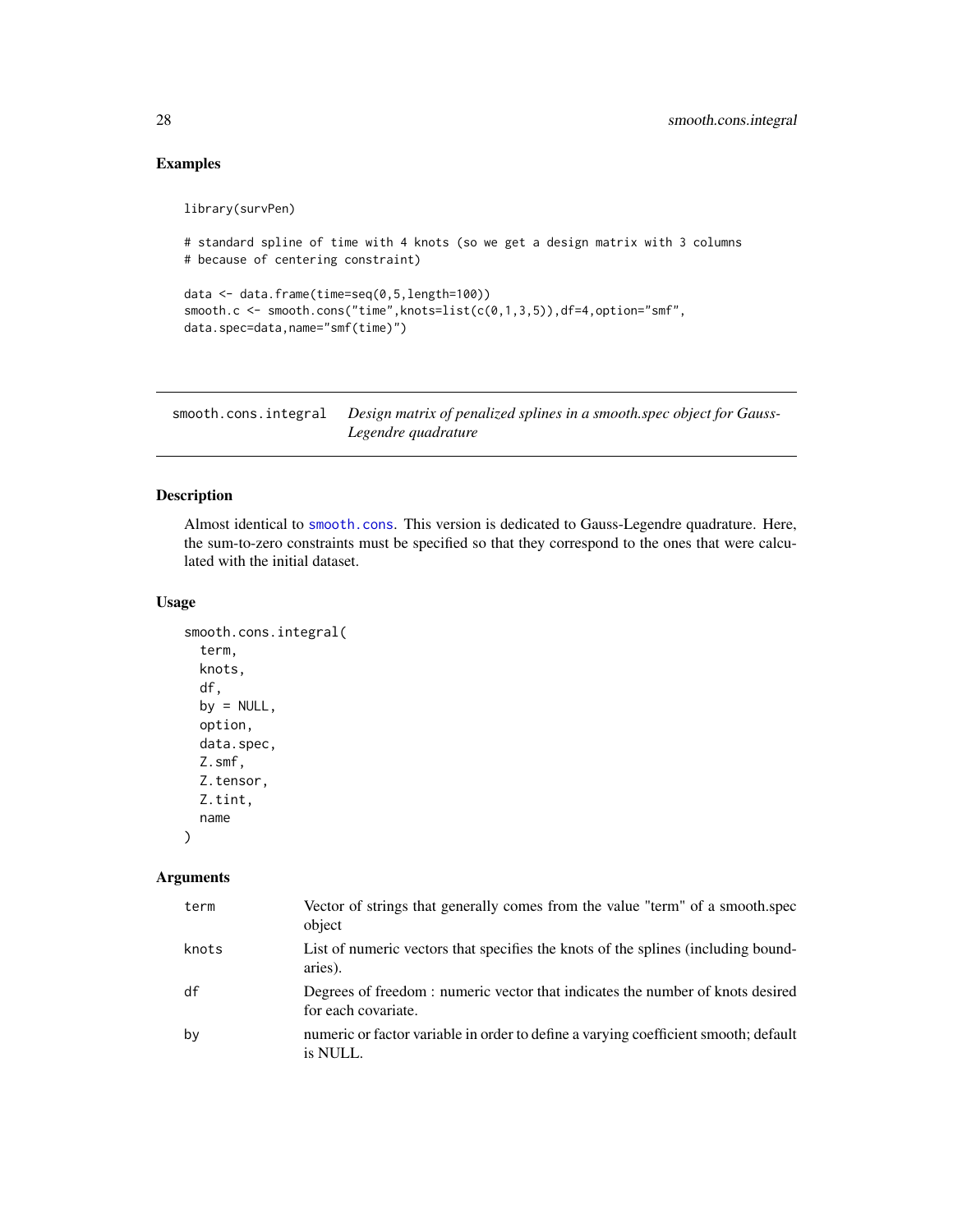### <span id="page-28-0"></span>smooth.spec 29

| option    | "smf", "tensor" or "tint".                                                                                                     |
|-----------|--------------------------------------------------------------------------------------------------------------------------------|
| data.spec | data frame that represents the environment from which the covariate values and<br>knots are to be calculated; default is NULL. |
| Z.smf     | List of matrices that represents the sum-to-zero constraint to apply for smf<br>splines.                                       |
| Z.tensor  | List of matrices that represents the sum-to-zero constraint to apply for tensor<br>splines.                                    |
| Z.tint    | List of matrices that represents the sum-to-zero constraint to apply for tint<br>splines.                                      |
| name      | simplified name of the smooth spec call.                                                                                       |

### Value

design matrix

### Examples

library(survPen)

```
# standard spline of time with 4 knots (so we get a design matrix with 3 columns
# because of centering constraint)
```

```
data <- data.frame(time=seq(0,5,length=100))
```

```
# retrieving sum-to-zero constraint matrices
Z.smf \leq smooth.cons("time", knots=list(c(0,1,3,5)),df=4,option="smf",
data.spec=data,name="smf(time)")$Z.smf
```

```
# constructing the design matrices for Gauss-Legendre quadrature
smooth.c.int <- smooth.cons.integral("time",knots=list(c(0,1,3,5)),df=4,option="smf",data.spec=data,
name="smf(time)",Z.smf=Z.smf,Z.tensor=NULL,Z.tint=NULL)
```
<span id="page-28-1"></span>smooth.spec *Covariates specified as penalized splines*

### Description

Specifies the covariates to be considered as penalized splines.

#### Usage

smooth.spec( ..., knots = NULL,  $df = NULL,$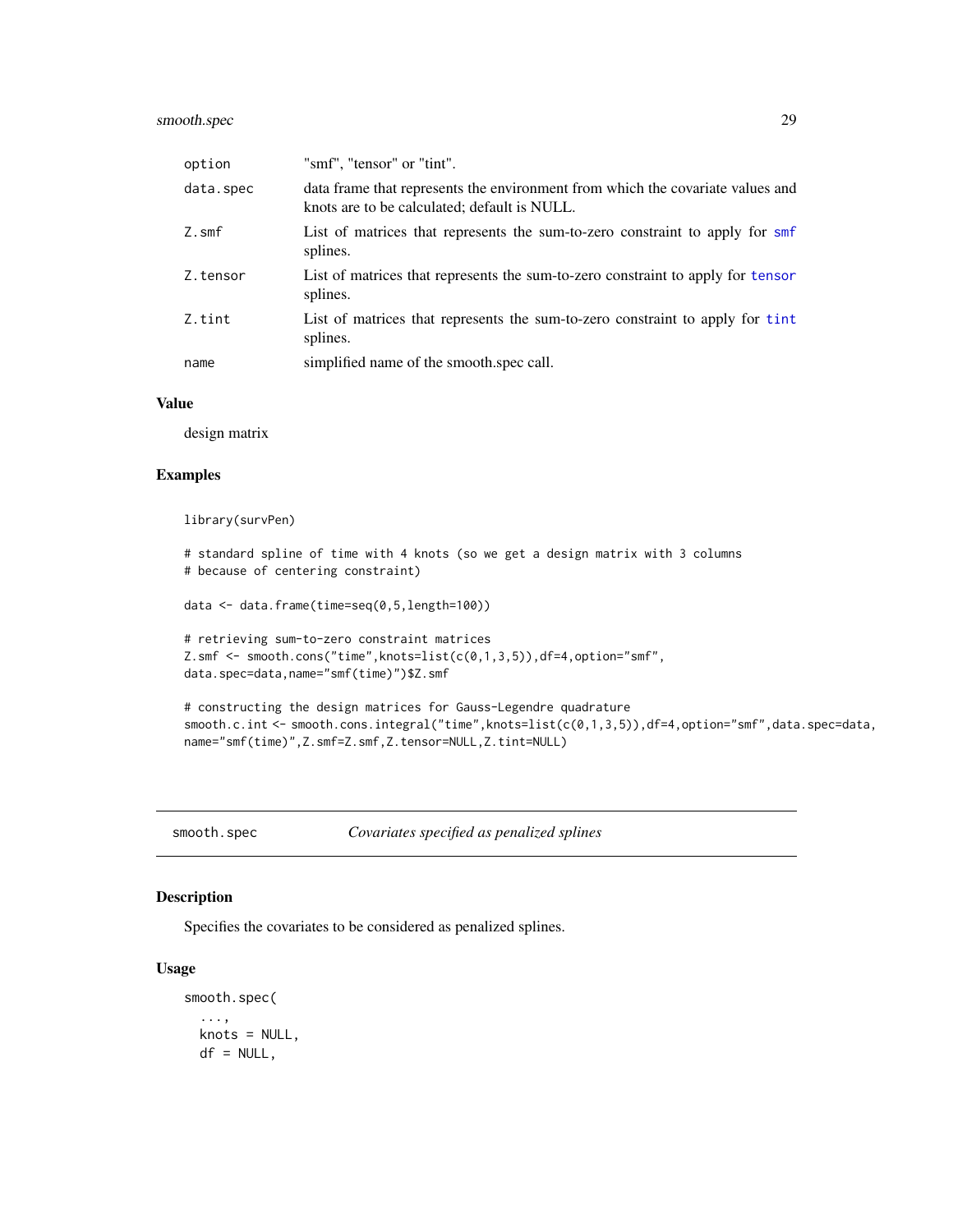```
by = NULL,
  option = NULL,
  same.rho = FALSE
\mathcal{L}
```
### Arguments

| $\cdots$ | Numeric vectors specified in smf, tensor or tint                                                                     |
|----------|----------------------------------------------------------------------------------------------------------------------|
| knots    | List of numeric vectors that specifies the knots of the splines (including bound-<br>aries); default is NULL         |
| df       | Degrees of freedom: numeric vector that indicates the number of knots desired<br>for each covariate; default is NULL |
| by       | numeric or factor variable in order to define a varying coefficient smooth; default<br>is NULL                       |
| option   | "smf", "tensor" or "tint". Depends on the wrapper function; default is "smf"                                         |
| same.rho | if there is a factor by variable, should the smoothing parameters be the same for<br>all levels; default is FALSE.   |

### Value

object of class smooth.spec

| term     | Vector of strings giving the names of each covariate specified in                                                 |
|----------|-------------------------------------------------------------------------------------------------------------------|
| dim      | Numeric value giving the number of covariates associated with this spline                                         |
| knots    | list of numeric vectors that specifies the knots for each covariate                                               |
| df       | Numeric vector giving the number of knots associated with each covariate                                          |
| by       | numeric or factor variable in order to define a varying coefficient smooth                                        |
| same.rho | if there is a factor by variable, should the smoothing parameters be the same for<br>all levels; default is FALSE |
| name     | simplified name of the call to function smooth.spec                                                               |

### Examples

library(survPen)

```
# standard spline of time with 10 unspecified knots
smooth.spec(time)
```
# tensor of time and age with 5\*5 specified knots smooth.s <- smooth.spec(time,age,knots=list(time=seq(0,5,length=5),age=seq(20,80,length=5)), option="tensor")

<span id="page-29-0"></span>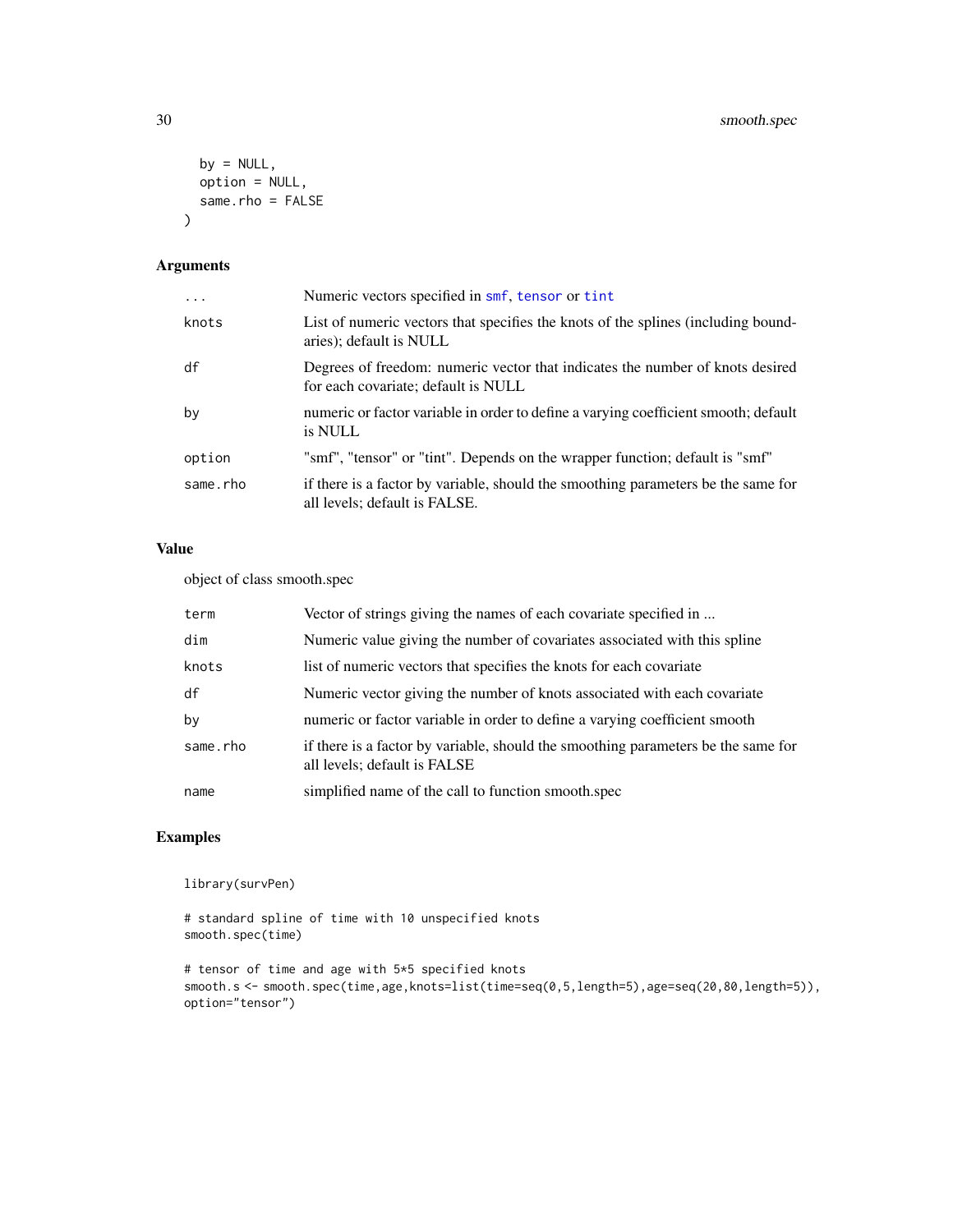### <span id="page-30-0"></span>Description

Takes a fitted survPen object and produces various useful summaries from it.

### Usage

```
## S3 method for class 'survPen'
summary(object, ...)
```
### Arguments

| object   | a fitted survPen object as produced by survPen. fit |
|----------|-----------------------------------------------------|
| $\cdots$ | other arguments                                     |

### Value

List of objects:

| call                 | the original survPen call                                                                                                                                              |  |
|----------------------|------------------------------------------------------------------------------------------------------------------------------------------------------------------------|--|
| formula              | the original survPen formula                                                                                                                                           |  |
| coefficients         | reports the regression parameters estimates for unpenalized terms with the asso-<br>ciated standard errors                                                             |  |
|                      | edf.per.smooth reports the edf associated with each smooth term                                                                                                        |  |
| random               | TRUE if there are random effects in the model                                                                                                                          |  |
|                      | random. effects reports the estimates of the log standard deviation (log(sd)) of every random<br>effects plus the estimated standard error (also on the log(sd) scale) |  |
| likelihood           | unpenalized likelihood of the model                                                                                                                                    |  |
| penalized.likelihood |                                                                                                                                                                        |  |
|                      | penalized likelihood of the model                                                                                                                                      |  |
| nb.smooth            | number of smoothing parameters                                                                                                                                         |  |
| smoothing.parameter  |                                                                                                                                                                        |  |
|                      | smoothing parameters estimates                                                                                                                                         |  |
| parameters           | number of regression parameters                                                                                                                                        |  |
| edf                  | effective degrees of freedom                                                                                                                                           |  |
| method               | smoothing selection criterion used (LAML or LCV)                                                                                                                       |  |
| val.criterion        | minimized value of criterion. For LAML, what is reported is the negative log<br>marginal likelihood                                                                    |  |
| converged            | convergence indicator, TRUE or FALSE. TRUE if Hess.beta.modif=FALSE and<br>Hess.rho.modif=FALSE (or NULL)                                                              |  |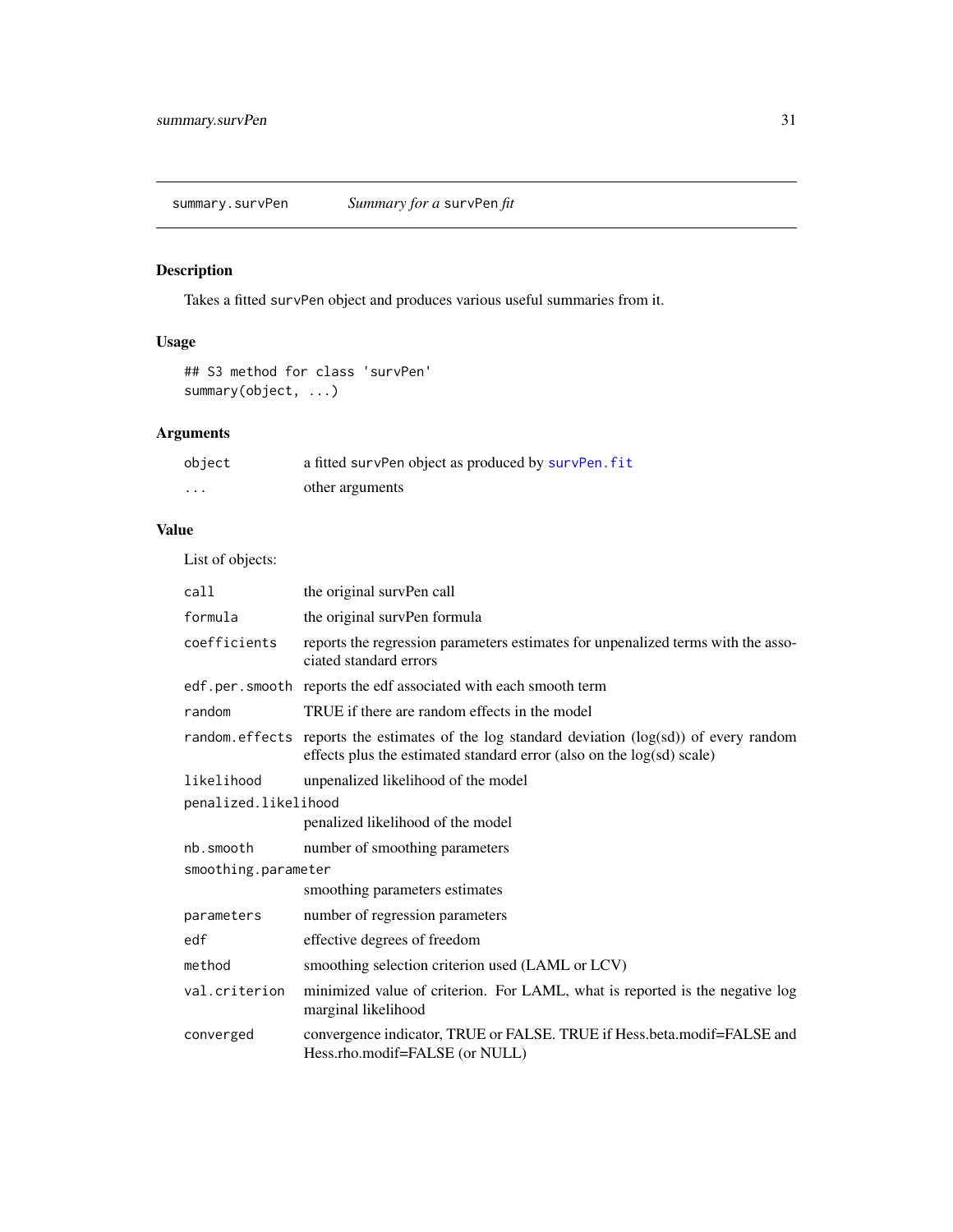#### Examples

library(survPen)

data(datCancer) # simulated dataset with 2000 individuals diagnosed with cervical cancer

# model : unidimensional penalized spline for time since diagnosis with 5 knots f1  $\leq$   $\sim$  smf(fu,df=5)

# fitting hazard model mod1 <- survPen(f1,data=datCancer,t1=fu,event=dead,expected=NULL,method="LAML")

# summary summary(mod1)

<span id="page-31-1"></span>survPen *(Excess) hazard model with (multidimensional) penalized splines and integrated smoothness estimation*

### Description

Fits an (excess) hazard model with (multidimensional) penalized splines allowing for time-dependent effects, non-linear effects and interactions between several continuous covariates. The linear predictor is specified on the logarithm of the (excess) hazard. Smooth terms are represented using cubic regression splines with associated quadratic penalties. For multidimensional smooths, tensor product splines or tensor product interactions are available. Smoothness is estimated automatically by optimizing one of two criteria: Laplace approximate marginal likelihood (LAML) or likelihood cross-validation (LCV). When specifying the model's formula, no distinction is made between the part relative to the form of the baseline hazard and the one relative to the effects of the covariates. Thus, time-dependent effects are naturally specified as interactions with some function of time via "\*" or ":". See the examples below for more details. The main functions of the survPen package are [survPen](#page-31-1), [smf](#page-24-1), [tensor](#page-24-2), [tint](#page-24-2) and [rd](#page-22-1). The first one fits the model while the other four are constructors for penalized splines.

The user must be aware that the survPen package does not depend on mgcv. Thus, all the functionalities available in mgcv in terms of types of splines (such as thin plate regression splines or P-splines) are not available in survPen (yet).

#### Usage

```
survPen(
  formula,
  data,
  t1,
  t0 = NULL,event,
  expected = NULL,
```
<span id="page-31-0"></span>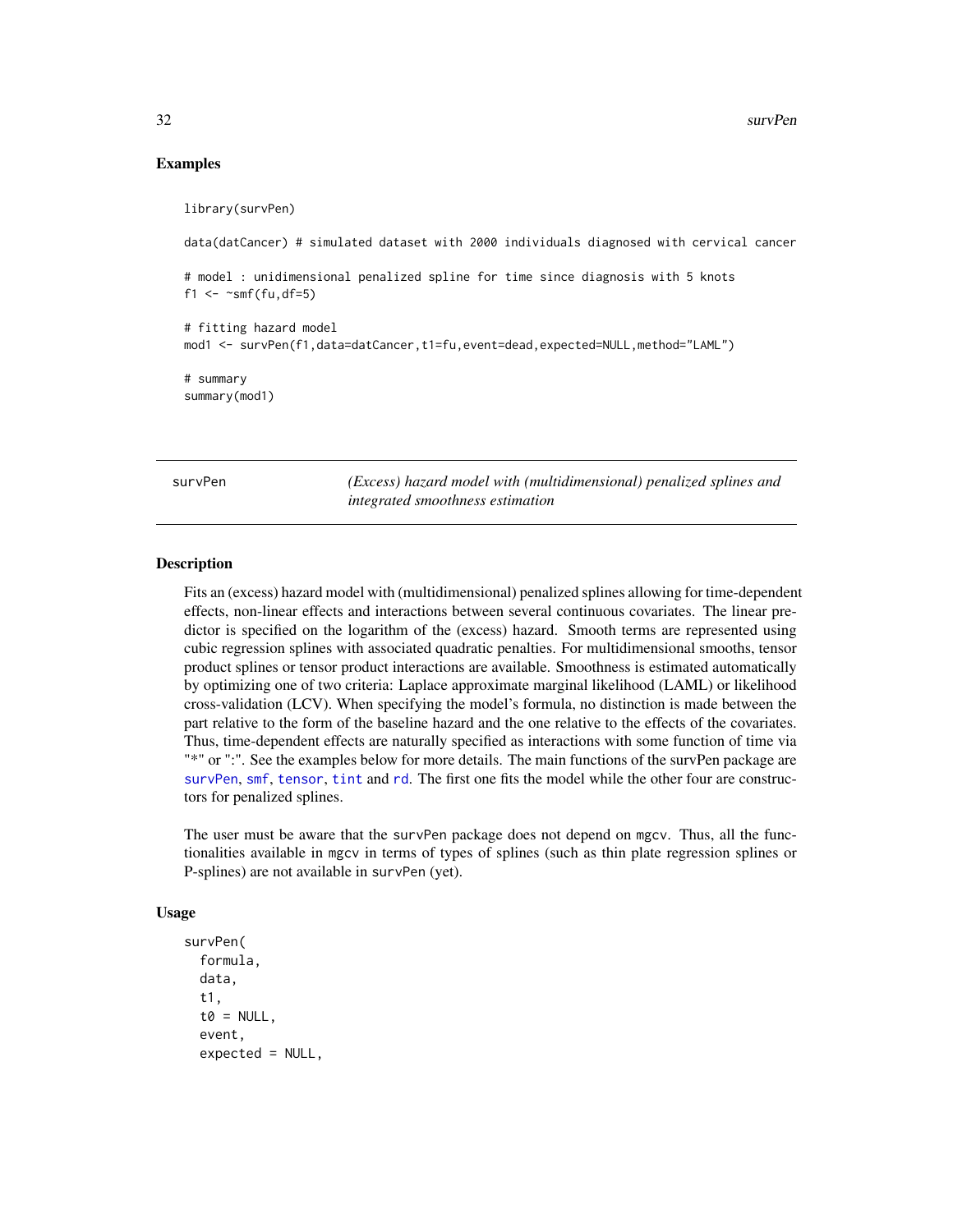```
lambda = NULL,rho.ini = NULL,
 max.it.beta = 200,max.it.rho = 30,beta.ini = NULL,
 detail.rho = FALSE,
 detail.beta = FALSE,
 n.legendre = 20,
 method = "LAML",tol.beta = 1e-04,
  tol.rho = 1e-04,step.max = 5\mathcal{L}
```
### Arguments

| formula     | formula object specifying the model. Penalized terms are specified using smf<br>(comparable to $s(\ldots,bs="cr'')$ in mgcv), tensor (comparable to te(, bs="cr")<br>in mgcv), tint (comparable to $ti$ (, bs="cr") in mgcv), or rd (comparable<br>to $s(\ldots,bs="re")$ in mgcv). |
|-------------|-------------------------------------------------------------------------------------------------------------------------------------------------------------------------------------------------------------------------------------------------------------------------------------|
| data        | an optional data frame containing the variables in the model                                                                                                                                                                                                                        |
| t1          | vector of follow-up times or name of the column in data containing follow-up<br>times                                                                                                                                                                                               |
| t0          | vector of origin times or name of the column in data containing origin times;<br>allows to take into account left truncation; default is NULL, in which case it will<br>be a vector of zeroes                                                                                       |
| event       | vector of right-censoring indicators or name of the column in data containing<br>right-censoring indicators; 1 if the event occurred and 0 otherwise                                                                                                                                |
| expected    | (for net survival only) vector of expected hazard or name of the column in data<br>containing expected hazard; default is NULL, in which case overall survival will<br>be estimated                                                                                                 |
| lambda      | vector of smoothing parameters; default is NULL when it is to be estimated by<br><b>LAML</b> or LCV                                                                                                                                                                                 |
| rho.ini     | vector of initial log smoothing parameters; default is NULL, in which case every<br>initial log lambda will be -1                                                                                                                                                                   |
| max.it.beta | maximum number of iterations to reach convergence in the regression parame-<br>ters; default is 200                                                                                                                                                                                 |
| max.it      | maximum number of iterations to reach convergence in the smoothing parame-<br>ters; default is 30                                                                                                                                                                                   |
| beta.ini    | vector of initial regression parameters; default is NULL, in which case the first<br>beta will be log(sum(event)/sum(t1)) and the others will be zero (except if<br>there are "by" variables in which case all betas are set to zero)                                               |
| detail.rho  | if TRUE, details concerning the optimization process in the smoothing parame-<br>ters are displayed; default is FALSE                                                                                                                                                               |
| detail.beta | if TRUE, details concerning the optimization process in the regression parame-<br>ters are displayed; default is FALSE                                                                                                                                                              |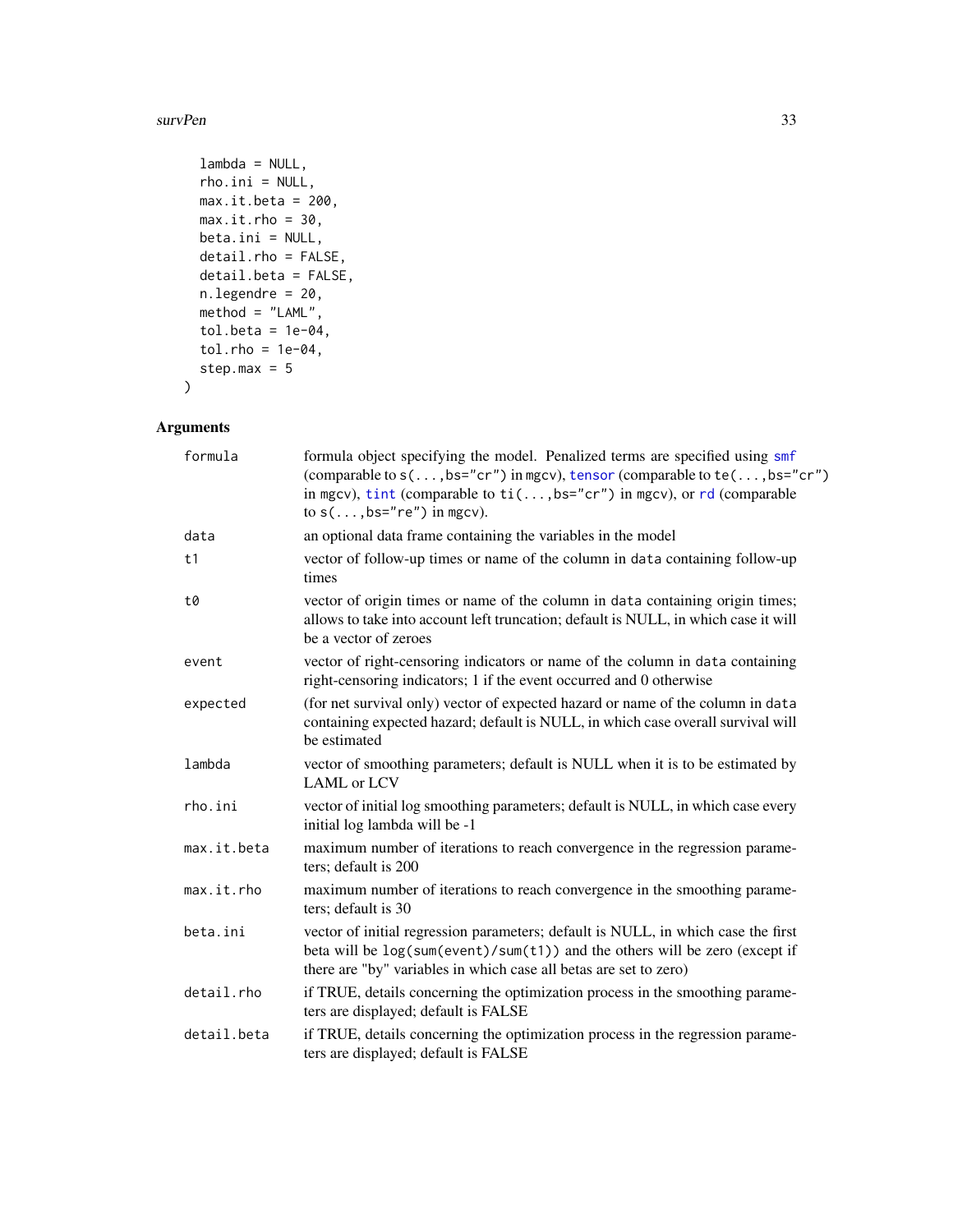<span id="page-33-0"></span>

| n.legendre | number of Gauss-Legendre quadrature nodes to be used to compute the cumu-<br>lative hazard; default is 20                                                                                                                      |
|------------|--------------------------------------------------------------------------------------------------------------------------------------------------------------------------------------------------------------------------------|
| method     | criterion used to select the smoothing parameters. Should be "LAML" or "LCV";<br>default is "LAML"                                                                                                                             |
| tol.beta   | convergence tolerance for regression parameters; default is 1e-04. See NR. beta<br>for details                                                                                                                                 |
| tol.rho    | convergence tolerance for smoothing parameters; default is 1e-04. See NR. rho<br>for details                                                                                                                                   |
| step.max   | maximum absolute value possible for any component of the step vector (on the<br>log smoothing parameter scale) in LCV or LAML optimization; default is 5. If<br>necessary, consider lowering this value to achieve convergence |

#### Details

In time-to-event analysis, we may deal with one or several continuous covariates whose functional forms, time-dependent effects and interaction structure are challenging. One possible way to deal with these effects and interactions is to use the classical approximation of the survival likelihood by a Poisson likelihood. Thus, by artificially splitting the data, the package mgcv can then be used to fit penalized hazard models (Remontet et al. 2018). The problem with this option is that the setup is rather complex and the method can fail with huge datasets (before splitting). Wood et al. (2016) provided a general penalized framework that made available smooth function estimation to a wide variety of models. They proposed to estimate smoothing parameters by maximizing a Laplace approximate marginal likelihood (LAML) criterion and demonstrate how statistical consistency is maintained by doing so. The [survPen](#page-31-1) function implements the framework described by Wood et al. (2016) for modelling time-to-event data without requiring data splitting and Poisson likelihood approximation. The effects of continuous covariates are represented using low rank spline bases with associated quadratic penalties. The [survPen](#page-31-1) function allows to account simultaneously for time-dependent effects, non-linear effects and interactions between several continuous covariates without the need to build a possibly demanding model-selection procedure. Besides LAML, a likelihood cross-validation (LCV) criterion (O Sullivan 1988) can be used for smoothing parameter estimation. First and second derivatives of LCV with respect to the smoothing parameters are implemented so that LCV optimization is computationally equivalent to the LAML optimization proposed by Wood et al. (2016). In practice, LAML optimization is generally both a bit faster and a bit more stable so it is used as default. For m covariates  $(x_1, \ldots, x_m)$ , if we note  $h(t, x_1, \ldots, x_m)$ the hazard at time  $t$ , the hazard model is the following :

$$
log[h(t, x_1, \dots, x_m)] = \sum_j g_j(t, x_1, \dots, x_m)
$$

where each  $g_j$  is either the marginal basis of a specific covariate or a tensor product smooth of any number of covariates. The marginal bases of the covariates are represented as natural (or restricted) cubic splines (as in function ns from library splines) with associated quadratic penalties. Full parametric (unpenalized) terms for the effects of covariates are also possible (see the examples below). Each  $g_i$  is then associated with zero, one or several smoothing parameters. The estimation procedure is based on outer Newton-Raphson iterations for the smoothing parameters and on inner Newton-Raphson iterations for the regression parameters (see Wood et al. 2016). Estimation of the regression parameters in the inner algorithm is by direct maximization of the penalized likelihood of the survival model, therefore avoiding data augmentation and Poisson likelihood approximation.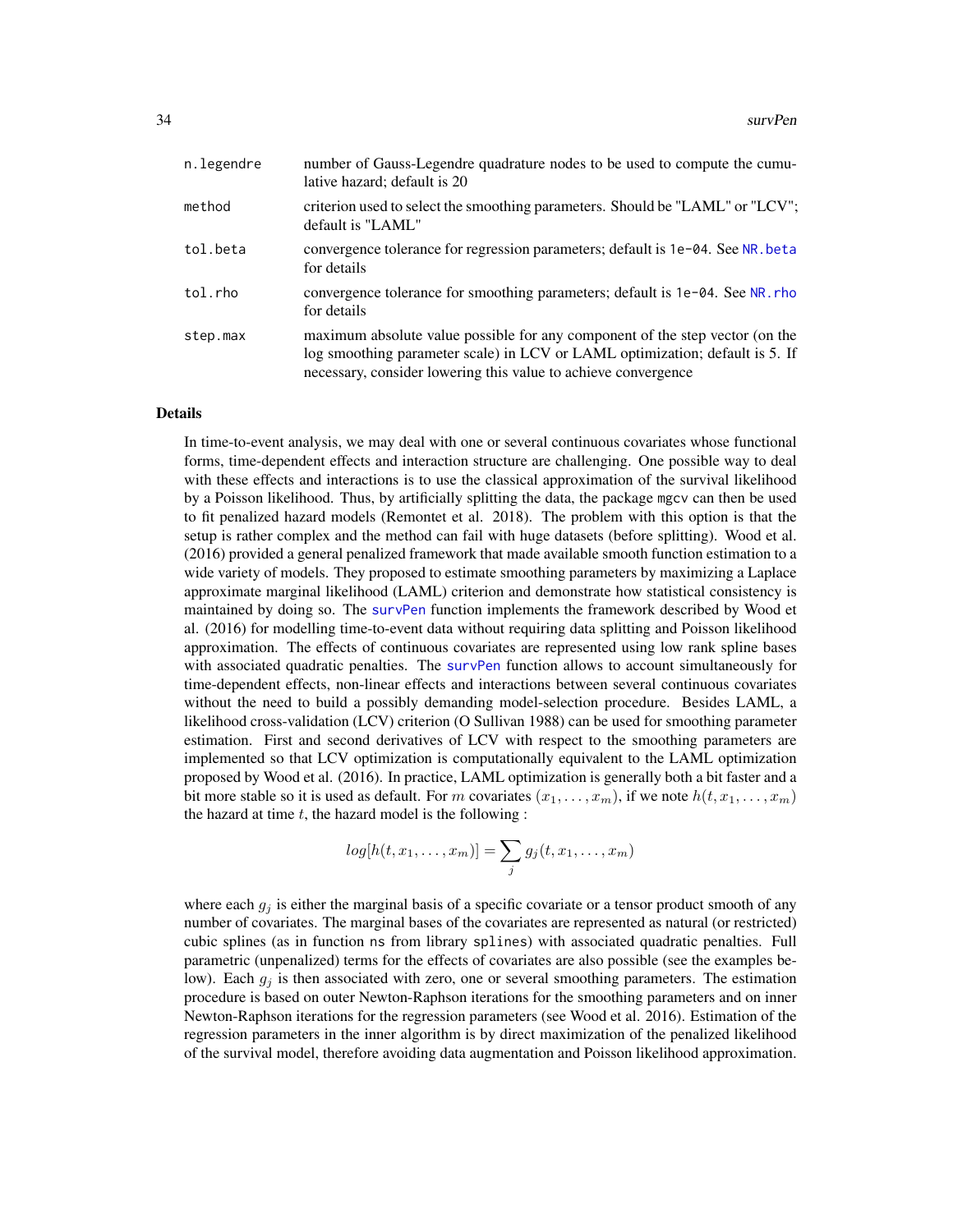<span id="page-34-0"></span>The cumulative hazard included in the log-likelihood is approximated by Gauss-Legendre quadrature for numerical stability.

#### Value

Object of class "survPen" (see [survPenObject](#page-43-1) for details)

#### by variables

The [smf](#page-24-1), [tensor](#page-24-2) and [tint](#page-24-2) terms used to specify smooths accept an argument by. This by argument allows for building varying-coefficient models i.e. for letting smooths interact with factors or parametric terms. If a by variable is numeric, then its ith element multiples the ith row of the model matrix corresponding to the smooth term concerned. If a by variable is a factor then it generates an indicator vector for each level of the factor, unless it is an ordered factor. In the non-ordered case, the model matrix for the smooth term is then replicated for each factor level, and each copy has its rows multiplied by the corresponding rows of its indicator variable. The smoothness penalties are also duplicated for each factor level. In short a different smooth is generated for each factor level. The main interest of by variables over separated models is the same.rho argument (for [smf](#page-24-1), [tensor](#page-24-2) and [tint](#page-24-2)) which allows forcing all smooths to have the same smoothing parameter(s). Ordered by variables are handled in the same way, except that no smooth is generated for the first level of the ordered factor. This is useful if you are interested in differences from a reference level.

See the survival\_analysis\_with\_survPen vignette for more details.

#### Random effects

i.i.d random effects can be specified using penalization. Indeed, the ridge penalty is equivalent to an assumption that the regression parameters are i.i.d. normal random effects. Thus, it is easy to fit a frailty hazard model. For example, consider the model term rd(clust) which will result in a model matrix component corresponding to model.matrix(~clust-1) being added to the model matrix for the whole model. The associated regression parameters are assumed i.i.d. normal, with unknown variance (to be estimated). This assumption is equivalent to an identity penalty matrix (i.e. a ridge penalty) on the regression parameters. The unknown smoothing parameter  $\lambda$  associated with the term rd(clust) is directly linked to the unknown variance  $\sigma^2$ :  $\sigma^2 = \frac{1}{\lambda * S. scale}$ . Then, the estimated log standard deviation is:  $log(\hat{\sigma}) = -0.5 * log(\hat{\lambda}) - 0.5 * log(S-scale)$ . And the estimated variance of the log standard deviation is:  $Var[log(\hat{\sigma})] = 0.25 * Var[log(\lambda)] = 0.25 * inv. Hess.rho.$  See the survival\_analysis\_with\_survPen vignette for more details. This approach allows implementing commonly used random effect structures. For example if g is a factor then  $rd(g)$  produces a random parameter for each level of g, the random parameters being i.i.d. normal. If g is a factor and x is numeric, then  $rd(g, x)$  produces an i.i.d. normal random slope relating the response to x for each level of g. Thus, random effects treated as penalized splines allow specifying frailty (excess) hazard models (Charvat et al. 2016). For each individual i from cluster (usually geographical unit) j, a possible model would be:

$$
log[h(t_{ij}, x_{ij1}, \dots, x_{ijm})] = \sum_{k} g_k(t_{ij}, x_{ij1}, \dots, x_{ijm}) + w_j
$$

where w\_j follows a normal distribution with mean 0. The random effect associated with the cluster variable is specified with the model term rd(cluster). We could also specify a random effect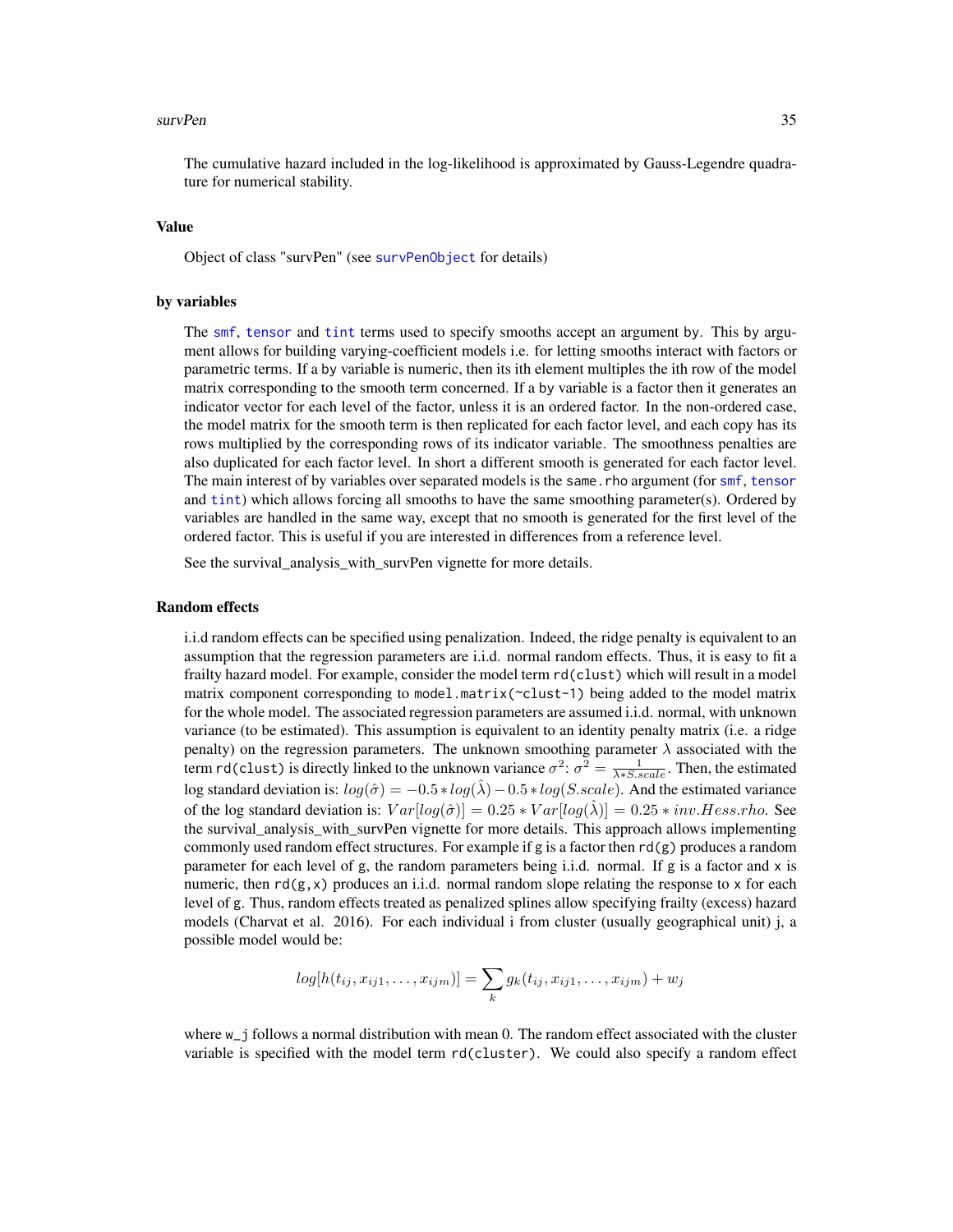depending on age for example with the model term  $rd(cluster, age)$ .  $u_j = exp(w_j)$  is known as the shared frailty.

See the survival analysis with survPen vignette for more details.

#### Excess hazard model

When studying the survival of patients who suffer from a common pathology we may be interested in the concept of excess mortality that represents the mortality due to that pathology. For example, in cancer epidemiology, individuals may die from cancer or from another cause. The problem is that the cause of death is often either unavailable or unreliable. Supposing that the mortality due to other causes may be obtained from the total mortality of the general population (called expected mortality for cancer patients), we can define the concept of excess mortality. The excess mortality is directly linked to the concept of net survival, which would be the observed survival if patients could not die from other causes. Therefore, when such competing events are present, one may choose to fit an excess hazard model instead of a classical hazard model. Flexible excess hazard models have already been proposed (for examples see Remontet et al. 2007, Charvat et al. 2016) but none of them deals with a penalized framework (in a non-fully Bayesian setting). Excess mortality can be estimated supposing that, in patients suffering from a common pathology, mortality due to others causes than the pathology can be obtained from the (all cause) mortality of the general population; the latter is referred to as the expected mortality  $h_P$ . The mortality observed in the patients  $(h_O)$ is actually decomposed as the sum of  $h_P$  and the excess mortality due to the pathology ( $h_E$ ). This may be written as:

$$
h_O(t, x) = h_E(t, x) + h_P(a + t, z)
$$

In that equation, t is the time since cancer diagnosis,  $a$  is the age at diagnosis,  $h<sub>P</sub>$  is the mortality of the general population at age  $a + t$  given demographical characteristics  $z$  ( $h<sub>P</sub>$  is considered known and available from national statistics), and x a vector of variables that may have an effect on  $h_E$ . Including the age in the model is necessary in order to deal with the informative censoring due to other causes of death. Thus, for m covariates  $(x_1, \ldots, x_m)$ , if we note  $h_E(t, x_1, \ldots, x_m)$  the excess hazard at time  $t$ , the excess hazard model is the following:

$$
log[h_E(t, x_1, \dots, x_m)] = \sum_j g_j(t, x_1, \dots, x_m)
$$

#### **Convergence**

No convergence indicator is given. If the function returns an object of class survPen, it means that the algorithm has converged. If convergence issues occur, an error message is displayed. If convergence issues occur, do not refrain to use detail.rho and/or detail.beta to see exactly what is going on in the optimization process. To achieve convergence, consider lowering step.max and/or changing rho.ini and beta.ini. If your excess hazard model fails to converge, consider fitting a hazard model and use its estimated parameters as initial values for the excess hazard model. Finally, do not refrain to change the "method" argument (LCV or LAML) if convergence issues occur.

#### Other

Be aware that all character variables are transformed to factors before fitting.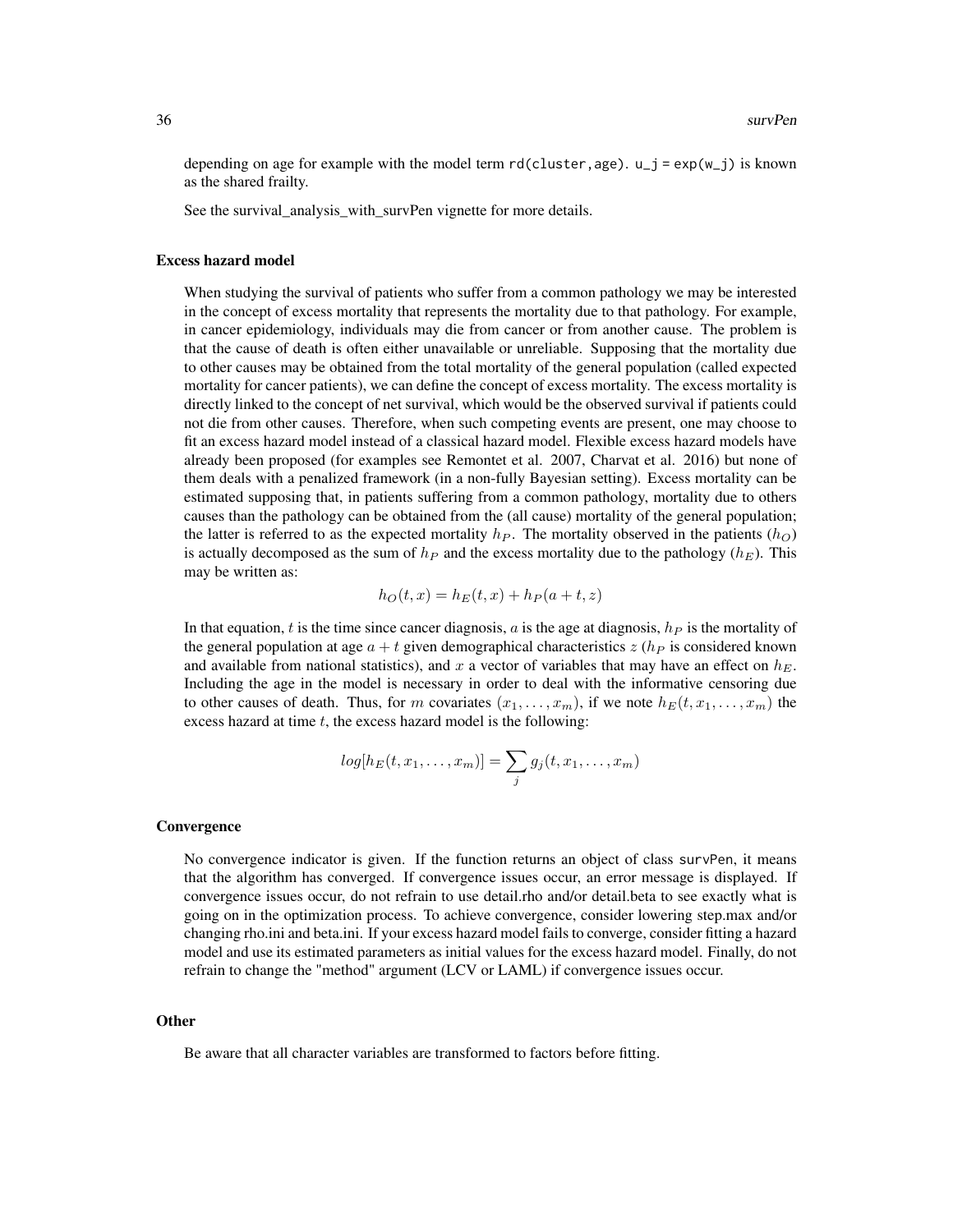#### References

Charvat, H., Remontet, L., Bossard, N., Roche, L., Dejardin, O., Rachet, B., ... and Belot, A. (2016), A multilevel excess hazard model to estimate net survival on hierarchical data allowing for non linear and non proportional effects of covariates. Statistics in medicine, 35(18), 3066-3084.

Fauvernier, M., Roche, L., Uhry, Z., Tron, L., Bossard, N., Remontet, L. and the CENSUR Working Survival Group. Multidimensional penalized hazard model with continuous covariates: applications for studying trends and social inequalities in cancer survival, in revision in the Journal of the Royal Statistical Society, series C.

O Sullivan, F. (1988), Fast computation of fully automated log-density and log-hazard estimators. SIAM Journal on scientific and statistical computing, 9(2), 363-379.

Remontet, L., Bossard, N., Belot, A., & Esteve, J. (2007), An overall strategy based on regression models to estimate relative survival and model the effects of prognostic factors in cancer survival studies. Statistics in medicine, 26(10), 2214-2228.

Remontet, L., Uhry, Z., Bossard, N., Iwaz, J., Belot, A., Danieli, C., Charvat, H., Roche, L. and CENSUR Working Survival Group (2018) Flexible and structured survival model for a simultaneous estimation of non-linear and non-proportional effects and complex interactions between continuous variables: Performance of this multidimensional penalized spline approach in net survival trend analysis. Stat Methods Med Res. 2018 Jan 1:962280218779408. doi: 10.1177/0962280218779408. [Epub ahead of print].

Wood, S.N., Pya, N. and Saefken, B. (2016), Smoothing parameter and model selection for general smooth models (with discussion). Journal of the American Statistical Association 111, 1548-1575

#### Examples

```
library(survPen)
data(datCancer) # simulated dataset with 2000 individuals diagnosed with cervical cancer
#-------------------------------------------------------- example 0
# Comparison between restricted cubic splines and penalized restricted cubic splines
library(splines)
# unpenalized
f \leq -\gamma n s(fu, knots = c(0.25, 0.5, 1, 2, 4), Boundary.knot = c(0,5))mod <- survPen(f,data=datCancer,t1=fu,event=dead)
# penalized
f.pen <- \sim smf(fu, knots=c(0,0.25, 0.5, 1, 2, 4,5)) # careful here: the boundary knots are included
```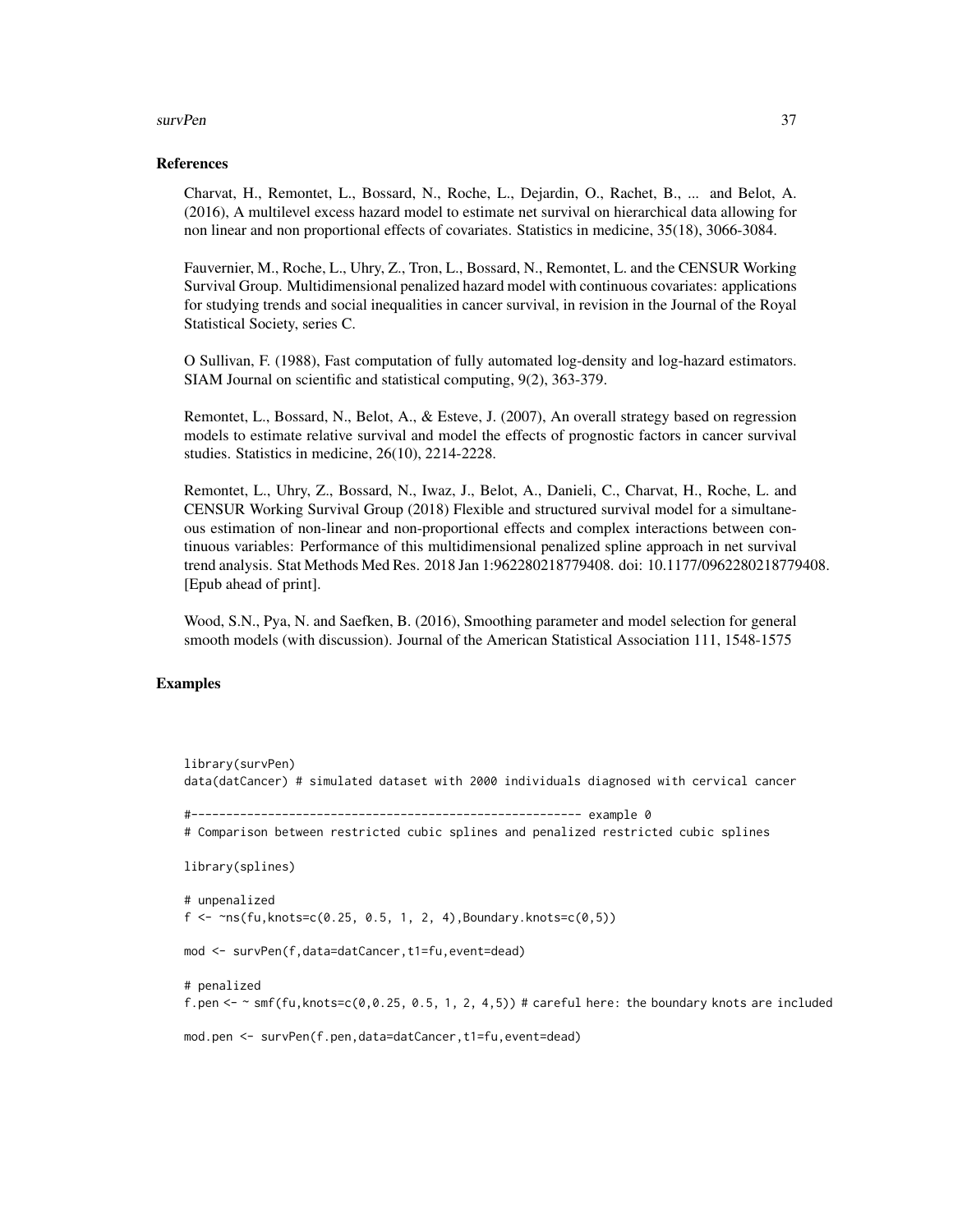```
# predictions
```

```
new.time <- seq(0,5,length=100)
pred <- predict(mod,data.frame(fu=new.time))
pred.pen <- predict(mod.pen,data.frame(fu=new.time))
```

```
par(mfrow=c(1,1))
plot(new.time,pred$haz,type="l",ylim=c(0,0.2),main="hazard vs time",
xlab="time since diagnosis (years)",ylab="hazard",col="red")
lines(new.time,pred.pen$haz,col="blue3")
legend("topright",legend=c("unpenalized","penalized"),
col=c("red","blue3"),lty=rep(1,2))
```

```
#-------------------------------------------------------- example 1
# hazard models with unpenalized formulas compared to a penalized tensor product smooth
library(survPen)
data(datCancer) # simulated dataset with 2000 individuals diagnosed with cervical cancer
```

```
# constant hazard model
f.cst \leq -1mod.cst <- survPen(f.cst,data=datCancer,t1=fu,event=dead)
```

```
# piecewise constant hazard model
f.pwcst <- ~cut(fu,breaks=seq(0,5,by=0.5),include.lowest=TRUE)
mod.pwcst <- survPen(f.pwcst,data=datCancer,t1=fu,event=dead,n.legendre=200)
# we increase the number of points for Gauss-Legendre quadrature to make sure that the cumulative
# hazard is properly approximated
```

```
# linear effect of time
f.lin \leftarrow \simfu
mod.lin <- survPen(f.lin,data=datCancer,t1=fu,event=dead)
```

```
# linear effect of time and age with proportional effect of age
f.lin.age <- ~fu+age
mod.lin.age <- survPen(f.lin.age,data=datCancer,t1=fu,event=dead)
```

```
# linear effect of time and age with time-dependent effect of age (linear)
f.lin.inter.age <- ~fu*age
mod.lin.inter.age <- survPen(f.lin.inter.age,data=datCancer,t1=fu,event=dead)
```

```
# cubic B-spline of time with a knot at 1 year, linear effect of age and time-dependent effect
# of age with a quadratic B-spline of time with a knot at 1 year
library(splines)
f.spline.inter.age <- \simbs(fu, knots=c(1), Boundary.knots=c(0,5))+age+
age:bs(fu,knots=c(1),Boundary.knots=c(0,5),degree=2)
# here, bs indicates an unpenalized cubic spline
```

```
mod.spline.inter.age <- survPen(f.spline.inter.age,data=datCancer,t1=fu,event=dead)
```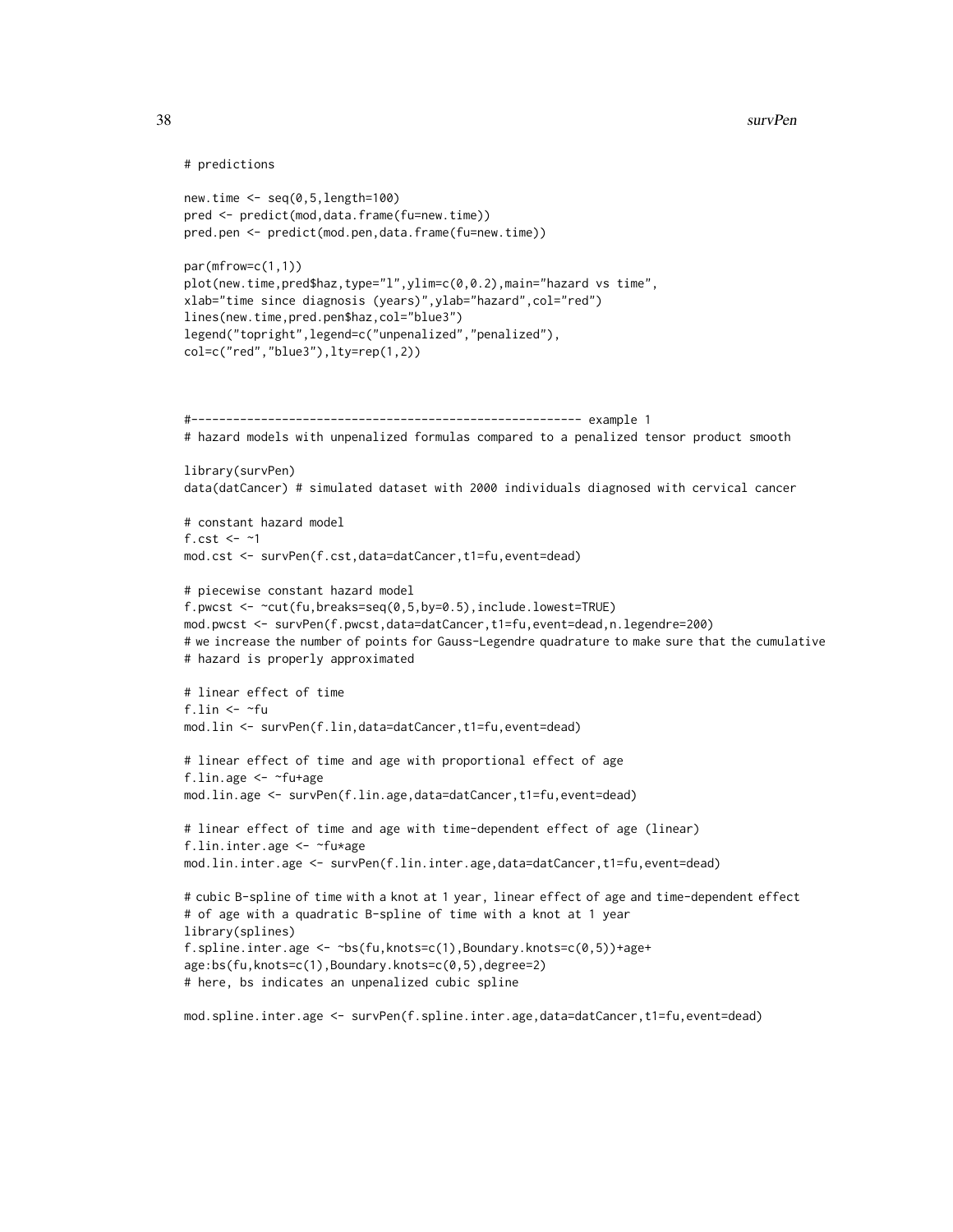```
# tensor of time and age
f.tensor <- ~tensor(fu,age)
mod.tensor <- survPen(f.tensor,data=datCancer,t1=fu,event=dead)
# predictions of the models at age 60
new.time \leq seq(0,5,length=100)
pred.cst <- predict(mod.cst,data.frame(fu=new.time))
pred.pwcst <- predict(mod.pwcst,data.frame(fu=new.time))
pred.lin <- predict(mod.lin,data.frame(fu=new.time))
pred.lin.age <- predict(mod.lin.age,data.frame(fu=new.time,age=60))
pred.lin.inter.age <- predict(mod.lin.inter.age,data.frame(fu=new.time,age=60))
pred.spline.inter.age <- predict(mod.spline.inter.age,data.frame(fu=new.time,age=60))
pred.tensor <- predict(mod.tensor,data.frame(fu=new.time,age=60))
1wd1 < -2par(mfrow=c(1,1))
plot(new.time,pred.cst$haz,type="l",ylim=c(0,0.2),main="hazard vs time",
xlab="time since diagnosis (years)",ylab="hazard",col="blue3",lwd=lwd1)
segments(x0=new.time[1:99],x1=new.time[2:100],y0=pred.pwcst$haz[1:99],col="lightblue2",lwd=lwd1)
lines(new.time,pred.lin$haz,col="green3",lwd=lwd1)
lines(new.time,pred.lin.age$haz,col="yellow",lwd=lwd1)
lines(new.time,pred.lin.inter.age$haz,col="orange",lwd=lwd1)
lines(new.time,pred.spline.inter.age$haz,col="red",lwd=lwd1)
lines(new.time,pred.tensor$haz,col="black",lwd=lwd1)
legend("topright",
legend=c("cst","pwcst","lin","lin.age","lin.inter.age","spline.inter.age","tensor"),
col=c("blue3","lightblue2","green3","yellow","orange","red","black"),
lty=rep(1,7),lwd=rep(lwd1,7))
# you can also calculate the hazard yourself with the lpmatrix option.
# For example, compare the following predictions:
haz.tensor <- pred.tensor$haz
X.tensor <- predict(mod.tensor,data.frame(fu=new.time,age=60),type="lpmatrix")
haz.tensor.lpmatrix <- exp(X.tensor%mult%mod.tensor$coefficients)
summary(haz.tensor.lpmatrix - haz.tensor)
#---------------- The 95% confidence intervals can be calculated like this:
# standard errors from the Bayesian covariance matrix Vp
std <- sqrt(rowSums((X.tensor%mult%mod.tensor$Vp)*X.tensor))
qt.norm <- stats::qnorm(1-(1-0.95)/2)
haz.inf <- as.vector(exp(X.tensor%mult%mod.tensor$coefficients-qt.norm*std))
haz.sup <- as.vector(exp(X.tensor%mult%mod.tensor$coefficients+qt.norm*std))
# checking that they are similar to the ones given by the predict function
summary(haz.inf - pred.tensor$haz.inf)
```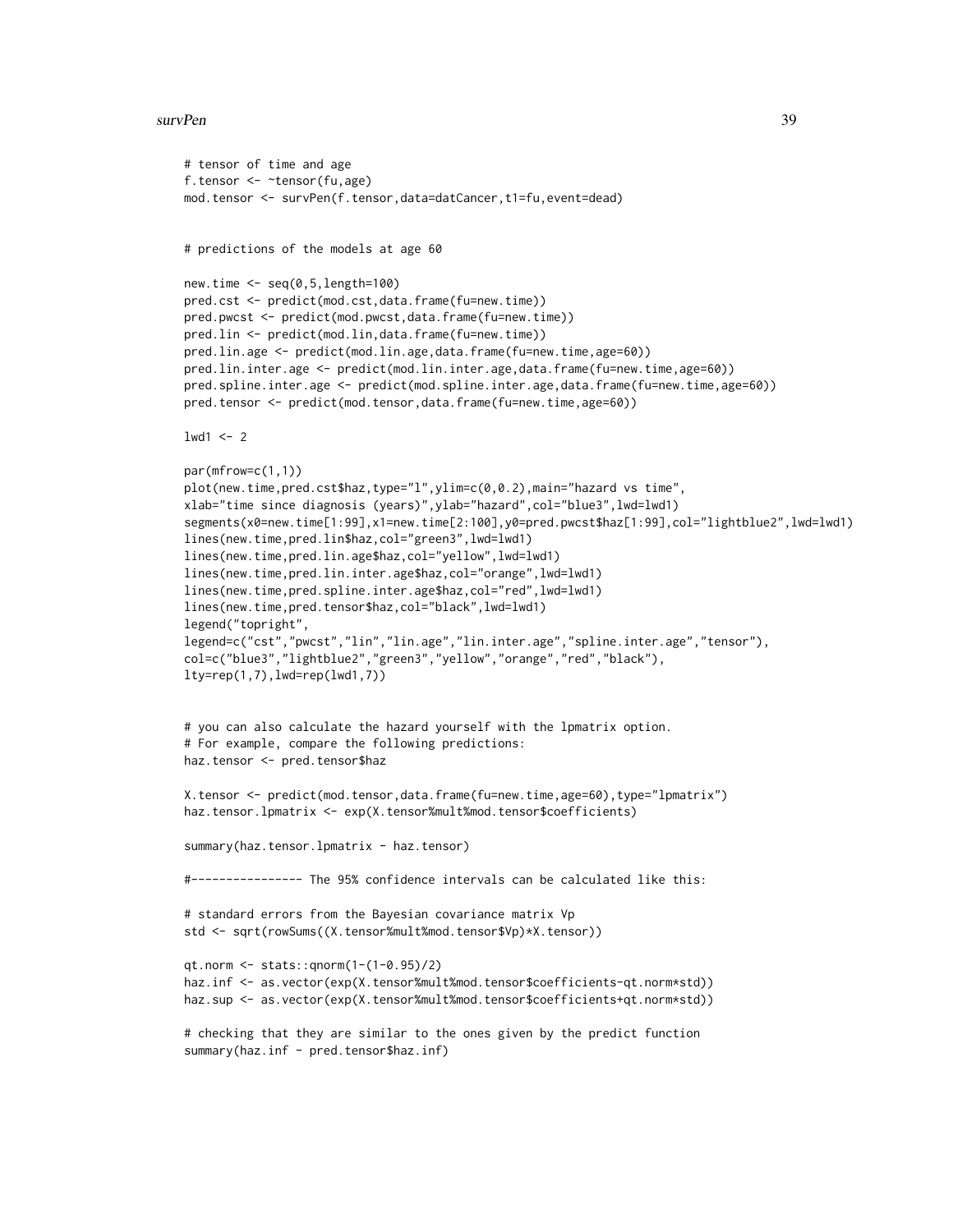```
summary(haz.sup - pred.tensor$haz.sup)
#-------------------------------------------------------- example 2
library(survPen)
data(datCancer) # simulated dataset with 2000 individuals diagnosed with cervical cancer
# model : unidimensional penalized spline for time since diagnosis with 5 knots
f1 \leq \sim smf(fu,df=5)
# when knots are not specified, quantiles are used. For example, for the term "smf(x,df=df1)",
# the vector of knots will be: quantile(unique(x),seq(0,1,length=df1))
# you can specify your own knots if you want
# f1 \leq -\gamma s m f(fu, knots=c(0,1,3,6,8))# hazard model
mod1 <- survPen(f1,data=datCancer,t1=fu,event=dead,expected=NULL,method="LAML")
summary(mod1)
# to see where the knots were placed
mod1$list.smf
# with LCV instead of LAML
mod1bis <- survPen(f1,data=datCancer,t1=fu,event=dead,expected=NULL,method="LCV")
summary(mod1bis)
# hazard model taking into account left truncation (not representative of cancer data,
# the begin variable was simulated for illustration purposes only)
mod2 <- survPen(f1,data=datCancer,t0=begin,t1=fu,event=dead,expected=NULL,method="LAML")
summary(mod2)
# excess hazard model
mod3 <- survPen(f1,data=datCancer,t1=fu,event=dead,expected=rate,method="LAML")
summary(mod3)
# compare the predictions of the models
new.time <- seq(0,5,length=50)
pred1 <- predict(mod1,data.frame(fu=new.time))
pred1bis <- predict(mod1bis,data.frame(fu=new.time))
pred2 <- predict(mod2,data.frame(fu=new.time))
pred3 <- predict(mod3,data.frame(fu=new.time))
# LAML vs LCV
par(mfrow=c(1,2))
plot(new.time,pred1$haz,type="l",ylim=c(0,0.2),main="LCV vs LAML",
xlab="time since diagnosis (years)",ylab="hazard")
lines(new.time,pred1bis$haz,col="blue3")
legend("topright",legend=c("LAML","LCV"),col=c("black","blue3"),lty=c(1,1))
plot(new.time,pred1$surv,type="l",ylim=c(0,1),main="LCV vs LAML",
xlab="time since diagnosis (years)",ylab="survival")
lines(new.time,pred1bis$surv,col="blue3")
```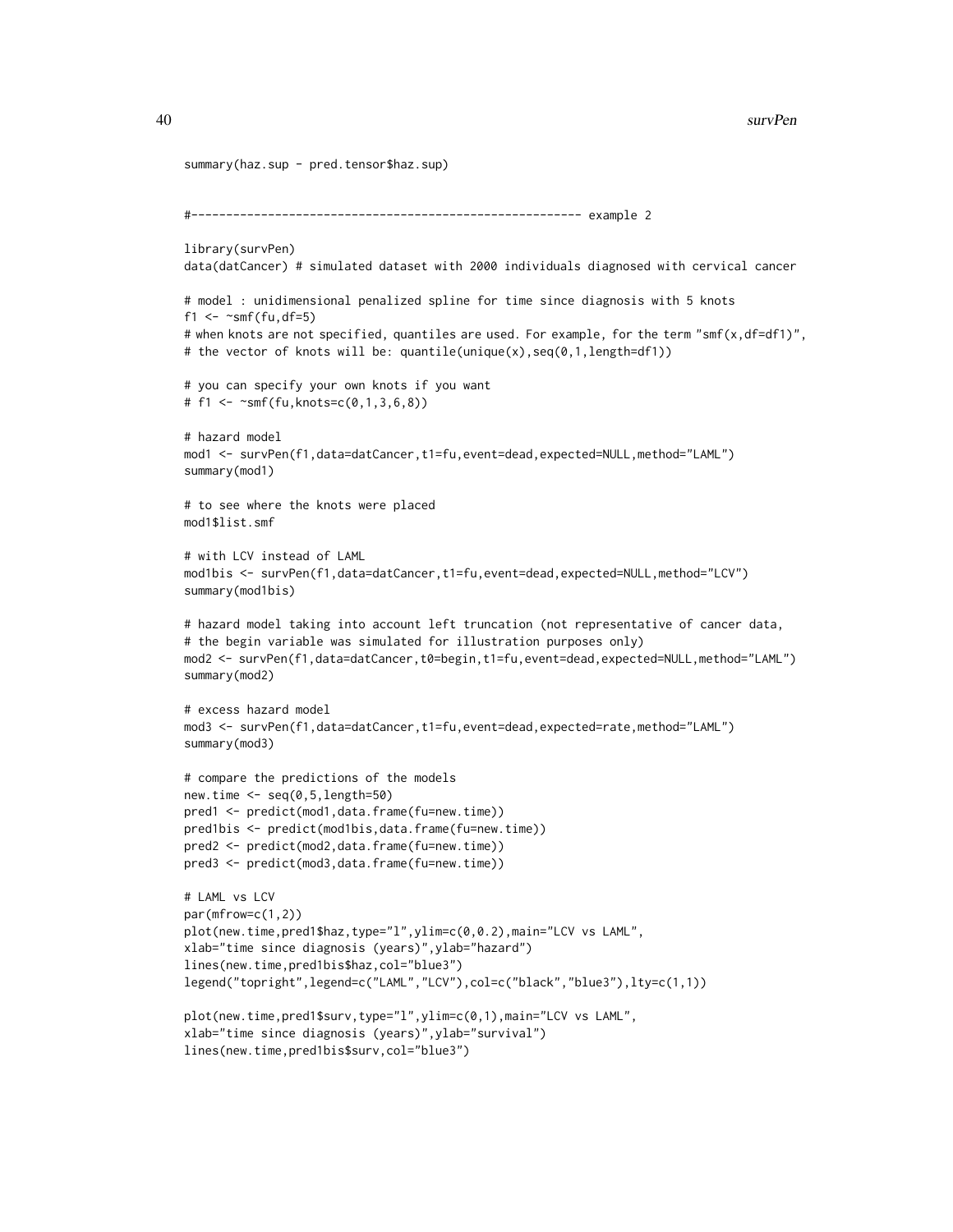```
# hazard vs excess hazard
par(mfrow=c(1,2))
plot(new.time,pred1$haz,type="l",ylim=c(0,0.2),main="hazard vs excess hazard",
xlab="time since diagnosis (years)",ylab="hazard")
lines(new.time,pred3$haz,col="green3")
legend("topright",legend=c("overall","excess"),col=c("black","green3"),lty=c(1,1))
plot(new.time,pred1$surv,type="l",ylim=c(0,1),main="survival vs net survival",
xlab="time",ylab="survival")
lines(new.time,pred3$surv,col="green3")
legend("topright",legend=c("overall survival","net survival"), col=c("black","green3"), lty=c(1,1))
# hazard vs excess hazard with 95% Bayesian confidence intervals (based on Vp matrix,
# see predict.survPen)
par(mfrow=c(1,1))
plot(new.time,pred1$haz,type="l",ylim=c(0,0.2),main="hazard vs excess hazard",
xlab="time since diagnosis (years)",ylab="hazard")
lines(new.time,pred3$haz,col="green3")
legend("topright",legend=c("overall","excess"),col=c("black","green3"),lty=c(1,1))
lines(new.time,pred1$haz.inf,lty=2)
lines(new.time,pred1$haz.sup,lty=2)
lines(new.time,pred3$haz.inf,lty=2,col="green3")
lines(new.time,pred3$haz.sup,lty=2,col="green3")
#-------------------------------------------------------- example 3
library(survPen)
data(datCancer) # simulated dataset with 2000 individuals diagnosed with cervical cancer
# models: tensor product smooth vs tensor product interaction of time since diagnosis and
# age at diagnosis. Smoothing parameters are estimated via LAML maximization
f2 \leq \leq \leq \leq \leq \leq \leq \leq \leq \leq \leq \leq \leq \leq \leq \leq \leq \leq \leq \leq \leq \leq \leq \leq \leq \leq \leq \leq \leq \leq \leq \leq \leq \leq \leq \leq \f3 <- ~tint(fu,df=5)+tint(age,df=5)+tint(fu,age,df=c(5,5))
# hazard model
mod4 <- survPen(f2,data=datCancer,t1=fu,event=dead)
summary(mod4)
mod5 <- survPen(f3,data=datCancer,t1=fu,event=dead)
summary(mod5)
# predictions
new.age <- seq(50,90,length=50)
new.time <- seq(0,7,length=50)
```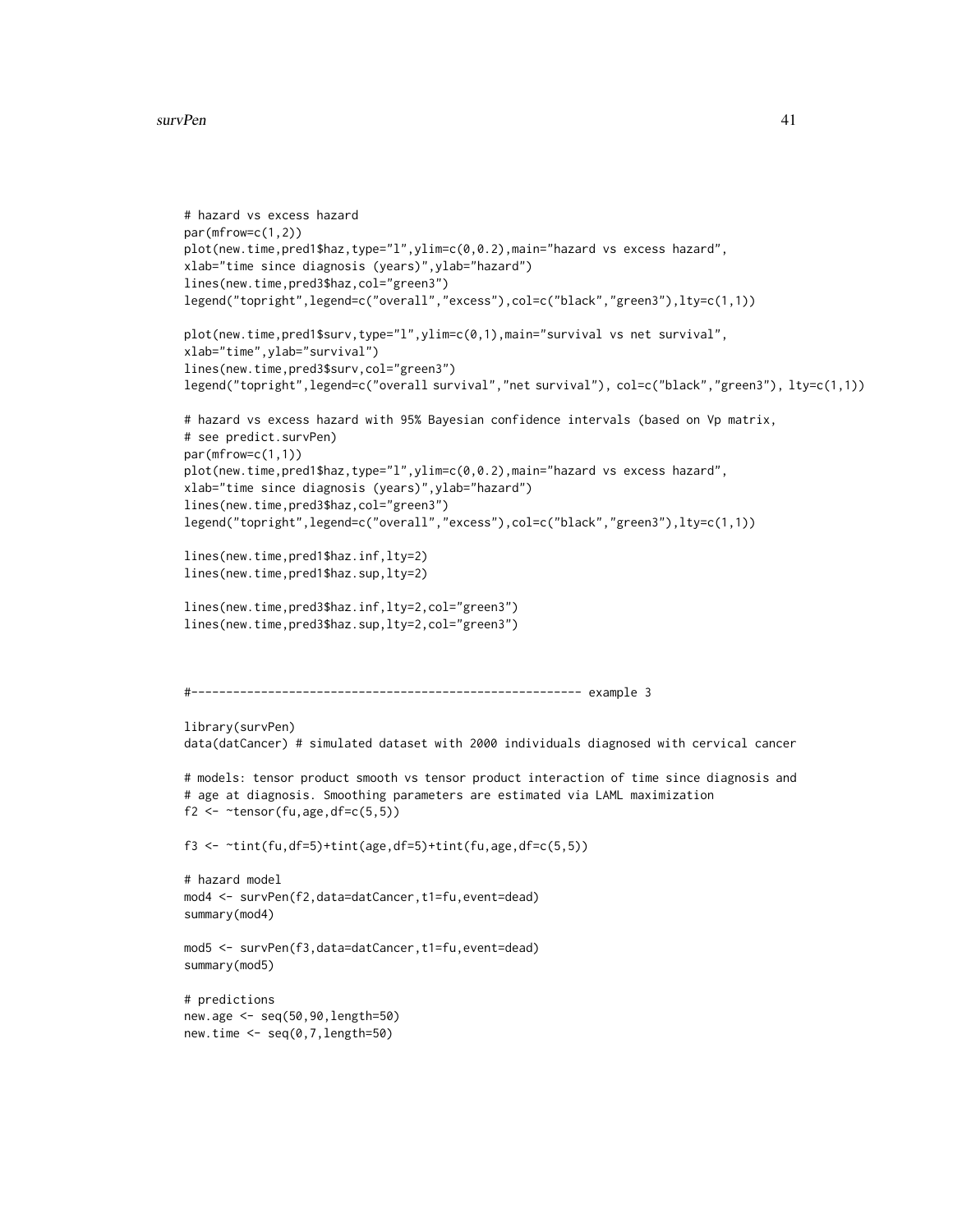```
Z4 <- outer(new.time,new.age,function(t,a) predict(mod4,data.frame(fu=t,age=a))$haz)
Z5 <- outer(new.time,new.age,function(t,a) predict(mod5,data.frame(fu=t,age=a))$haz)
# color settings
col.pal <- colorRampPalette(c("white", "red"))
colors < -col.pal(100)facet \leq function(z){
facet.center <- (z[-1, -1] + z[-1, -nco1(z)] + z[-nrow(z), -1] + z[-nrow(z), -nco1(z)])/4cut(facet.center, 100)
}
# plot the hazard surfaces for both models
par(mfrow=c(1,2))
persp(new.time,new.age,Z4,col=colors[facet(Z4)],main="tensor",theta=30,
xlab="time since diagnosis",ylab="age at diagnosis",zlab="excess hazard",ticktype="detailed")
persp(new.time,new.age,Z5,col=colors[facet(Z5)],main="tint",theta=30,
xlab="time since diagnosis",ylab="age at diagnosis",zlab="excess hazard",ticktype="detailed")
#-------------------------------------------------------- example 4
library(survPen)
data(datCancer) # simulated dataset with 2000 individuals diagnosed with cervical cancer
# model : tensor product spline for time, age and yod (year of diagnosis)
# yod is not centered here since it does not create unstability but be careful in practice
# and consider centering your covariates if you encounter convergence issues
f4 \leq \text{tensor}(fu, age, yod, df = c(5, 5, 5))# excess hazard model
mod6 <- survPen(f4,data=datCancer,t1=fu,event=dead,expected=rate)
summary(mod6)
# predictions of the surfaces for ages 50, 60, 70 and 80
new.year <- seq(1990,2010,length=30)
new.time <- seq(0,5,length=50)
Z_50 <- outer(new.time,new.year,function(t,y) predict(mod6,data.frame(fu=t,yod=y,age=50))$haz)
Z_60 <- outer(new.time,new.year,function(t,y) predict(mod6,data.frame(fu=t,yod=y,age=60))$haz)
Z_70 <- outer(new.time,new.year,function(t,y) predict(mod6,data.frame(fu=t,yod=y,age=70))$haz)
Z_80 <- outer(new.time,new.year,function(t,y) predict(mod6,data.frame(fu=t,yod=y,age=80))$haz)
# plot the hazard surfaces for a given age
par(mfrow=c(2,2))
persp(new.time,new.year,Z_50,col=colors[facet(Z_50)],main="age 50",theta=20,
xlab="time since diagnosis",ylab="yod",zlab="excess hazard",ticktype="detailed")
persp(new.time,new.year,Z_60,col=colors[facet(Z_60)],main="age 60",theta=20,
xlab="time since diagnosis",ylab="yod",zlab="excess hazard",ticktype="detailed")
```

```
persp(new.time,new.year,Z_70,col=colors[facet(Z_70)],main="age 70",theta=20,
```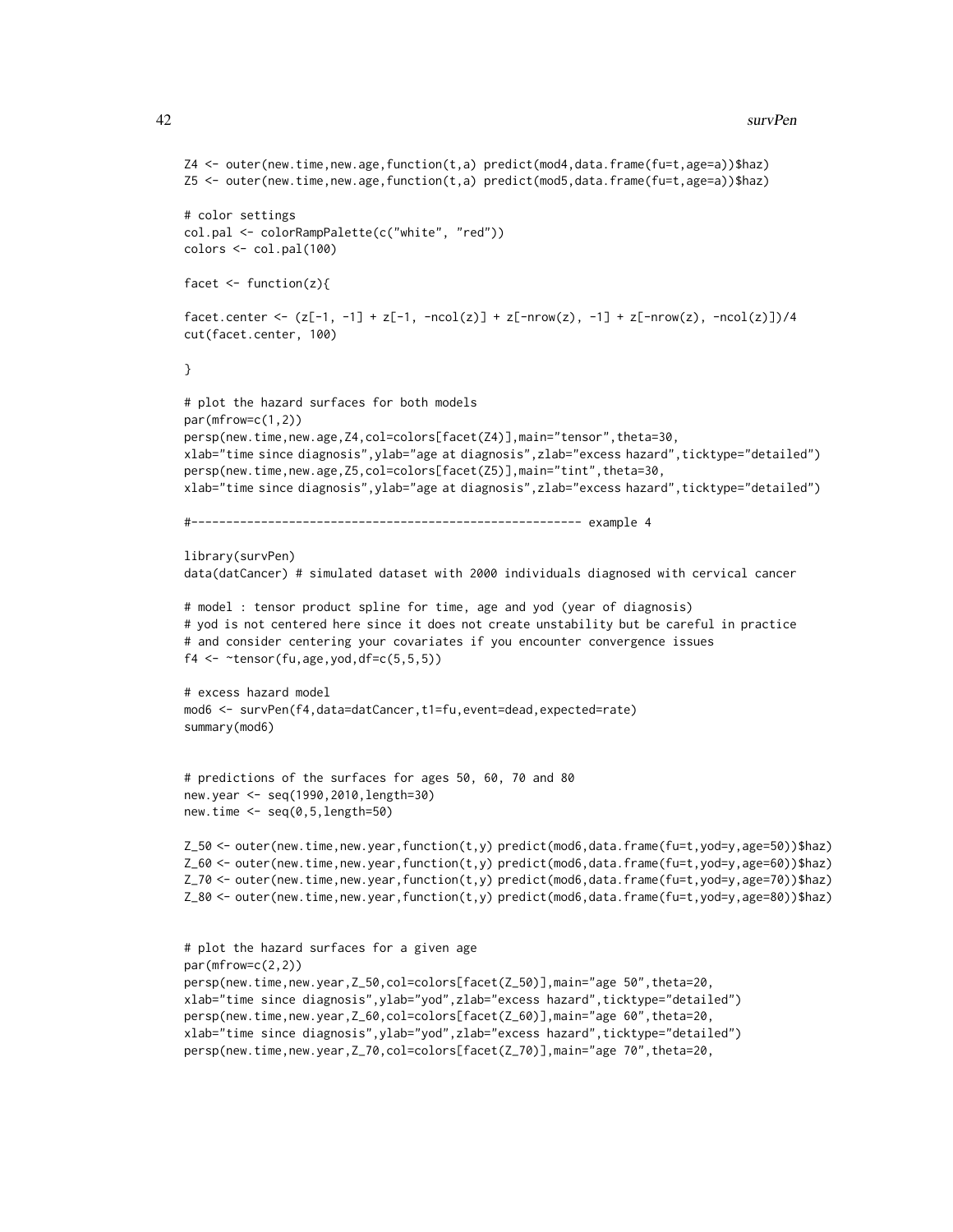#### <span id="page-42-0"></span>survPen.fit 43

```
xlab="time since diagnosis",ylab="yod",zlab="excess hazard",ticktype="detailed")
persp(new.time,new.year,Z_80,col=colors[facet(Z_80)],main="age 80",theta=20,
xlab="time since diagnosis",ylab="yod",zlab="excess hazard",ticktype="detailed")
```
########################################

<span id="page-42-1"></span>survPen.fit *(Excess) hazard model with multidimensional penalized splines for given smoothing parameters*

### Description

Fits an (excess) hazard model. If penalized splines are present, the smoothing parameters are specified.

### Usage

```
survPen.fit(
 build,
 data,
 formula,
 max.it.beta = 200,beta.ini = NULL,detail.beta = FALSE,
 method = "LAML",tol.beta = 1e-04)
```
#### Arguments

| build       | list of objects returned by model.cons                                                                                                                                                                                                  |
|-------------|-----------------------------------------------------------------------------------------------------------------------------------------------------------------------------------------------------------------------------------------|
| data        | an optional data frame containing the variables in the model                                                                                                                                                                            |
| formula     | formula object specifying the model                                                                                                                                                                                                     |
| max.it.beta | maximum number of iterations to reach convergence in the regression parame-<br>ters; default is 200                                                                                                                                     |
| beta.ini    | vector of initial regression parameters; default is NULL, in which case the first<br>beta will be $log(sum(event)/sum(t1))$ and the others will be zero (except if<br>there are "by" variables in which case all betas are set to zero) |
| detail.beta | if TRUE, details concerning the optimization process in the regression parame-<br>ters are displayed; default is FALSE                                                                                                                  |
| method      | criterion used to select the smoothing parameters. Should be "LAML" or "LCV";<br>default is "LAML"                                                                                                                                      |
| tol.beta    | convergence tolerance for regression parameters; default is 1e-04. See NR. beta<br>for details                                                                                                                                          |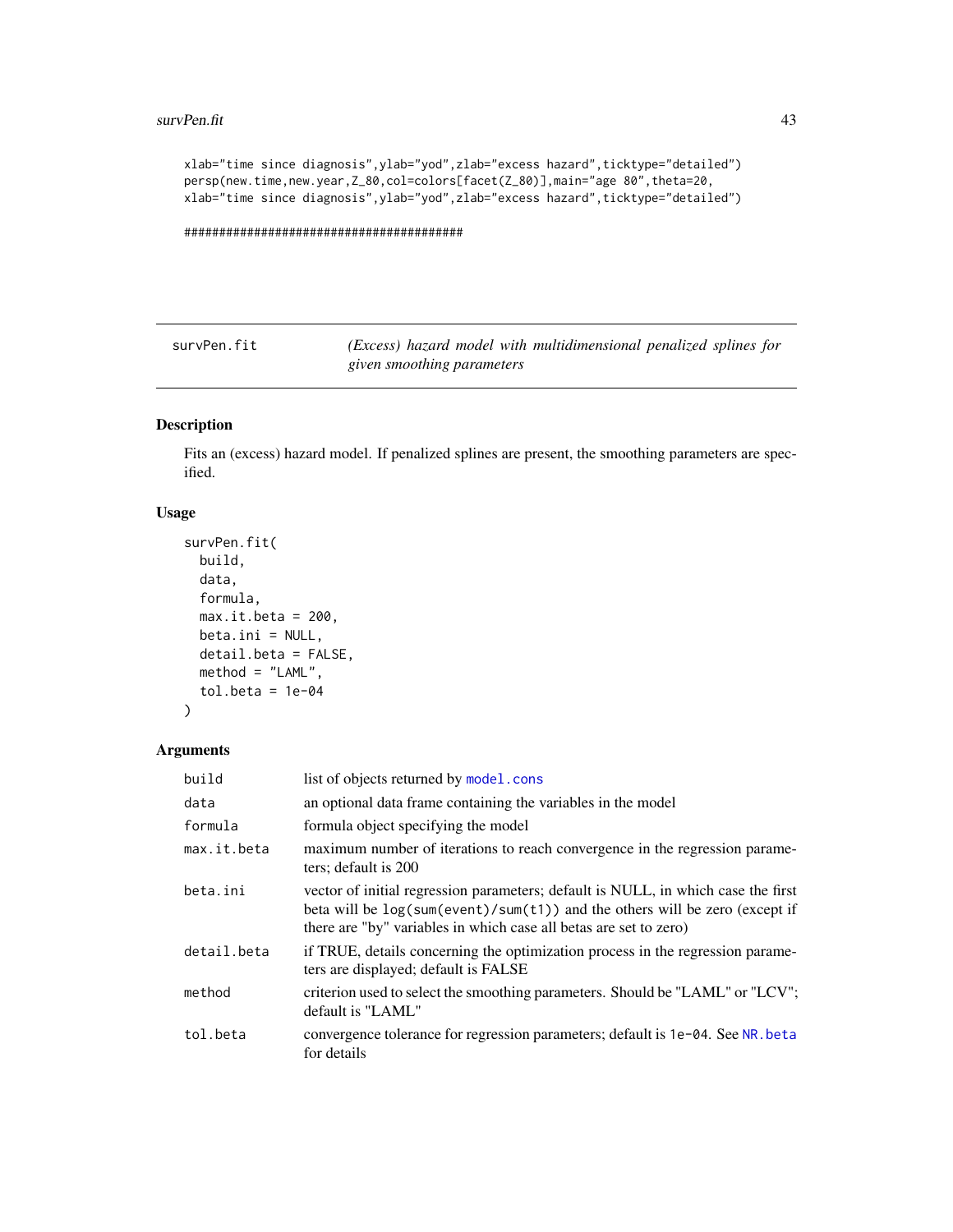#### <span id="page-43-0"></span>Value

Object of class "survPen" (see [survPenObject](#page-43-1) for details)

#### Examples

```
library(survPen)
# standard spline of time with 4 knots
data <- data.frame(time=seq(0,5,length=100),event=1,t0=0)
form \leq \sim smf(time, knots=c(0,1,3,5))
t1 <- eval(substitute(time), data)
t0 <- eval(substitute(t0), data)
event <- eval(substitute(event), data)
# Setting up the model before fitting
model.c <- model.cons(form,lambda=0,data.spec=data,t1=t1,t1.name="time",
t0=rep(0,100),t0.name="t0",event=event,event.name="event",
expected=NULL,expected.name=NULL,type="overall",n.legendre=20,
cl="survPen(form,data,t1=time,event=event)",beta.ini=NULL)
# fitting
```
mod <- survPen.fit(model.c,data,form)

<span id="page-43-1"></span>survPenObject *Fitted survPen object*

### Description

A fitted survPen object returned by function [survPen](#page-31-1) and of class "survPen". Method functions predict and summary are available for this class.

### Value

A survPen object has the following elements:

| call          | original survPen call                            |
|---------------|--------------------------------------------------|
| formula       | formula object specifying the model              |
| t0.name       | name of the vector of origin times               |
| t1.name       | name of the vector of follow-up times            |
| event.name    | name of the vector of right-censoring indicators |
| expected.name | name of the vector of expected hazard            |
| haz           | fitted hazard                                    |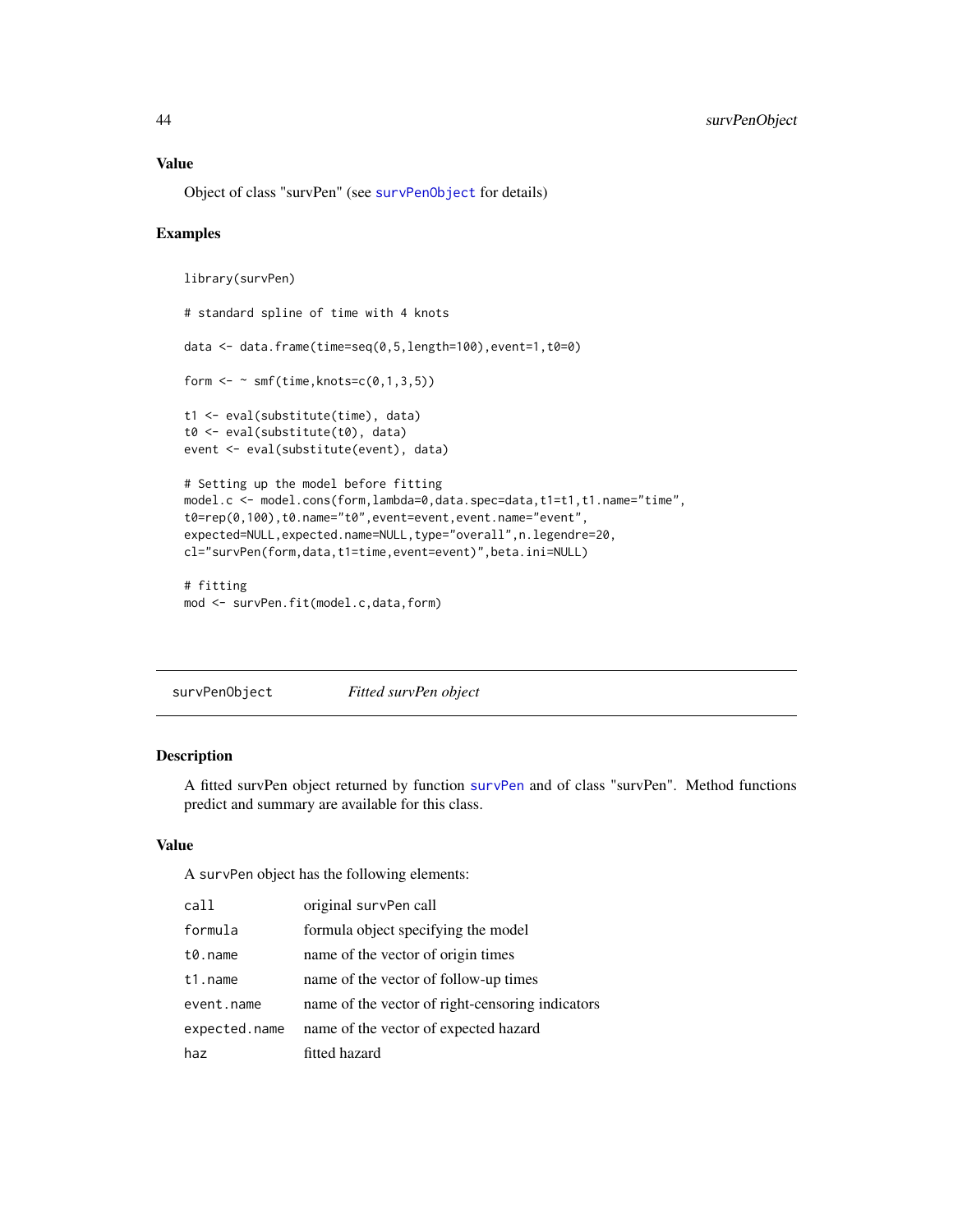<span id="page-44-0"></span>

| coefficients                                                                  | estimated regression parameters. Unpenalized parameters are first, followed by<br>the penalized ones                                                                                                                |  |
|-------------------------------------------------------------------------------|---------------------------------------------------------------------------------------------------------------------------------------------------------------------------------------------------------------------|--|
| type                                                                          | "net" for net survival estimation with penalized excess hazard model or "overall"<br>for overall survival with penalized hazard model                                                                               |  |
| df.para                                                                       | degrees of freedom associated with fully parametric terms (unpenalized)                                                                                                                                             |  |
| df.smooth                                                                     | degrees of freedom associated with penalized terms                                                                                                                                                                  |  |
| р                                                                             | number of regression parameters                                                                                                                                                                                     |  |
| edf                                                                           | effective degrees of freedom                                                                                                                                                                                        |  |
| edf1                                                                          | alternative effective degrees of freedom ; used as an upper bound for edf2                                                                                                                                          |  |
| edf2                                                                          | effective degrees of freedom corrected for smoothing parameter uncertainty                                                                                                                                          |  |
| aic                                                                           | Akaike information criterion with number of parameters replaced by edf when<br>there are penalized terms. Corresponds to 2*edf - 2*1l.unpen                                                                         |  |
| aic2                                                                          | Akaike information criterion corrected for smoothing parameter uncertainty.<br>Be careful though, this is still a work in progress, especially when one of the<br>smoothing parameters tends to infinity.           |  |
| iter.beta                                                                     | vector of numbers of iterations needed to estimate the regression parameters for<br>each smoothing parameters trial. It thus contains iter.rho+1 elements.                                                          |  |
| х                                                                             | design matrix of the model                                                                                                                                                                                          |  |
| S                                                                             | penalty matrix of the model                                                                                                                                                                                         |  |
| S.scale                                                                       | vector of rescaling factors for the penalty matrices                                                                                                                                                                |  |
| S.list                                                                        | Equivalent to pen but with every element multiplied by its associated smoothing<br>parameter                                                                                                                        |  |
| S.smf                                                                         | List of penalty matrices associated with all "smf" calls                                                                                                                                                            |  |
| S.tensor                                                                      | List of penalty matrices associated with all "tensor" calls                                                                                                                                                         |  |
| S.tint                                                                        | List of penalty matrices associated with all "tint" calls                                                                                                                                                           |  |
| S.rd                                                                          | List of penalty matrices associated with all "rd" calls                                                                                                                                                             |  |
| smooth.name.smf                                                               |                                                                                                                                                                                                                     |  |
| List of names for the "smf" calls associated with S.smf<br>smooth.name.tensor |                                                                                                                                                                                                                     |  |
| List of names for the "tensor" calls associated with S.tensor                 |                                                                                                                                                                                                                     |  |
| smooth.name.tint                                                              |                                                                                                                                                                                                                     |  |
|                                                                               | List of names for the "tint" calls associated with S.tint                                                                                                                                                           |  |
|                                                                               | smooth.name.rd List of names for the "rd" calls associated with S.rd                                                                                                                                                |  |
| S.pen                                                                         | List of all the rescaled penalty matrices redimensioned to df.tot size. Every<br>element of S. pen noted S. pen[[i]] is made from a penalty matrix pen[[i]]<br>returned by smooth.cons and is multiplied by S.scale |  |
| grad.unpen.beta                                                               |                                                                                                                                                                                                                     |  |
|                                                                               | gradient vector of the log-likelihood with respect to the regression parameters                                                                                                                                     |  |
| grad.beta                                                                     | gradient vector of the penalized log-likelihood with respect to the regression<br>parameters                                                                                                                        |  |
| Hess.unpen.beta                                                               |                                                                                                                                                                                                                     |  |
|                                                                               | hessian of the log-likelihood with respect to the regression parameters                                                                                                                                             |  |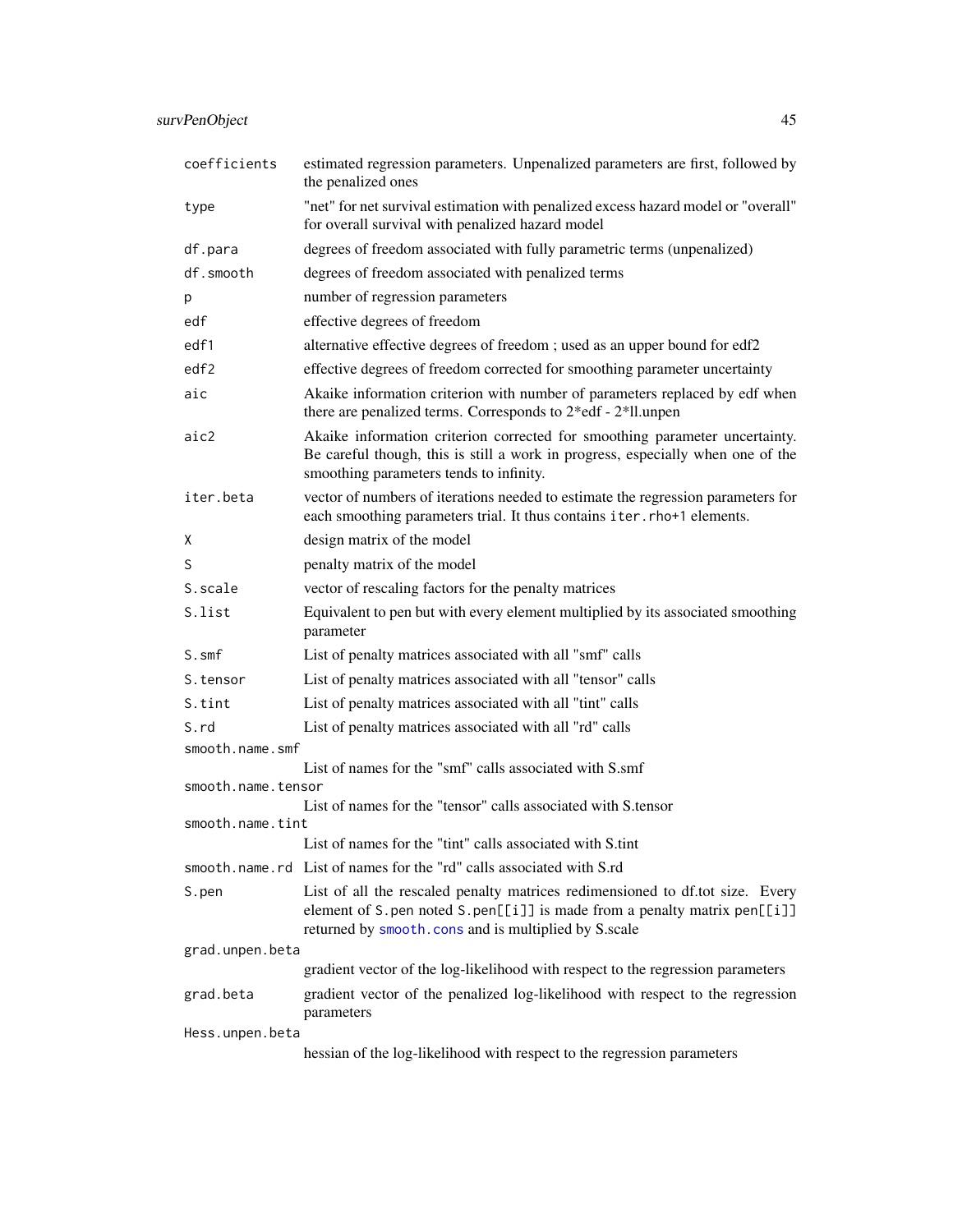<span id="page-45-0"></span>

| Hess.beta                 | hessian of the penalized log-likelihood with respect to the regression parameters                                          |  |
|---------------------------|----------------------------------------------------------------------------------------------------------------------------|--|
| Hess.beta.modif           |                                                                                                                            |  |
|                           | if TRUE, the hessian of the penalized log-likelihood has been perturbed at con-<br>vergence                                |  |
| 11.unpen                  | log-likelihood at convergence                                                                                              |  |
| 11.pen                    | penalized log-likelihood at convergence                                                                                    |  |
|                           | deriv.rho.beta transpose of the Jacobian of beta with respect to the log smoothing parameters                              |  |
| deriv.rho.inv.Hess.beta   |                                                                                                                            |  |
|                           | list containing the derivatives of the inverse of Hess with respect to the log<br>smoothing parameters                     |  |
| deriv.rho.Hess.unpen.beta |                                                                                                                            |  |
|                           | list containing the derivatives of Hess. unpen with respect to the log smoothing<br>parameters                             |  |
| lambda                    | estimated or given smoothing parameters                                                                                    |  |
| nb.smooth                 | number of smoothing parameters                                                                                             |  |
| iter.rho                  | number of iterations needed to estimate the smoothing parameters                                                           |  |
| optim.rho                 | identify whether the smoothing parameters were estimated or not; 1 when exit-<br>ing the function NR. rho; default is NULL |  |
| method                    | criterion used for smoothing parameter estimation                                                                          |  |
| criterion.val             | value of the criterion used for smoothing parameter estimation at convergence                                              |  |
| LCV                       | Likelihood cross-validation criterion at convergence                                                                       |  |
| LAML                      | negative Laplace approximate marginal likelihood at convergence                                                            |  |
| grad.rho                  | gradient vector of criterion with respect to the log smoothing parameters                                                  |  |
| Hess.rho                  | hessian matrix of criterion with respect to the log smoothing parameters                                                   |  |
| inv.Hess.rho              | inverse of Hess.rho                                                                                                        |  |
|                           | Hess.rho.modif if TRUE, the hessian of LCV or LAML has been perturbed at convergence                                       |  |
| ٧e                        | Frequentist covariance matrix                                                                                              |  |
| Vp                        | Bayesian covariance matrix                                                                                                 |  |
| Vс                        | Bayesian covariance matrix corrected for smoothing parameter uncertainty (see<br>Wood et al. 2016)                         |  |
| Vc.approx                 | Kass and Steffey approximation of Vc (see Wood et al. 2016)                                                                |  |
| Z.smf                     | List of matrices that represents the sum-to-zero constraint to apply for smf<br>splines                                    |  |
| Z.tensor                  | List of matrices that represents the sum-to-zero constraint to apply for tensor<br>splines                                 |  |
| Z.tint                    | List of matrices that represents the sum-to-zero constraint to apply for tint<br>splines                                   |  |
| list.smf                  | List of all smf. smooth. spec objects contained in the model                                                               |  |
| list.tensor               | List of all tensor. smooth. spec objects contained in the model                                                            |  |
| list.tint                 | List of all tint. smooth. spec objects contained in the model                                                              |  |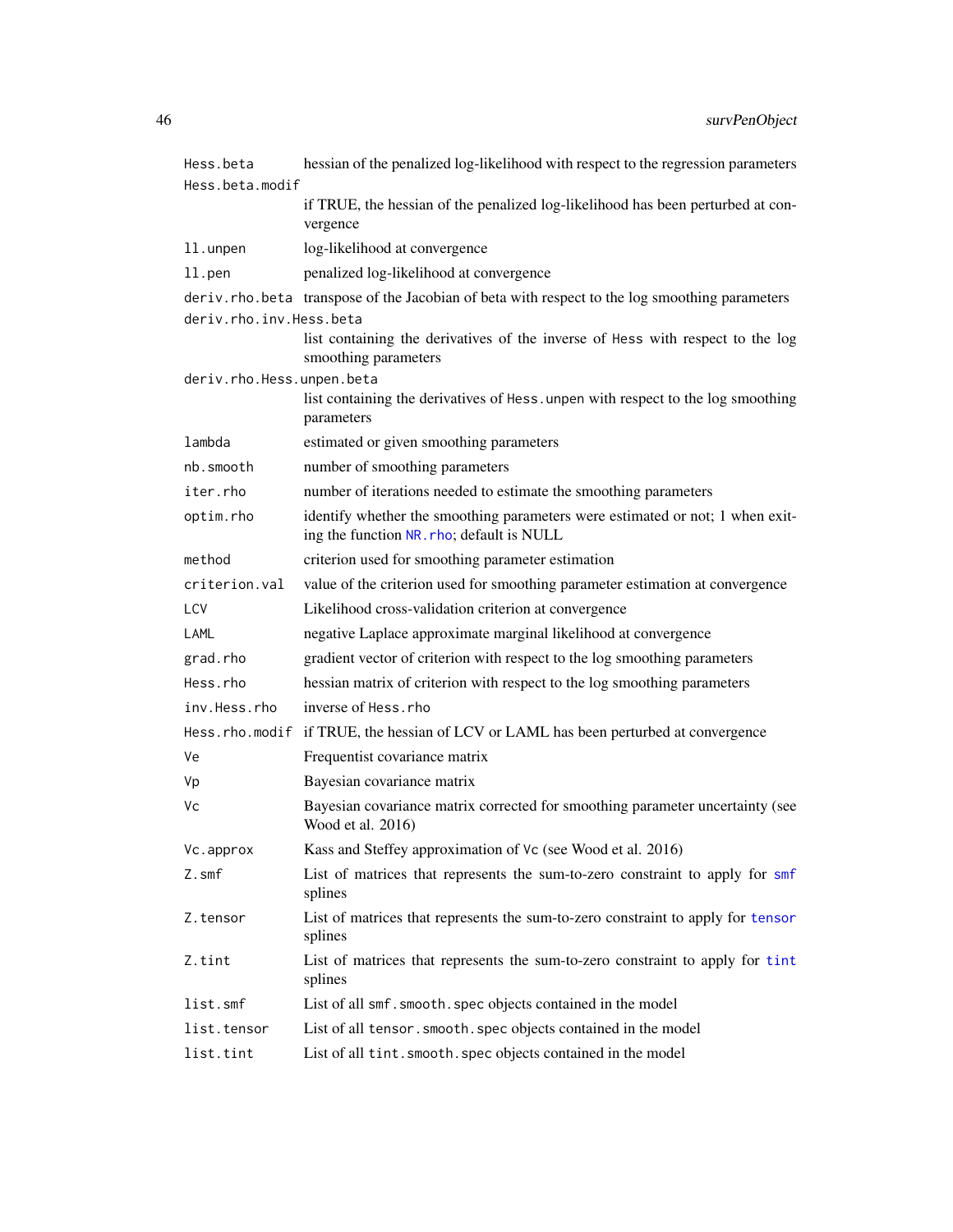#### <span id="page-46-0"></span>tensor.in 47

| list.rd          | List of all rd. smooth. spec objects contained in the model                                                                                                                                       |  |
|------------------|---------------------------------------------------------------------------------------------------------------------------------------------------------------------------------------------------|--|
| U.F              | Eigen vectors of S.F, useful for the initial reparameterization to separate penal-<br>ized ad unpenalized subvectors. Allows stable evaluation of the log determinant<br>of S and its derivatives |  |
| factor.structure |                                                                                                                                                                                                   |  |
|                  | List containing the levels and classes of all factor variables present in the data<br>frame used for fitting                                                                                      |  |
| converged        | convergence indicator, TRUE or FALSE. TRUE if Hess.beta.modif=FALSE and<br>Hess.rho.modif=FALSE (or NULL)                                                                                         |  |

#### References

Wood, S.N., Pya, N. and Saefken, B. (2016), Smoothing parameter and model selection for general smooth models (with discussion). Journal of the American Statistical Association 111, 1548-1575

tensor.in *tensor model matrix for two marginal bases*

### Description

Function called recursively inside [tensor.prod.X](#page-47-1).

### Usage

tensor.in(X1, X2)

### Arguments

| X1             | first marginal design matrix with n rows and p1 columns |
|----------------|---------------------------------------------------------|
| X <sub>2</sub> | first marginal design matrix with n rows and p2 columns |

### Value

Matrix of dimensions  $n*(p1*p2)$  representing the row tensor product of the matrices X1 and X2

### Examples

library(survPen)

# row-wise tensor product between two design matrices set.seed(15)

```
X1 <- matrix(rnorm(10*3),nrow=10,ncol=3)
X2 <- matrix(rnorm(10*2),nrow=10,ncol=2)
tensor.in(X1,X2)
```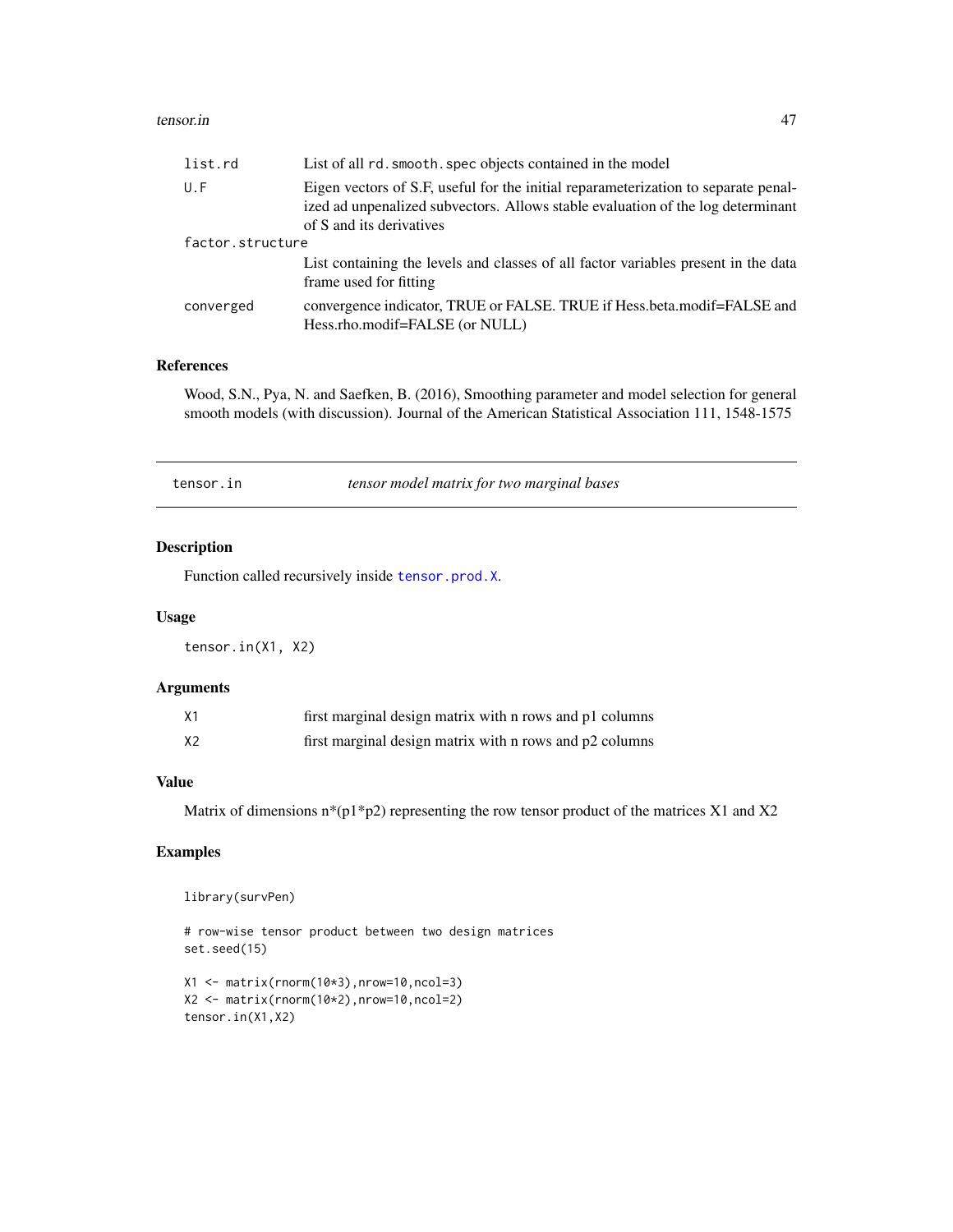<span id="page-47-0"></span>

#### Description

Computes the penalty matrices of a tensor product smooth from the marginal penalty matrices. The code is from function tensor.prod.penalties in mgcv package.

#### Usage

tensor.prod.S(S)

### Arguments

S list of m marginal penalty matrices

### Value

| TS |  |  |  | List of the penalty matrices associated with the tensor product smooth |
|----|--|--|--|------------------------------------------------------------------------|
|----|--|--|--|------------------------------------------------------------------------|

### Examples

library(survPen)

```
# tensor product between three penalty matrices
set.seed(15)
S1 <- matrix(rnorm(3*3),nrow=3,ncol=3)
S2 <- matrix(rnorm(2*2),nrow=2,ncol=2)
S1 <- 0.5*(S1 + t(S1)); S2 <- 0.5*(S2 + t(S2))
```
tensor.prod.S(list(S1,S2))

<span id="page-47-1"></span>tensor.prod.X *tensor model matrix*

### Description

Computes the model matrix of tensor product smooth from the marginal bases.

#### Usage

tensor.prod.X(X)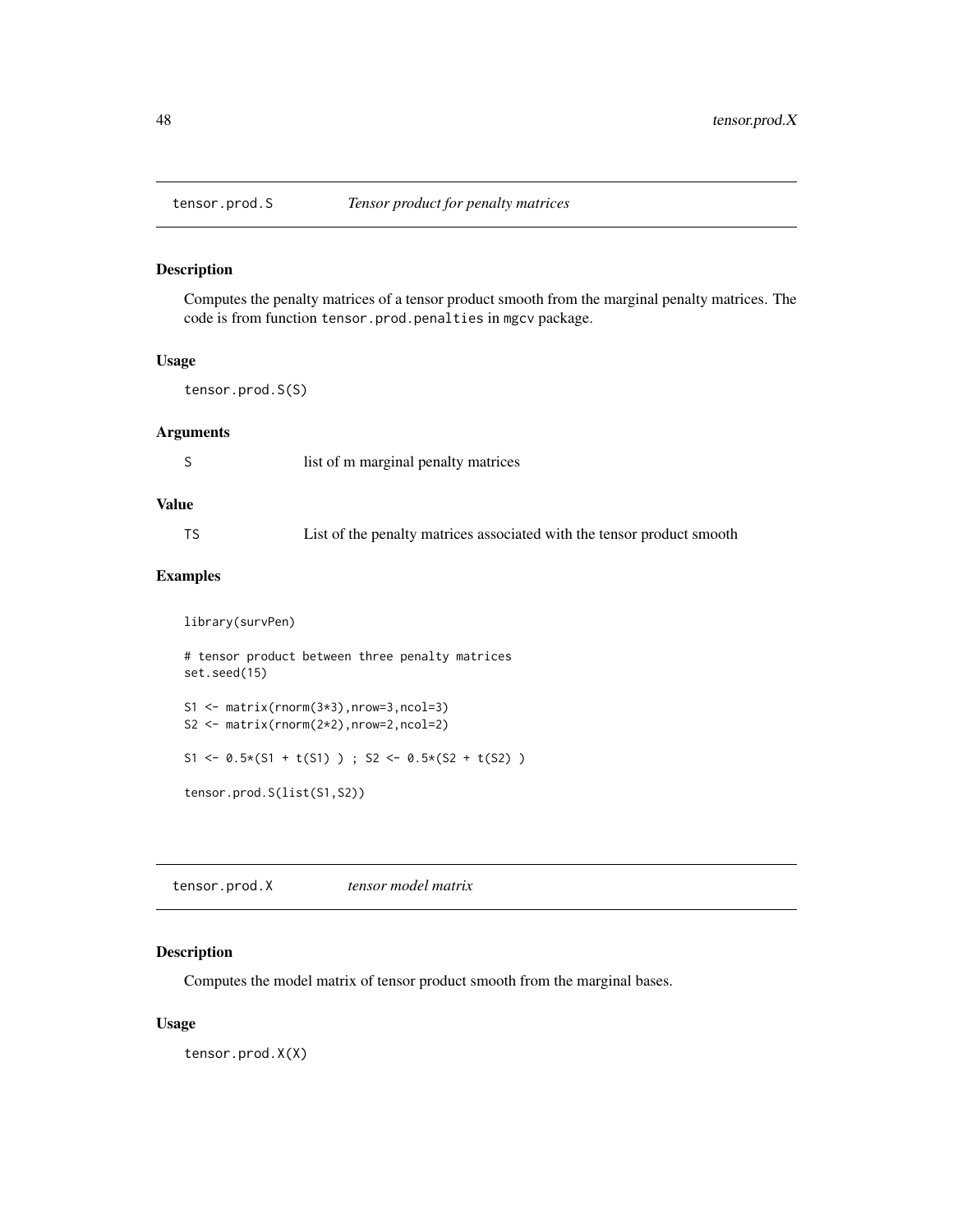#### <span id="page-48-0"></span> $\%$ cross% 49

### Arguments

| list of m design matrices with n rows and $p1$ , $p2$ ,  pm columns respectively |
|----------------------------------------------------------------------------------|
|                                                                                  |
|                                                                                  |

### Value

| Matrix of dimensions $n*(p1*p2**pm)$ representing the row tensor product of |
|-----------------------------------------------------------------------------|
| the matrices in $X$                                                         |

### Examples

```
library(survPen)
```

```
# row-wise tensor product between three design matrices
set.seed(15)
X1 <- matrix(rnorm(10*3),nrow=10,ncol=3)
X2 <- matrix(rnorm(10*2),nrow=10,ncol=2)
X3 <- matrix(rnorm(10*2),nrow=10,ncol=2)
tensor.prod.X(list(X1,X2,X3))
```
%cross% *Matrix cross-multiplication between two matrices*

### Description

Matrix cross-multiplication between two matrices

#### Usage

Mat1 %cross% Mat2

### Arguments

| Mat1 | a matrix.       |
|------|-----------------|
| Mat2 | another matrix. |

#### Value

prod the product t(Mat1)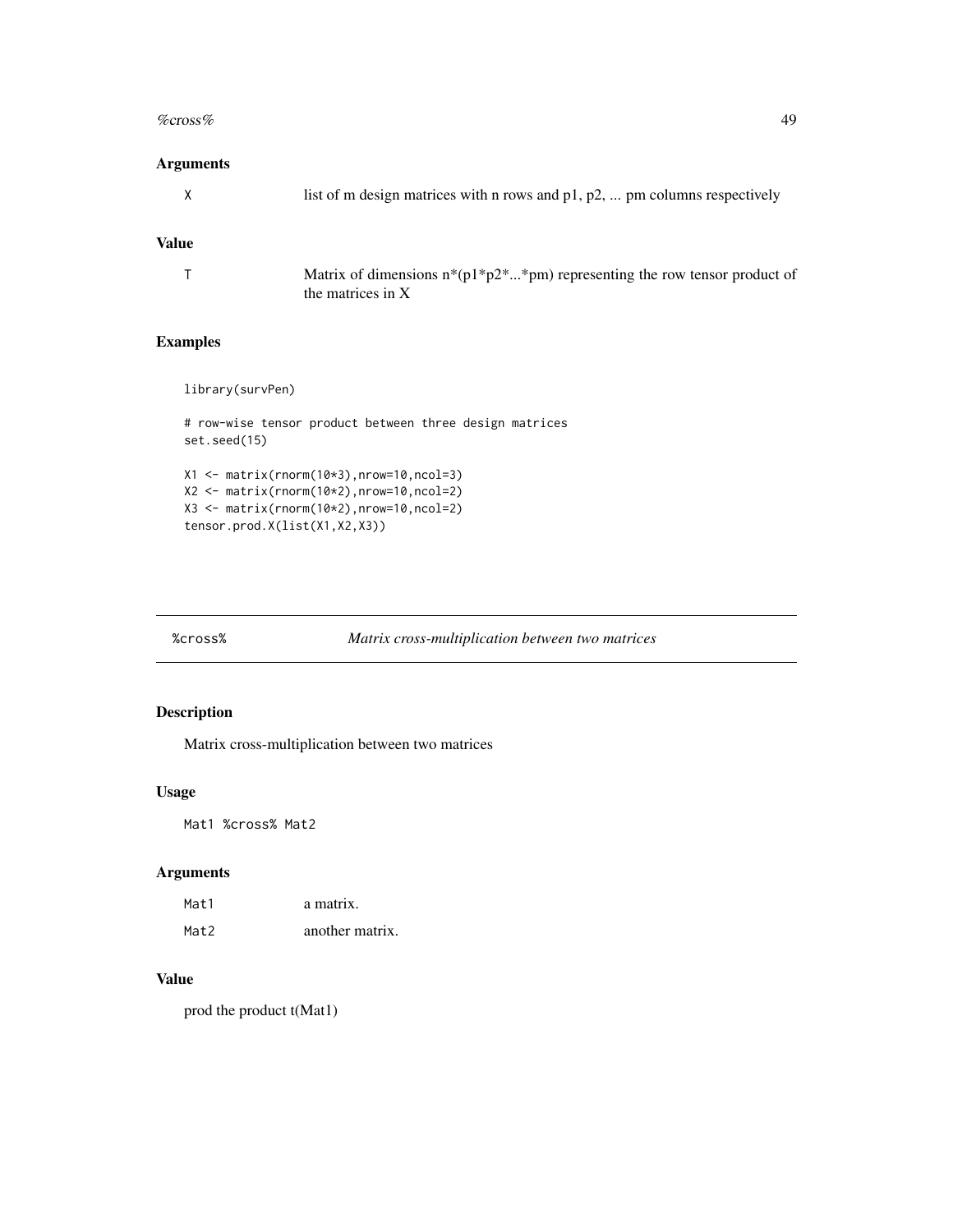<span id="page-49-0"></span>

### Description

Matrix multiplication between two matrices

### Usage

Mat1 %mult% Mat2

### Arguments

| Mat1 | a matrix.       |
|------|-----------------|
| Mat2 | another matrix. |

### Value

prod the product Mat1

%vec% *Matrix multiplication between a matrix and a vector*

### Description

Matrix multiplication between a matrix and a vector

### Usage

Mat %vec% vec

### Arguments

| Mat | a matrix. |
|-----|-----------|
| vec | a vector. |

#### Value

prod the product Mat